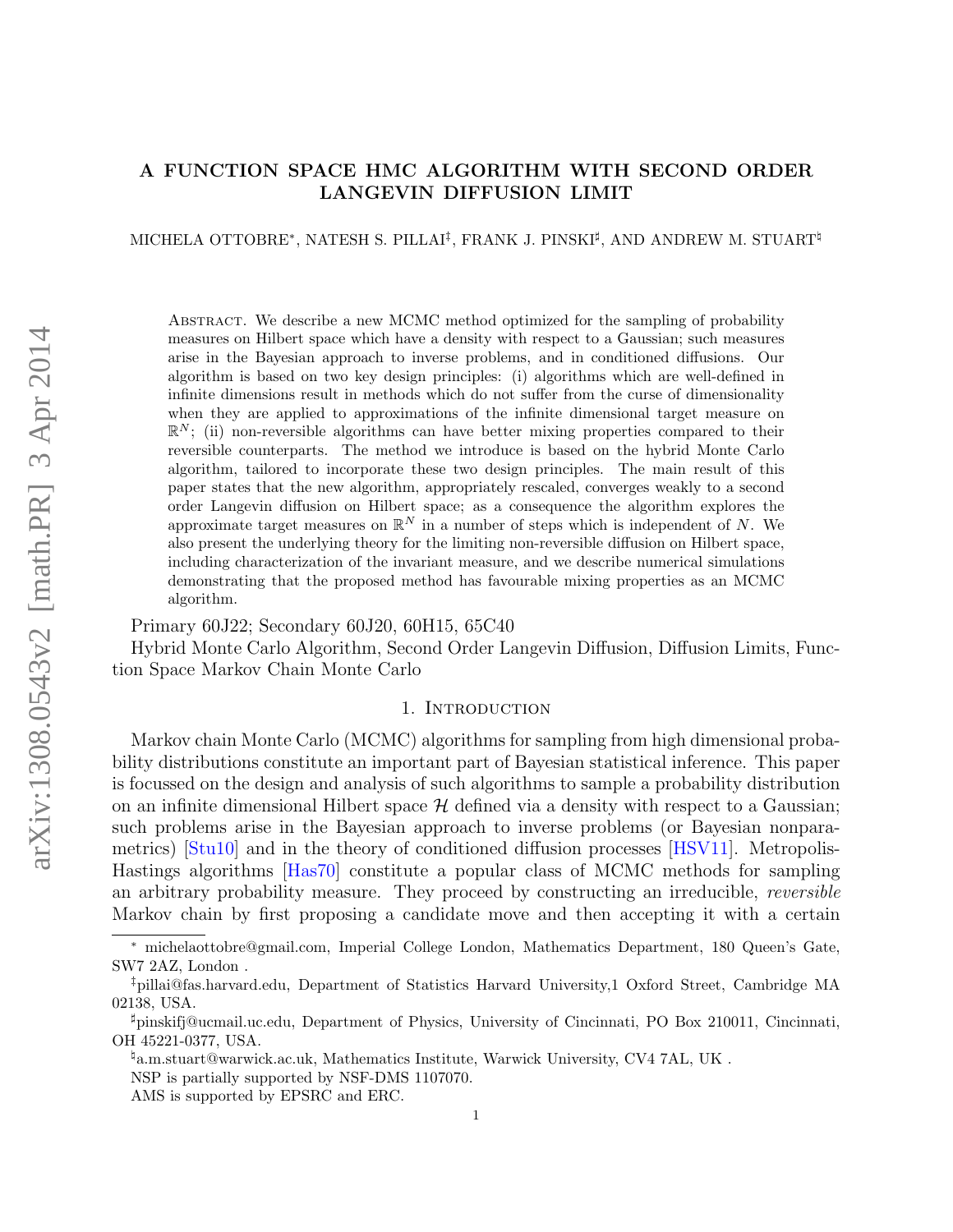probability. The acceptance probability is chosen so as to preserve the detailed balance condition ensuring reversibility. In this work, we build on the generalized Hybrid Monte Carlo (HMC) method of [\[Hor91\]](#page-39-2) to construct a new non-reversible MCMC method appropriate for sampling measures defined via density with respect to a Gaussian measure on a Hilbert space. We also demonstrate that, for a particular set of parameter values in the algorithm, there is a natural diffusion limit to the second order Langevin (SOL) equation with invariant measure given by the target. We thus name the new method the SOL-HMC algorithm. Our construction is motivated by the following two key design principles:

- (1) designing proposals which are well-defined on the Hilbert space results in MCMC methods which do not suffer from the curse of dimensionality when applied to sequences of approximating finite dimensional measures on  $\mathbb{R}^N$ ;
- (2) non-reversible MCMC algorithms, which are hence not from the Metropolis-Hastings class, can have better sampling properties in comparison with their reversible counterparts.

The idea behind the first principle is explained in [\[CRSW13\]](#page-39-3) which surveys a range of algorithms designed specifically to sample measures defined via a density with respect to a Gaussian; the unifying theme is that the proposal is reversible with respect to the underlying Gaussian so that the accept-reject mechanism depends only on the likelihood function and not the prior distribution. The second principle above is also well-documented: nonreversible Markov chains, often constructed by performing individual time-reversible  $^1$  $^1$  steps successively [\[HHMS93,](#page-39-4) [HHMS05\]](#page-39-5), or by building on Hamiltonian mechanics [\[Hor91,](#page-39-2) [DHN00,](#page-39-6) [Nea10\]](#page-39-7)), may have better mixing properties.

Since the target distribution has support on an infinite dimensional space, practical implementation of MCMC involves discretizing the parameter space, resulting in a target measure on  $\mathbb{R}^N$ , with  $N \gg 1$ . It is well known that such discretization schemes can suffer from the curse of dimensionality: the efficiency of the algorithm decreases as the dimension  $N$  of the discretized space grows large. One way of understanding this is through diffusion limits of the algorithm. In the context of measures defined via density with respect to Gaussian this approach is taken in the papers [\[MPS12,](#page-39-8) [PST12\]](#page-40-1) which show that the random walk Metropolis and Langevin algorithms require  $\mathcal{O}(N)$  and  $\mathcal{O}(N^{\frac{1}{3}})$  steps respectively to sample the approximating target measure in  $\mathbb{R}^N$ . If, however, the algorithm is defined on Hilbert space then it is possible to explore the target in  $\mathcal{O}(1)$  steps and this may also be demonstrated by means of a diffusion limit. The paper [\[PST11\]](#page-40-2) uses this idea to study a Metropolis-Hastings algorithm which is defined on Hilbert space and is a small modification of the random walk Metropolis method; the diffusion limit is a first order reversible Langevin diffusion. Moreover the diffusion limits in [\[MPS12,](#page-39-8) [PST12\]](#page-40-1) are derived under stationarity whereas the results in [\[PST12\]](#page-40-1) hold for any initial condition. The above discussion has important practical consequences: as implied by the above diffusion limits, algorithms which are well defined on the function spaces show an order of magnitude improvement in the mixing time in these high dimensional sampling problems.

Here we employ similar techniques as that of [\[PST11\]](#page-40-2) to study our new non-reversible MCMC method, and show that, after appropriate rescaling, it converges to a second order non-reversible Langevin diffusion. Our new algorithm is inspired by similar algorithms in

<span id="page-1-0"></span><sup>&</sup>lt;sup>1</sup>For a definition of time-reversibility see Section [2.3.](#page-6-0)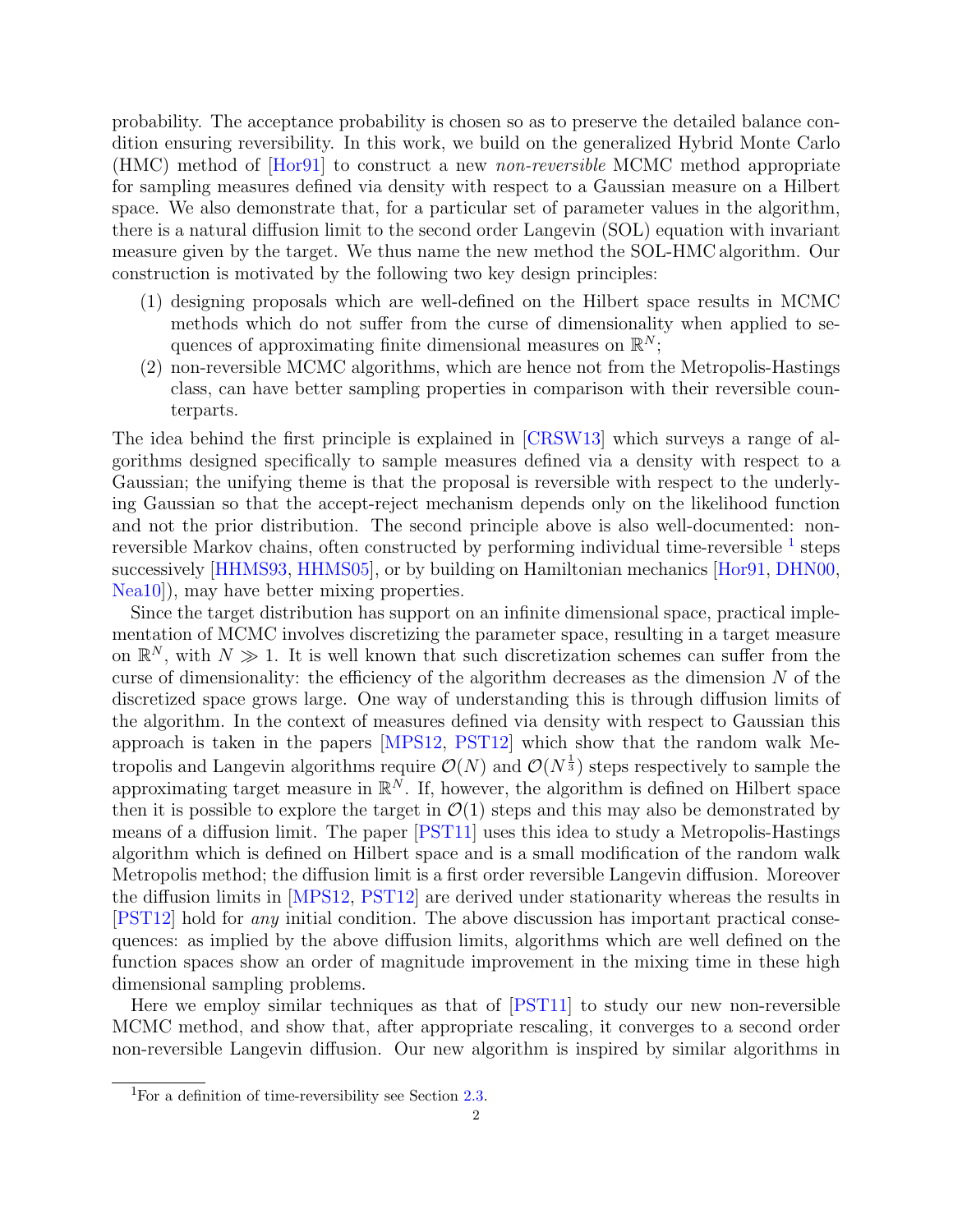finite dimensions, starting with the work of [\[Hor91\]](#page-39-2), who showed how the momentum updates could be correlated in the original HMC method of [\[DKPR87\]](#page-39-9), and the more recent work [\[BRVE12\]](#page-39-10) which made the explicit connection to second order Langevin diffusions; a helpful overview and discussion may be found in [\[Nea10\]](#page-39-7). Diffusion limit results similar to ours are proved in [\[BRVE12,](#page-39-10) [BRVE09\]](#page-39-11) for finite dimensional problems. In those papers an accept-reject mechanism is appended to various standard integrators for the first and second order Langevin equations, and shown not to destroy the strong pathwise convergence of the underlying methods. The reason for this is that rejections are rare when small time-steps are used. The same reasoning underlies the results we present here, although we consider an infinite dimensional setting and use only weak convergence. Another existing work underpinning that presented here is the paper [\[BPSSS11\]](#page-39-12) which generalizes the hybrid Monte Carlo method for measures defined via density with respect to a Gaussian so that it applies on Hilbert space. Indeed the algorithm we introduce in this paper includes the one from [\[BPSSS11\]](#page-39-12) as a special case and uses the split-step (non-Verlet) integrator first used there. The key idea of the splitting employed is to split according to linear and nonlinear dynamics within the numerical Hamiltonian integration step of the algorithm, rather than according to position and momentum. This allows for an algorithm which exactly preserves the underlying Gaussian reference measure, without rejections, and is key to the fact that the methods are defined on Hilbert space even in the the non-Gaussian case.

We now define the class of models to which our main results are applicable. Let  $\pi_0$  and  $\pi$  be two measures on a Hilbert space  $(\mathcal{H},\langle\cdot,\cdot\rangle,\|\cdot\|)$  and assume that  $\pi_0$  is Gaussian so that  $\pi_0 = N(0, C)$ , with C a covariance operator. The target measure  $\pi$  is assumed to be absolutely continuous with respect to  $\pi_0$  and given by the identity

<span id="page-2-0"></span>(1.1) 
$$
\frac{d\pi}{d\pi_0}(x) = M_{\Psi} \exp(-\Psi(x)), \quad x \in \mathcal{H}
$$

for a real valued functional Ψ (which denotes the negative log-likelihood in the case of Bayesian inference) and  $M_{\Psi}$  a normalizing constant. Although the above formulation may appear quite abstract, we emphasize that this points to the wide-ranging applicability of our theory: the setting encompasses a large class of models arising in practice, including nonparametric regression using Gaussian random fields and statistical inference for diffusion processes and bridge sampling [\[HSV11,](#page-39-0) [Stu10\]](#page-40-0).

In Section [2](#page-3-0) we introduce our new algorithm. We start in a finite dimensional context and then explain parametric choices made with reference to the high or infinite dimensional setting. We demonstrate that various other algorithms defined on Hilbert space, such as the function space MALA [\[BRSV08\]](#page-39-13) and function space HMC algorithms [\[BPSSS11\]](#page-39-12), are special cases. In Section [3](#page-9-0) we describe the infinite dimensional setting in full and, in particular, detail the relationship between the change of measure, encapsulated in  $\Psi$ , and the properties of the Gaussian prior  $\pi_0$ . Section [4](#page-12-0) contains the theory of the SPDE which both motivates our class of algorithms, and acts as a limiting process for a specific instance of our algorithm applied on a sequence of spaces of increasing dimension  $N$ . We prove existence and uniqueness of solutions to the SPDE and characterize its invariant measure. Section [5](#page-15-0) contains statement of the key diffusion limit Theorem [5.1.](#page-17-0) Whilst the structure of the proof is outlined in some detail, various technical estimates are left for Appendices A and B. Section [6](#page-26-0) contains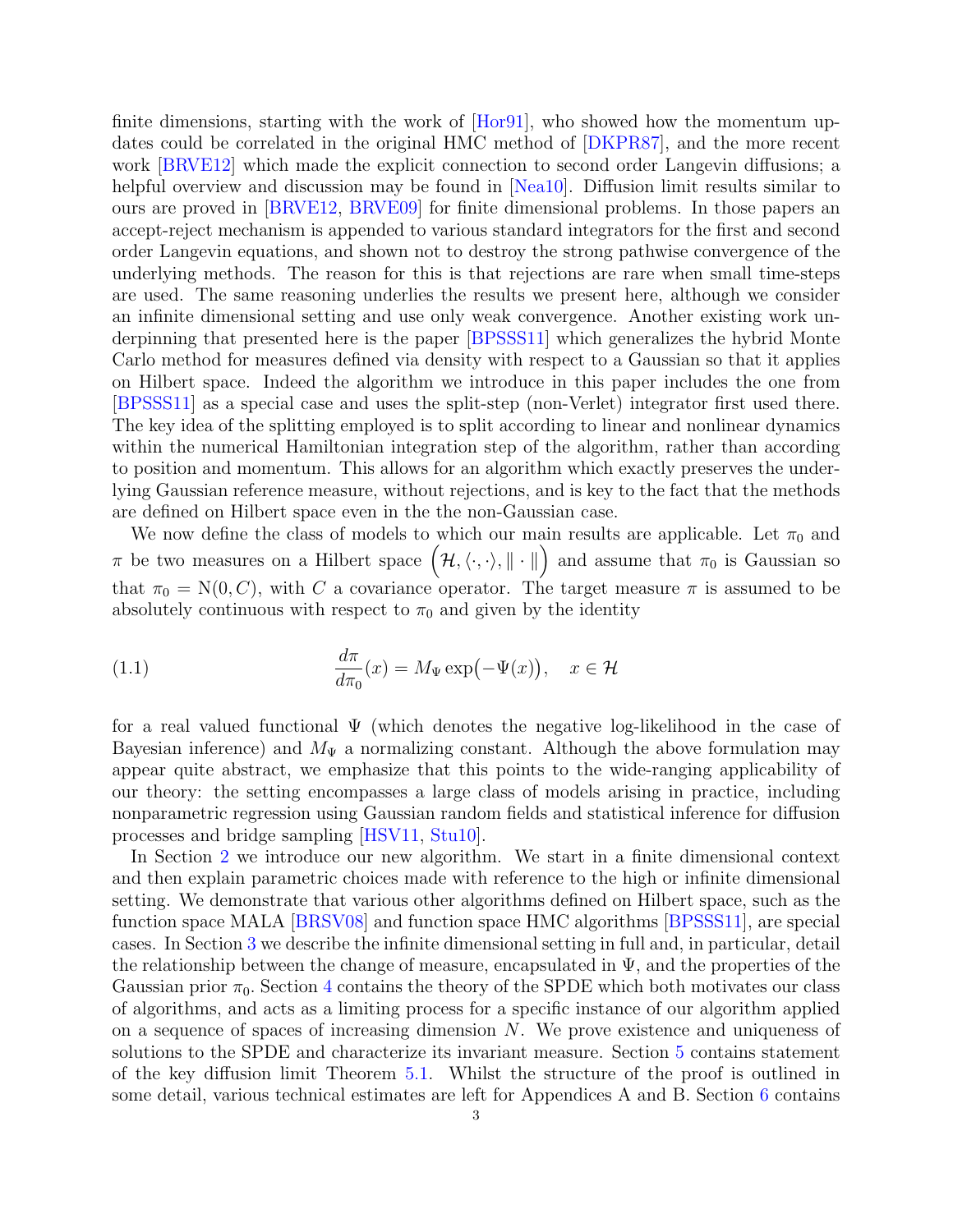some numerics illustrating the new algorithm in the context of a problem from the theory of conditioned diffusions. We make some brief concluding remarks in Section [7.](#page-28-0)

The new algorithm proposed and analyzed in this paper is of interest for two primary reasons. Firstly, it contains a number of existing function space algorithms as special cases and hence plays a useful conceptual role in unifying these methods. Secondly numerical evidence demonstrates that the method is comparable in efficiency to the function space HMC method introduced in [\[BPSSS11\]](#page-39-12) for a test problem arising in conditioned diffusions; until now, the function space HMC method was the clear best choice as demonstrated numerically in [\[BPSSS11\]](#page-39-12). Furthermore, our numerical results indicate that for certain parameter choices in the SOL-HMC algorithm, and for certain target measures, we are able to improve upon the performance of the function space HMC algorithm, corroborating a similar observation made in [\[Hor91\]](#page-39-2) for the finite dimensional samplers that form motivation for the new family of algorithms that we propose here. From a technical point of view the diffusion limit proved in this paper is similar to that proved for the function space MALA in [\[PST12\]](#page-40-1), extending to the non-reversible case; however significant technical issues arise which are not present in the reversible case and, in particular, incorporating momentum flips into the analysis, which occur for every rejected step, requires new ideas.

#### 2. The SOL-HMC Algorithm

<span id="page-3-0"></span>In this section we introduce the SOL-HMC algorithm studied in this paper. We first describe the basic ideas from stochastic dynamics underlying this work, doing so in the finite dimensional setting of  $\mathcal{H} = \mathbb{R}^N$ , *i.e.*, when the target measure  $\pi(q)$  is a probability measure on  $\mathbb{R}^N$  of the form

$$
\frac{d\pi}{d\pi_0}(q) \propto \exp(-\Psi(q)),
$$

where  $\pi_0$  is a mean zero Gaussian with covariance matrix C and  $\Psi(q)$  is a function defined on  $\mathbb{R}^N$ . A key idea is to work with an extended phase space in which the original variables are viewed as 'positions' and then 'momenta' are added to complement each position. We then explain the advantages of working with 'velocities' rather than 'momenta', in the large dimension limit. And then finally we introduce our proposed algorithm, which is built on the measure preserving properties of the second order Langevin equation. As already mentioned, our algorithm will build on some basic facts about Hamiltonian mechanics. For a synopsys about the Hamiltonian formalism see Appendix C.

2.1. Measure Preserving Dynamics in an Extended Phase Space. Introduce the auxiliary variable  $p$  ('momentum') and  $\mathcal M$  a user-specified, symmetric positive definite 'mass' matrix. Let  $\Pi_0'$  denote the Gaussian on  $\mathbb{R}^{2N}$  defined as the independent product of Gaussians  $N(0, \mathcal{C})$  and  $N(0, \mathcal{M})$  on the q and p coordinates respectively, and define  $\Pi'$  by

$$
\frac{d\Pi'}{d\Pi'_0}(q,p)\propto \exp(-\Psi(q)).
$$

A key point to notice is that the marginal of  $\Pi'(q, p)$  with respect to q is the target measure  $\pi(q)$ . Define the Hamiltonian in  $H : \mathbb{R}^{2N} \to \mathbb{R}$  given by

$$
H(q, p) = \frac{1}{2} \langle p, \mathcal{M}^{-1} p \rangle + \frac{1}{2} \langle q, \mathcal{L} q \rangle + \Psi(q)
$$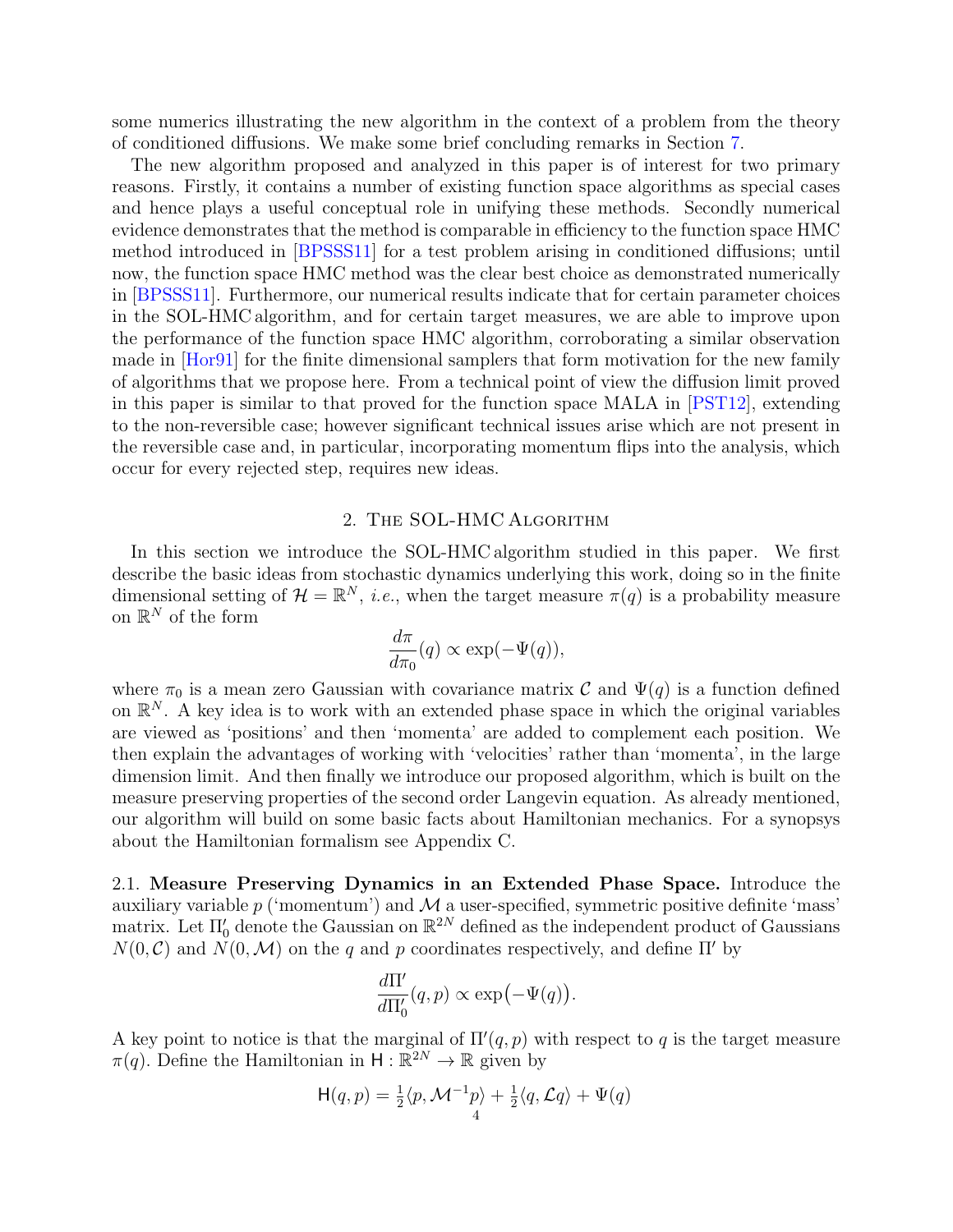where  $\mathcal{L} = \mathcal{C}^{-1}$ . The corresponding canonical Hamiltonian differential equation is given by

<span id="page-4-0"></span>(2.1) 
$$
\frac{dq}{dt} = \frac{\partial H}{\partial p} = \mathcal{M}^{-1}p \ , \quad \frac{dp}{dt} = -\frac{\partial H}{\partial q} = -\mathcal{L}q - D\Psi(q) \ .
$$

This equation preserves any smooth function of  $H(q, p)$  and, as a consequence, the Liouville equation corresponding to  $(2.1)$  preserves the probability density of  $\Pi'(q, p)$ , which is proportional to  $\exp(-H(q, p))$ . This fact is the basis for HMC methods [\[DKPR87\]](#page-39-9) which randomly sample momentum from the Gaussian  $N(0, \mathcal{M})$  and then run the Hamiltonian flow for T time units; the resulting Markov chain on q is  $\pi(q)$  invariant. In practice the Hamiltonian flow must be integrated numerically, but if a suitable integrator is used (volume-preserving and time-reversible) then a simple accept-reject compensation corrects for numerical error.

Define

$$
z = \left(\begin{array}{c} q \\ p \end{array}\right)
$$

and

$$
J=\left(\begin{array}{cc} 0 & I \\ -I & 0 \end{array}\right).
$$

Then the Hamiltonian system can be written as

<span id="page-4-1"></span>(2.2) 
$$
\frac{dz}{dt} = JDH(z)
$$

where, abusing notation,  $H(z) := H(q, p)$ . The equation [\(2.2\)](#page-4-1) preserves the measure  $\Pi'$ .

Now define the matrix

$$
\mathcal{K} = \left(\begin{array}{cc} \mathcal{K}_1 & 0 \\ 0 & \mathcal{K}_2 \end{array}\right)
$$

where both  $\mathcal{K}_1$  and  $\mathcal{K}_2$  are symmetric. The following SDE also preserves the measure  $\Pi'$ :

$$
\frac{dz}{dt} = -\mathcal{K}\,D\mathsf{H}(z) + \sqrt{2\mathcal{K}}\frac{dW}{dt} \;.
$$

Here  $W = (W_1, W_2)$  denotes a standard Brownian motion on  $\mathbb{R}^{2N}$ . This SDE decouples into two independent equations for q and p; the equation for q is what statisticians term the Langevin equation [\[PST12\]](#page-40-1), namely

$$
\frac{dq}{dt} = -\mathcal{K}_1(\mathcal{L}q + D\Psi(q)) + \sqrt{2\mathcal{K}_1}\frac{dW_1}{dt},
$$

whilst the equation for  $p$  is simply the Ornstein-Uhlenbeck process:

$$
\frac{dp}{dt} = -\mathcal{K}_2 \mathcal{M}^{-1} p + \sqrt{2\mathcal{K}_2} \frac{dW_2}{dt}.
$$

Discretizing the Langevin equation (respectively the random walk found by ignoring the drift) and adding an accept-reject mechanism, leads to the Metropolis-Adjusted Langevin (MALA) (respectively the Random Walk Metropolis (RWM) algorithm).

A natural idea is to try and combine benefits of the HMC algorithm, which couples the position and momentum coordinates, with the MALA and RWM methods. This thought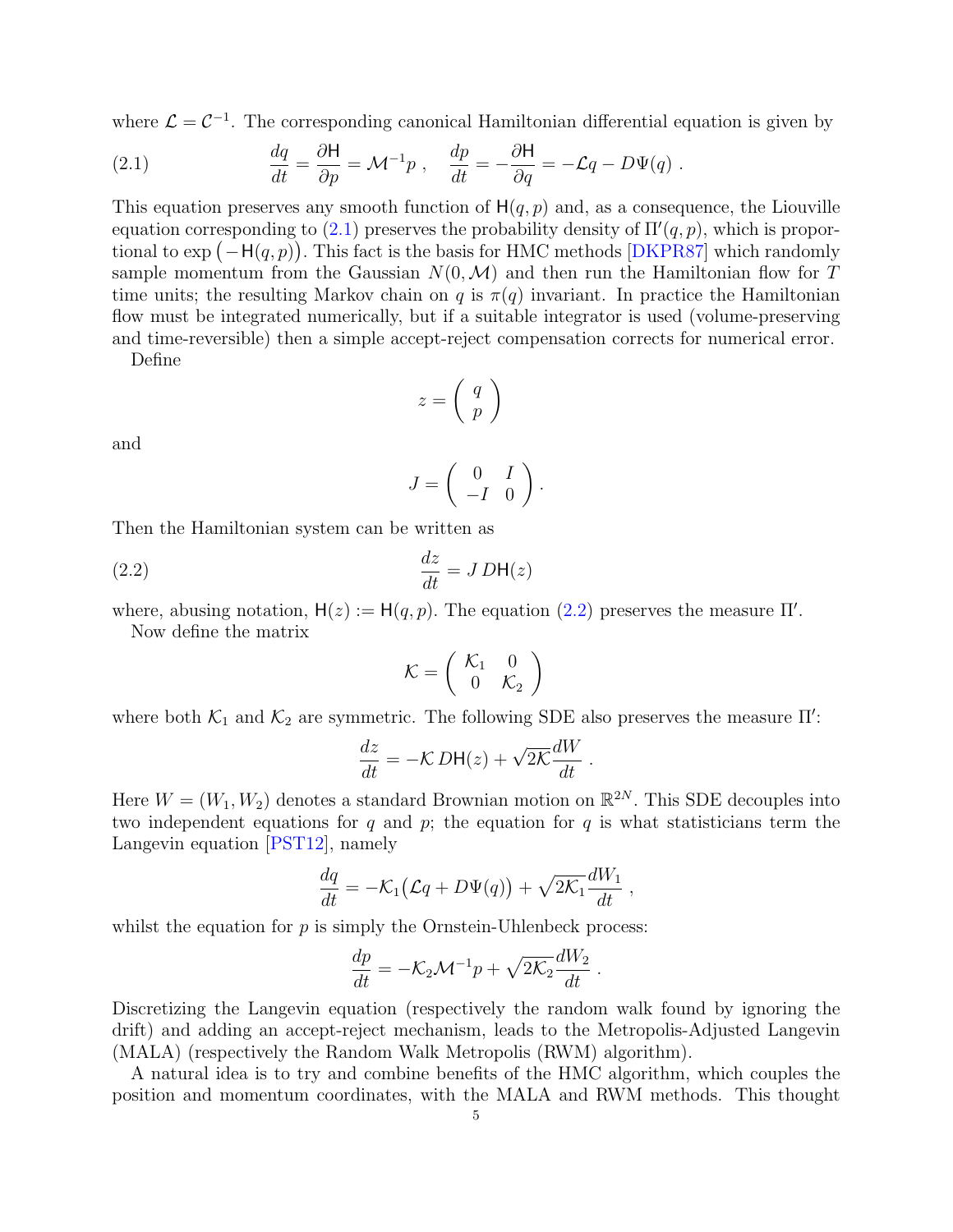experiment suggests considering the second order Langevin equation<sup>[2](#page-5-0)</sup>

<span id="page-5-1"></span>(2.3) 
$$
\frac{dz}{dt} = J D H(z) - K D H(z) + \sqrt{2K} \frac{dW}{dt},
$$

which also preserves  $\Pi'$  as a straightforward calculation with the Fokker-Planck equation shows.

<span id="page-5-4"></span>2.2. Velocity Rather Than Momentum. Our paper is concerned with using the equation [\(2.3\)](#page-5-1) to motivate proposals for MCMC. In particular we will be interested in choices of the matrices  $M$ ,  $K_1$  and  $K_2$  which lead to well-behaved algorithms in the limit of large N. To this end we write the equation [\(2.3\)](#page-5-1) in position and momentum coordinates as

$$
\frac{dq}{dt} = \mathcal{M}^{-1}p - \mathcal{K}_1(\mathcal{L}q + D\Psi(q)) + \sqrt{2\mathcal{K}_1}\frac{dW_1}{dt},
$$
  

$$
\frac{dp}{dt} = -(\mathcal{L}q + D\Psi(q)) - \mathcal{K}_2\mathcal{M}^{-1}p + \sqrt{2\mathcal{K}_2}\frac{dW_2}{dt}.
$$

In our subsequent analysis, which concerns the large N limit, it turns out to be useful to work with velocity rather than momentum coordinates; this is because the optimal algorithms in this limit are based on ensuring that the velocity and position coordinates all vary on the same scale. For this reason we introduce  $v = \mathcal{M}^{-1}p$  and rewrite the equations as

<span id="page-5-3"></span>
$$
\frac{dq}{dt} = v - \mathcal{K}_1(\mathcal{L}q + D\Psi(q)) + \sqrt{2\mathcal{K}_1}\frac{dW_1}{dt},
$$
  

$$
\mathcal{M}\frac{dv}{dt} = -(\mathcal{L}q + D\Psi(q)) - \mathcal{K}_2v + \sqrt{2\mathcal{K}_2}\frac{dW_2}{dt}.
$$

In the infinite dimensional setting, *i.e.*, when  $\mathcal{H}$  is an infinite dimensional Hilbert space, this equation is still well posed (see  $(2.5)$  below and Theorem [4.1\)](#page-12-1). However in this case  $W_1$  and  $W_2$  are cylindrical Wiener processes on H (see Section [3.1\)](#page-9-1) and  $\mathcal{L} = \mathcal{C}^{-1}$  is necessarily an unbounded operator on  $H$  because the covariance operator  $C$  is trace class on  $H$ . The unbounded operators introduce undesirable behaviour in the large N limit when we approximate them; thus we choose  $\mathcal M$  and the  $\mathcal K_i$  to remove the appearance of unbounded operators. To this end we set  $\mathcal{M} = \mathcal{L} = \mathcal{C}^{-1}$ ,  $\mathcal{K}_1 = \Gamma_1 \mathcal{C}$  and  $\mathcal{K}_2 = \Gamma_2 \mathcal{C}^{-1}$  and assume that Γ<sub>1</sub> and Γ<sub>2</sub> commute with C to obtain the equations

(2.4a) 
$$
\frac{dq}{dt} = v - \Gamma_1 (q + CD\Psi(q)) + \sqrt{2\Gamma_1 C} \frac{dW_1}{dt},
$$

(2.4b) 
$$
\frac{dv}{dt} = -(q + CD\Psi(q)) - \Gamma_2 v + \sqrt{2\Gamma_2 C} \frac{dW_2}{dt},
$$

<span id="page-5-2"></span>or simply

(2.5a) 
$$
\frac{dq}{dt} = v - \Gamma_1 (q + CD\Psi(q)) + \sqrt{2\Gamma_1} \frac{dB_1}{dt},
$$

(2.5b) 
$$
\frac{dv}{dt} = -(q + CD\Psi(q)) - \Gamma_2 v + \sqrt{2\Gamma_2} \frac{dB_2}{dt}.
$$

In the above  $B_1$  and  $B_2$  are H-valued Brownian motions with covariance operator C. This equation is well-behaved in infinite dimensions provided that the  $\Gamma_i$  are bounded operators,

<span id="page-5-0"></span><sup>&</sup>lt;sup>2</sup>Physicists often refer to this as the Langevin equation for the choice  $\mathcal{K}_1 \equiv 0$  which leads to noise only appearing in the momentum equation.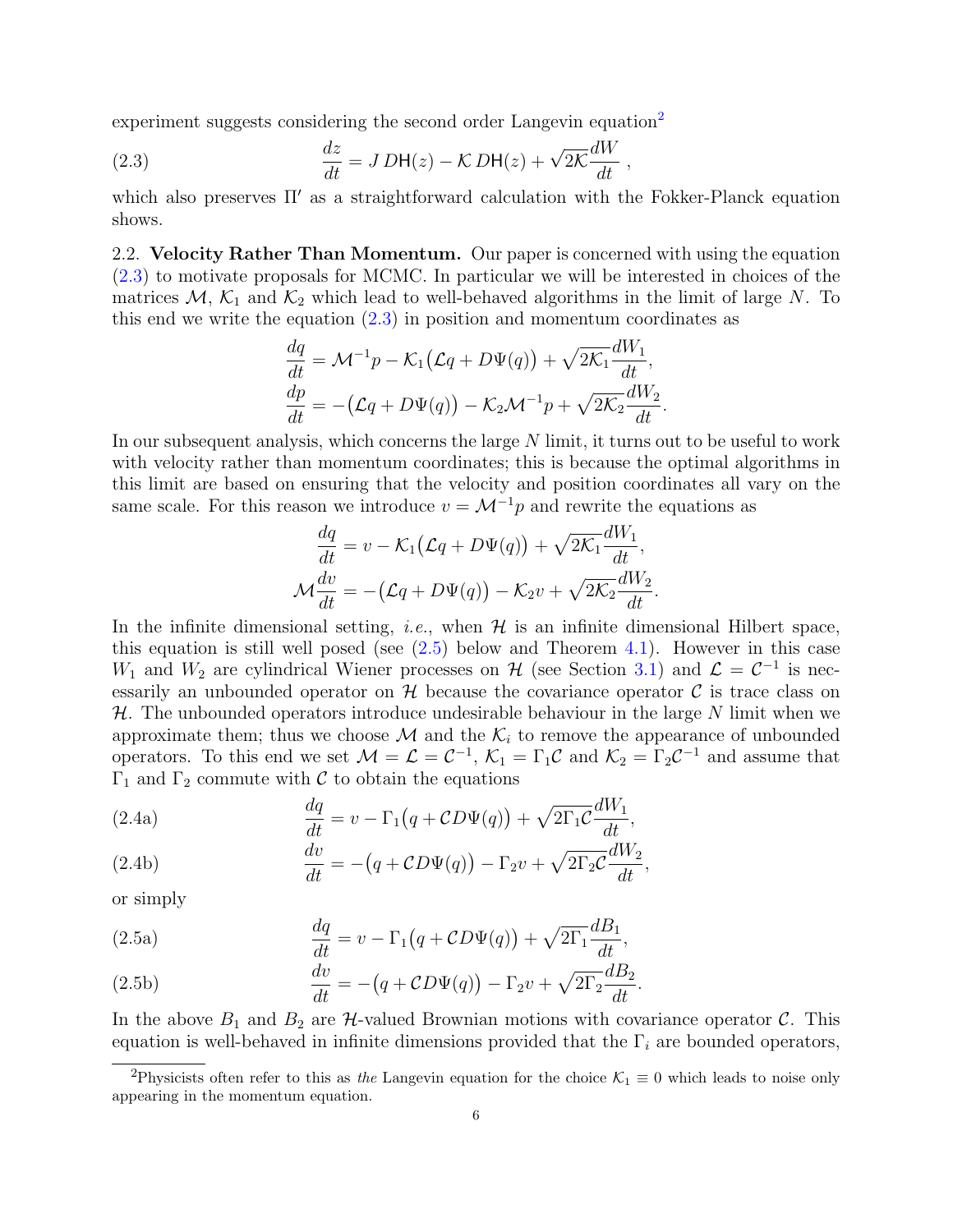and under natural assumptions relating the reference measure, via its covariance  $\mathcal{C}$ , and the log density  $\Psi$ , which is a real valued functional defined on an appropriate subspace of  $H$ . Detailed definitions and assumptions regarding [\(2.5\)](#page-5-2) are contained in the next Section [3.](#page-9-0) Under such assumptions the function

<span id="page-6-4"></span>
$$
(2.6) \tF(q) := q + CD\Psi(q)
$$

has desirable properties (see Lemma [3.4\)](#page-12-2), making the existence theory for  $(2.5)$  straightforward. We develop such theory in Section  $4$  – see Theorem [4.1.](#page-12-1) Furthermore, in Theorem [4.2](#page-13-0) we will also prove that equation [\(2.5\)](#page-5-2) preserves the measure  $\Pi(dq, dv)$  defined by

<span id="page-6-1"></span>(2.7) 
$$
\frac{d\Pi}{d\Pi_0}(q, v) \propto \exp(-\Psi(q)),
$$

where  $\Pi_0$  is the independent product of  $N(0, \mathcal{C})$  with itself. The measure  $\Pi$  (resp.  $\Pi_0$ ) is simply the measure  $\Pi'$  (resp.  $\Pi'_0$ ) in the case  $\mathcal{M} = \mathcal{C}^{-1}$  and rewritten in  $(q, v)$  coordinates instead of  $(q, p)$ . In finite dimensions the invariance of  $\Pi$  follows from the discussions concerning the invariance of  $\Pi'$ .

<span id="page-6-0"></span>2.3. Function Space Algorithm. We note that the choice  $\Gamma_1 \equiv 0$  gives the standard (physicists) Langevin equation

<span id="page-6-2"></span>(2.8) 
$$
\frac{d^2q}{dt} + \Gamma_2 \frac{dq}{dt} + (q + CD\Psi(q)) = \sqrt{2\Gamma_2}C\frac{dW_2}{dt}.
$$

In this section we describe an MCMC method designed to sample the measure Π given by [\(2.7\)](#page-6-1) and hence, by marginalization, the measure  $\pi$  given by [\(1.1\)](#page-2-0). The method is based on discretization of the second order Langevin equation [\(2.8\)](#page-6-2), written as the hypoelliptic first order equation [\(2.9\)](#page-6-3) below. In the finite dimensional setting a method closely related to the one that we introduce was proposed in [\[Hor91\]](#page-39-2); however we will introduce different Hamiltonian solvers which are tuned to the specific structure of our measure, in particular to the fact that it is defined via density with respect to a Gaussian. We will be particularly interested in choices of parameters in the algorithm which ensure that the output (suitability interpolated to continuous time) behaves like [\(2.8\)](#page-6-2) whilst, as is natural for MCMC methods, exactly preserving the invariant measure. This perspective on discretization of the (physicists) Langevin equation in finite dimensions was introduced in [\[BRVE12,](#page-39-10) [BRVE09\]](#page-39-11).

In position/velocity coordinates, and using [\(2.6\)](#page-6-4), [\(2.5\)](#page-5-2) becomes

<span id="page-6-3"></span>(2.9) 
$$
\begin{aligned}\n\frac{dq}{dt} &= v, \\
\frac{dv}{dt} &= -F(q) - \Gamma_2 v + \sqrt{2\Gamma_2 c} \frac{dW_2}{dt}.\n\end{aligned}
$$

The algorithm we use is based on splitting [\(2.9\)](#page-6-3) into an Ornstein-Uhlenbeck (OU) process and a Hamiltonian ODE. The OU process is

<span id="page-6-5"></span>(2.10) 
$$
\begin{aligned}\n\frac{dq}{dt} &= 0, \\
\frac{dv}{dt} &= -\Gamma_2 v + \sqrt{2\Gamma_2 C} \frac{dW_2}{dt},\n\end{aligned}
$$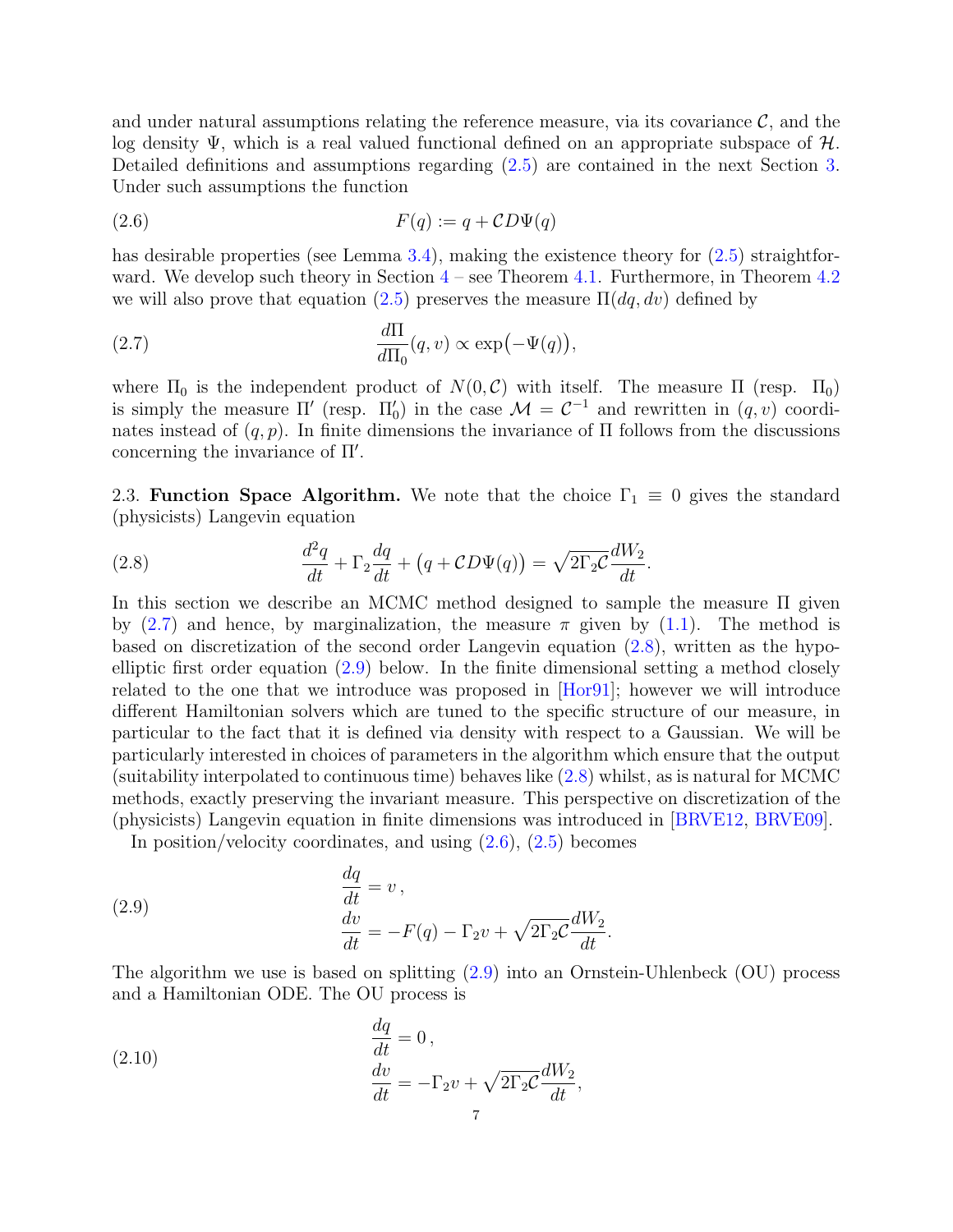and the Hamiltonian ODE is given by

<span id="page-7-0"></span>(2.11) 
$$
\begin{aligned}\n\frac{dq}{dt} &= v, \\
\frac{dv}{dt} &= -F(q).\n\end{aligned}
$$

The solution of the OU process [\(2.10\)](#page-6-5) is denoted by  $(q(t), v(t)) = \Theta_0(q(0), v(0); \xi^t)$ ; here  $\xi^t$  is a mean zero Gaussian random variable with covariance operator  $\mathcal{C}(I - \exp(-2t\Gamma_2)).$ Notice that the dynamics given by both  $(2.10)$  and by  $(2.11)$  preserve the target measure Π given in [\(2.7\)](#page-6-1). This naturally suggests constructing an algorithm based on alternating the above two dynamics. However, note that whilst  $(2.10)$  can be solved exactly,  $(2.11)$ requires a further numerical approximation. If the numerical approximation is based on a volume-preserving and time-reversible numerical integrator, then the accept-reject criterion for the resulting MCMC algorithm can be easily expressed in terms of the energy differences in H. A flow  $\varphi^t$  on  $\mathbb{R}^{2N}$  is said to be time-reversible if  $\varphi^t(q(0), v(0)) = (q(t), v(t))$  implies  $\varphi^t(q(t), -v(t)) = (q(0), -v(0))$ . Defintion of time-reversible and discussion of the roles of time-reversible and volume-preserving integrators may be found in [\[SSC94\]](#page-40-3).

To construct volume-preserving and time-reversible integrators the Hamiltonian integration will be performed by a further splitting of [\(2.11\)](#page-7-0). The usual splitting for the widely used Verlet method is via the velocity and the position coordinates [\[Hor91\]](#page-39-2). Motivated by our infinite dimensional setting, we replace the Verlet integration by the splitting method proposed in [\[BPSSS11\]](#page-39-12); this leads to an algorithm which is exact (no rejections) in the purely Gaussian case where  $\Psi \equiv 0$ . The splitting method proposed in [\[BPSSS11\]](#page-39-12) is via the linear and nonlinear parts of the problem, leading us to consider the two equations

(2.12) 
$$
\frac{dq}{dt} = v, \quad \frac{dv}{dt} = -q,
$$

with solution denoted as  $(q(t), v(t)) = \mathsf{R}^{t}(q(0), v(0))$ ; and

(2.13) 
$$
\frac{dq}{dt} = 0, \quad \frac{dv}{dt} = -CD\Psi(q),
$$

with solution denoted as  $(q(t), v(t)) = \Theta_1^t(q(0), v(0))$ . We note that the map

$$
\chi^t = \Theta_1^{t/2} \circ \mathsf{R}^t \circ \Theta_1^{t/2}
$$

is a volume-preserving and time-reversible second order accurate approximation of the Hamiltonian ODE [\(2.11\)](#page-7-0). We introduce the notation

$$
\chi^t_\tau = (\chi^t \circ \cdots \circ \chi^t), \quad \left\lfloor \frac{\tau}{t} \right\rfloor \text{ times}
$$

to denote integration, using this method, up to time  $\tau$ . This integrator can be made to preserve the measure Π if appended with a suitable accept-reject rule as detailed below. On the other hand the stochastic map  $\Theta_0^t$  preserves  $\Pi$  since it leaves q invariant and since the OU process, which is solved exactly, preserves  $\Pi_0$ . We now take this idea to define our MCMC method. The infinite dimensional Hilbert space  $\mathcal{H}^s \times \mathcal{H}^s$  in which the chain is constructed will be properly defined in the next section. Here we focus on the algorithm, which will be explained in more details and analyzed in Section [5.](#page-15-0)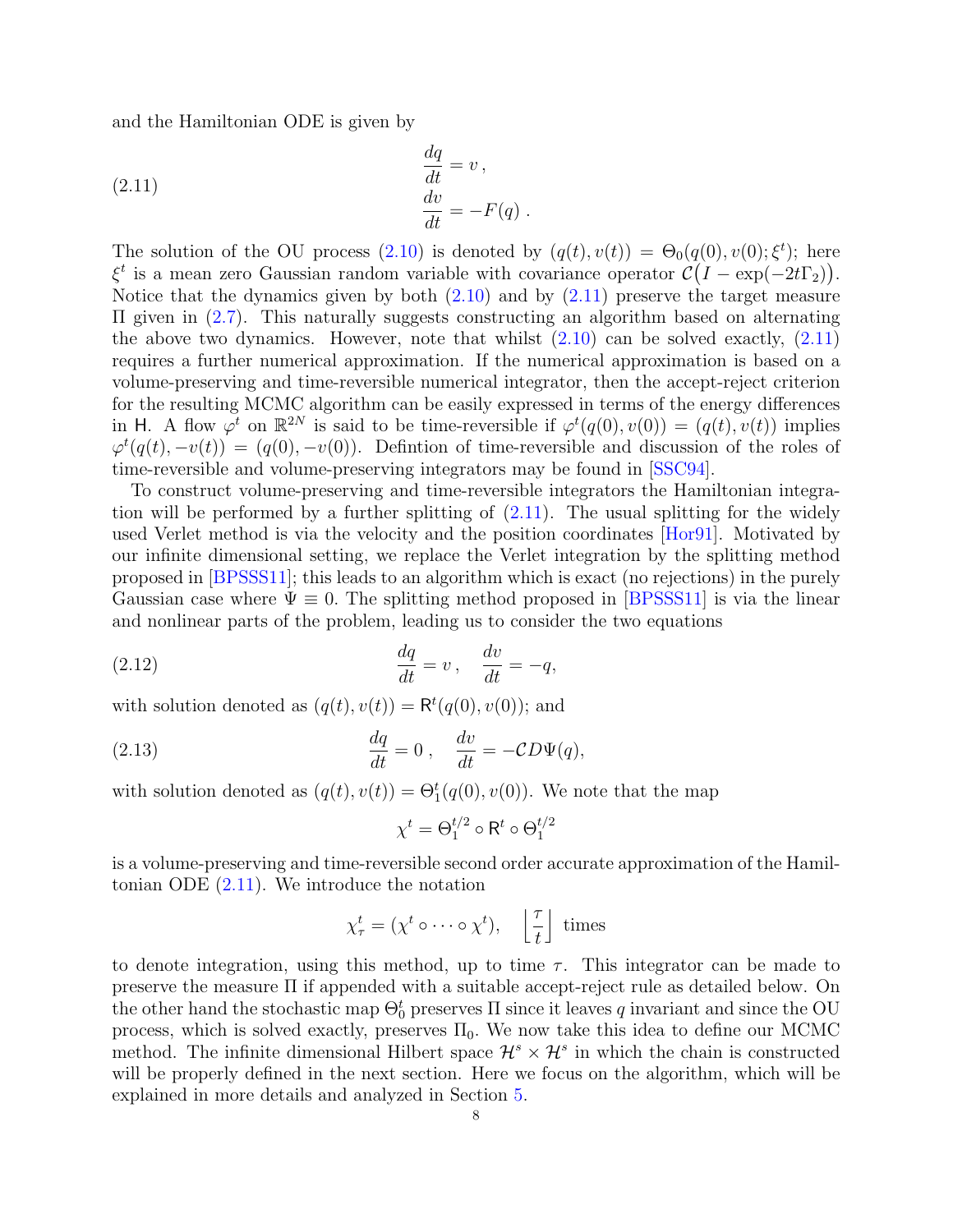Define the operation ' so that v' is the velocity component of  $\Theta_0^{\delta}(q, v)$ . The preceding considerations suggest that from point  $(q^0, v^0) \in \mathcal{H}^s \times \mathcal{H}^s$  we make the proposal

<span id="page-8-0"></span>
$$
(q_*^1, v_*^1) = \chi_\tau^h \circ \Theta_0^\delta(q^0, v^0)
$$

and that the acceptance probability is given by

$$
\alpha(x^0, \xi^{\delta}) := 1 \wedge \exp\Big(\mathsf{H}(q^0, (v^0)') - \mathsf{H}(q^1_*, v^1_*)\Big),
$$

where

$$
\mathsf{H}(q,v) = \frac{1}{2} \langle q, \mathcal{C}^{-1}q \rangle + \frac{1}{2} \langle v, \mathcal{C}^{-1}v \rangle + \Psi(q) , \qquad (2.14)
$$

 $\langle \cdot, \cdot \rangle$  denoting scalar product in H. One step of the resulting MCMC method is then defined by setting

<span id="page-8-1"></span>(2.15) 
$$
(q1, v1) = (q1, v1) \text{ with probability } \alpha(x0, \xi\delta)
$$

$$
= (q0, -(v0)') \text{ otherwise.}
$$

We will make further comments on this algorithm and on the expression [\(2.14\)](#page-8-0) for the Hamiltonian in Section [5,](#page-15-0) see Remark [5.6.](#page-18-0) Here it suffices simply to note that whilst  $H$ will be almost surely infinite, the energy difference is well-defined for the algorithms we employ. We stress that when the proposal is rejected the chain does not remain in  $(q^0, v^0)$ but it moves to  $(q^0, -(v^0)')$ ; that is, the position coordinate stays the same while the velocity coordinate is first evolved according to [\(2.10\)](#page-6-5) and then the sign is flipped. This flipping of the sign, needed to preserve reversibility, leads to some of the main technical differences with respect to [\[PST11\]](#page-40-2); see Remark [5.13.](#page-23-0) For the finite dimensional case with Verlet integration the form of the accept-reject mechanism and, in particular, the sign-reversal in the velocity, was first derived in [\[Hor91\]](#page-39-2) and is discussed in further detail in section 5.3 of [\[Nea10\]](#page-39-7). The algorithm  $(2.15)$  preserves  $\Pi$  and we refer to it as the SOL-HMC algorithm. Recalling that v' denotes the velocity component of  $\Theta_0^{\delta}(q, v)$ , we can equivalently use the notations  $\alpha(x, \xi^{\delta})$ and  $\alpha(q, v')$ , for  $x = (q, v)$  (indeed, by the definition of  $\Theta_0^{\delta}$ ,  $v'$  depends on  $\xi^{\delta}$ ). With this in mind, the pseudo-code for the SOL-HMC is as follows.

# SOL-HMC in  $\mathcal{H}^s$ :

- (1) Pick  $(q^0, v^0) \in \mathcal{H}^s \times \mathcal{H}^s$  and set  $k = 0$ ;
- (2) given  $(q^k, v^k)$ , define  $(v^k)'$  to be the v-component of  $\Theta_0^{\delta}(q^k, v^k)$  and calculate the proposal

$$
(q_*^{k+1}, v_*^{k+1}) = \chi_\tau^h(q^k, (v^k)')
$$
;

- (3) define the acceptance probability  $\alpha(q^k, (v^k)')$ ;
- (4) set  $(q^{k+1}, v^{k+1}) = (q^{k+1}, v^{k+1})$  with probability  $\alpha(q^k, (v^k)')$ ; otherwise set  $(q^{k+1}, v^{k+1}) = (q^k, -(v^k)')$ ;
- (5) set  $k \to k+1$  and go to (2).

<span id="page-8-2"></span>**Theorem 2.1.** Let Assumption [3.1](#page-11-0) hold. For any  $\delta, h, \tau > 0$ , the Markov chain defined by  $(2.15)$  is invariant with respect to  $\Pi$  given by  $(2.7)$ .

*Proof.* See Appendix A.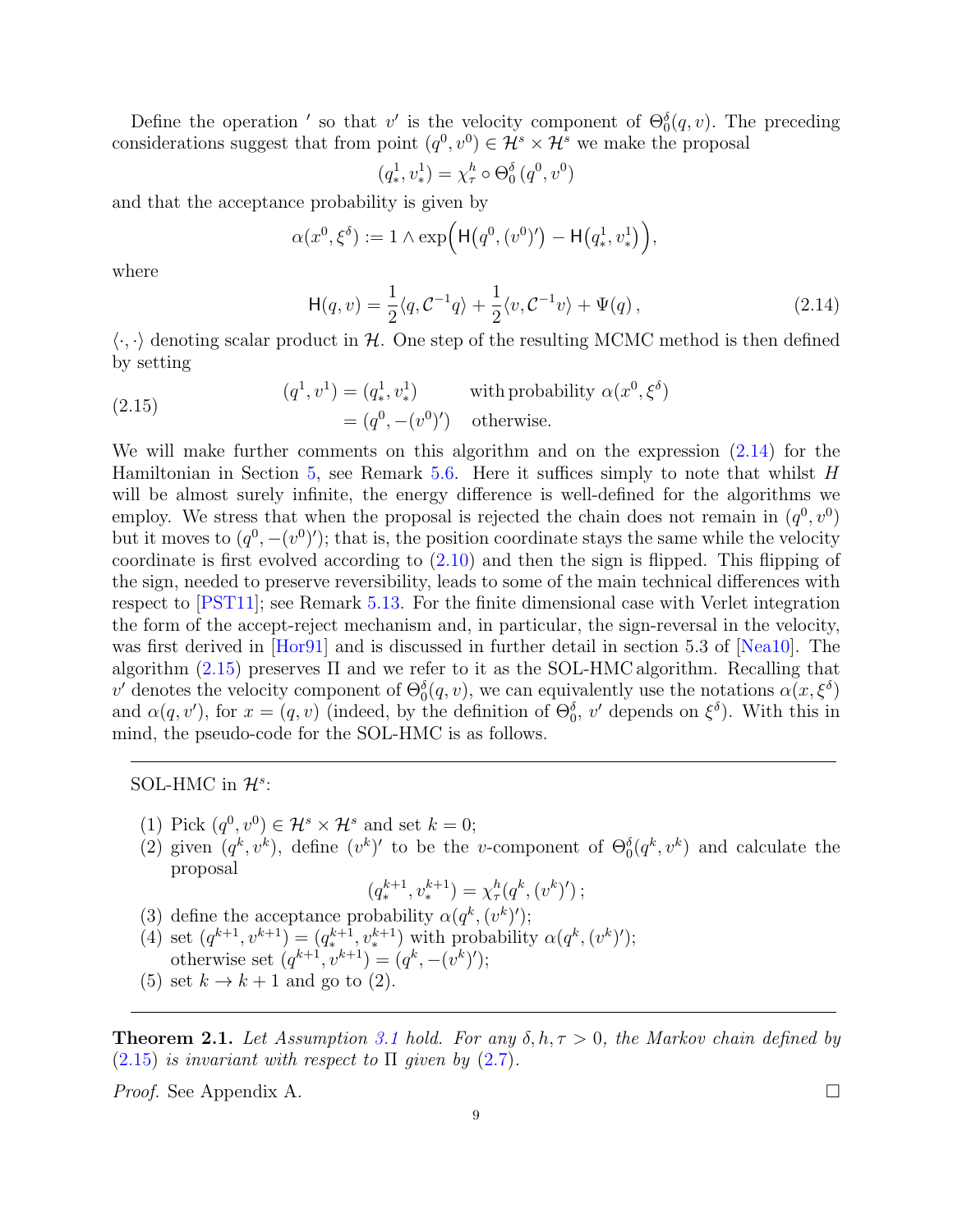<span id="page-9-3"></span>**Remarks 2.2.** We first note that if  $\delta \to \infty$  then the algorithm [\(2.15\)](#page-8-1) is that introduced in the paper [\[BPSSS11\]](#page-39-12). From this it follows that, if  $\delta = \infty$  and  $\tau = h$ , then the algorithm is simply the funtion-space Langevin introduced in [\[BRSV08\]](#page-39-13).

Secondly we mention that, in the numerical experiments reported later, we will choose  $\Gamma_2 = I$ . The solution of the OU process [\(2.10\)](#page-6-5) for v is thus given as

(2.16) 
$$
v(\delta) = (1 - \iota^2)^{\frac{1}{2}} v(0) + \iota w
$$

where  $w \sim N(0, C)$  and  $e^{-2\delta} = (1 - \iota^2)$ . The numerical experiments will be described in terms of the parameter  $\iota$  rather than  $\delta$ .

#### <span id="page-9-4"></span>3. Preliminaries

<span id="page-9-0"></span>In this section we detail the notation and the assumptions (Section [3.1](#page-9-1) and Section [3.2,](#page-11-1) respectively) that we will use in the rest of the paper.

<span id="page-9-1"></span>3.1. Notation. Let  $(\mathcal{H},\langle\cdot,\cdot\rangle,\|\cdot\|)$  denote a separable Hilbert space of real valued functions with the canonical norm derived from the inner-product. Let  $C$  be a positive, trace class operator on H and  $\{\varphi_j, \lambda_j^2\}_{j\geq 1}$  be the eigenfunctions and eigenvalues of C respectively, so that

$$
\mathcal{C}\varphi_j = \lambda_j^2 \,\varphi_j \qquad \text{for} \qquad j \in \mathbb{N}.
$$

We assume a normalization under which  $\{\varphi_j\}_{j\geq 1}$  forms a complete orthonormal basis in  $\mathcal{H}$ . For every  $x \in \mathcal{H}$  we have the representation  $x = \sum_j x_j \varphi_j$ , where  $x_j = \langle x, \varphi_j \rangle$ . Using this notation, we define Sobolev-like spaces  $\mathcal{H}^r$ ,  $r \in \mathbb{R}$ , with the inner products and norms defined by

$$
\langle x, y \rangle_r = \sum_{j=1}^{\infty} j^{2r} x_j y_j
$$
 and  $||x||_r^2 = \sum_{j=1}^{\infty} j^{2r} x_j^2$ .

Notice that  $\mathcal{H}^0 = \mathcal{H}$ . Furthermore  $\mathcal{H}^r \subset \mathcal{H} \subset \mathcal{H}^{-r}$  for any  $r > 0$ . The Hilbert-Schmidt norm  $\|\cdot\|_{\mathcal{C}}$  is defined as

$$
||x||_{\mathcal{C}}^2 = ||\mathcal{C}^{-\frac{1}{2}}x||^2 = \sum_{j=1}^{\infty} \lambda_j^{-2} x_j^2.
$$

For  $r \in \mathbb{R}$ , let  $Q_r : \mathcal{H} \mapsto \mathcal{H}$  denote the operator which is diagonal in the basis  $\{\varphi_i\}_{i\geq 1}$  with diagonal entries  $j^{2r}$ , *i.e.*,

$$
Q_r \,\varphi_j = j^{2r} \varphi_j
$$

so that  $Q_r^{\frac{1}{2}}\varphi_j = j^r \varphi_j$ . The operator  $Q_r$  lets us alternate between the Hilbert space  $\mathcal H$  and the interpolation spaces  $\mathcal{H}^r$  via the identities:

$$
\langle x, y \rangle_r = \langle Q_r^{\frac{1}{2}} x, Q_r^{\frac{1}{2}} y \rangle
$$
 and  $||x||_r^2 = ||Q_r^{\frac{1}{2}} x||^2$ .

Since  $||Q_r^{-1/2}\varphi_k||_r = ||\varphi_k|| = 1$ , we deduce that  $\{Q_r^{-1/2}\varphi_k\}_{k\geq 1}$  forms an orthonormal basis for  $\mathcal{H}^r$ . A function  $y \sim N(0, \mathcal{C})$  can be expressed as

<span id="page-9-2"></span>(3.1) 
$$
y = \sum_{j=1}^{\infty} \lambda_j \rho_j \varphi_j \quad \text{with} \quad \rho_j \stackrel{\mathcal{D}}{\sim} N(0, 1) \text{ i.i.d};
$$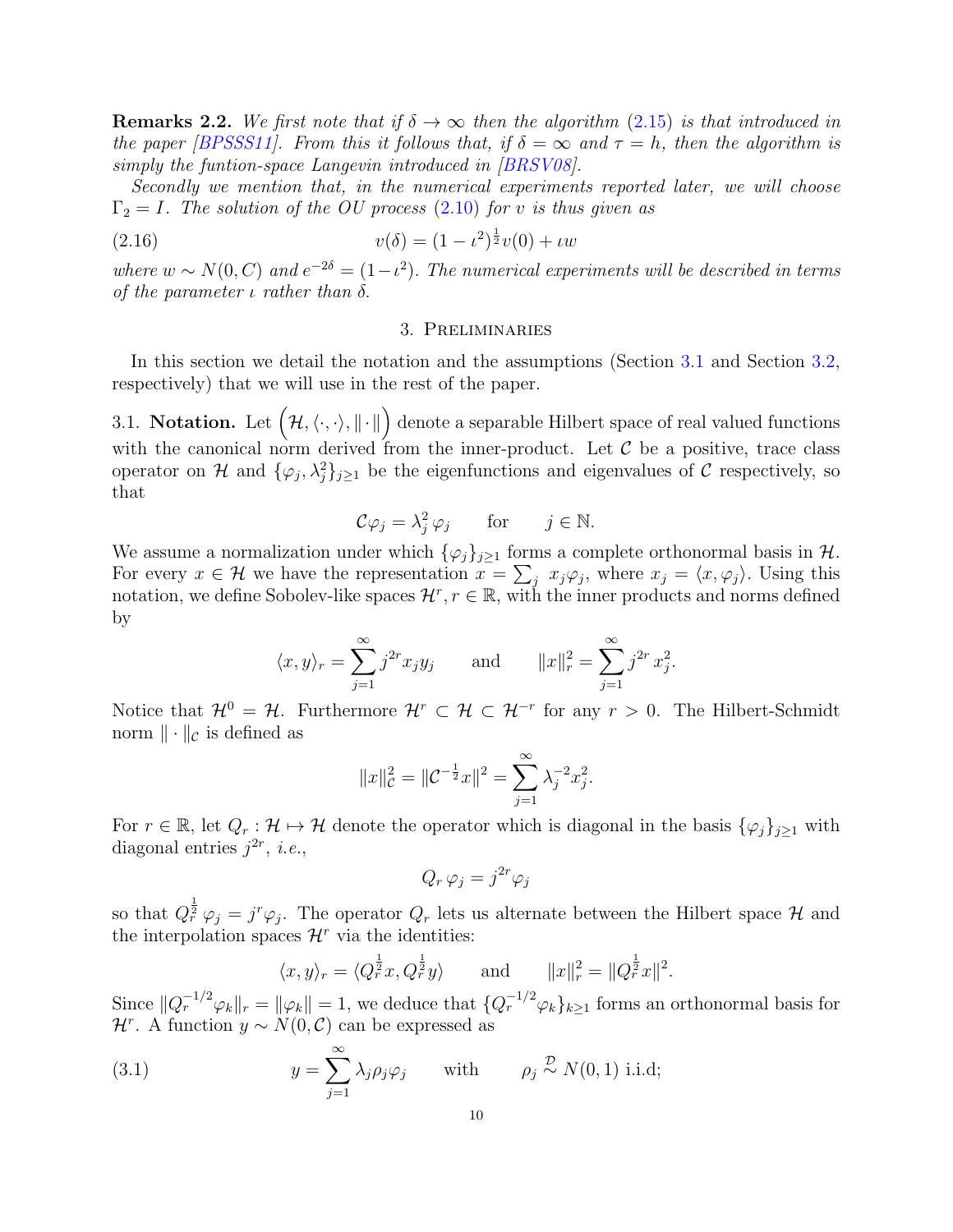if  $\sum_j \lambda_j^2 j^{2r} < \infty$  then y can be equivalently written as

<span id="page-10-0"></span>(3.2) 
$$
y = \sum_{j=1}^{\infty} (\lambda_j j^r) \rho_j (Q_r^{-1/2} \varphi_j) \quad \text{with} \quad \rho_j \stackrel{\mathcal{D}}{\sim} N(0, 1) \text{ i.i.d.}
$$

For a positive, self-adjoint operator  $D : \mathcal{H} \mapsto \mathcal{H}$ , its trace in  $\mathcal{H}$  is defined as

Trace<sub>H</sub>(D) 
$$
\stackrel{\text{def}}{=} \sum_{j=1}^{\infty} \langle \varphi_j, D\varphi_j \rangle
$$
.

We stress that in the above  $\{\varphi_j\}_{j\in\mathbb{N}}$  is an orthonormal basis for  $(\mathcal{H},\langle\cdot,\cdot\rangle)$ . Therefore if  $\tilde{D}: \mathcal{H}^r \to \mathcal{H}^r$ , its trace in  $\mathcal{H}^r$  is

Trace
$$
_{\mathcal{H}^r}(\tilde{D}) \stackrel{\text{def}}{=} \sum_{j=1}^{\infty} \langle Q_r^{-\frac{1}{2}} \varphi_j, \tilde{D} Q_r^{-\frac{1}{2}} \varphi_j \rangle_r.
$$

Since Trace<sub>H<sup>r</sub>( $\tilde{D}$ ) does not depend on the orthonormal basis, the operator  $\tilde{D}$  is said to be</sub></sup> trace class in  $\mathcal{H}^r$  if Trace $_{\mathcal{H}^r}(\tilde{D}) < \infty$  for some, and hence any, orthonormal basis of  $\mathcal{H}^r$ .

Because  $\mathcal C$  is defined on  $\mathcal H$ , the covariance operator

$$
C_r = Q_r^{1/2} C Q_r^{1/2}
$$

is defined on  $\mathcal{H}^r$ . With this definition, for all the values of r such that  $\text{Trace}_{\mathcal{H}^r}(\mathcal{C}_r)$  $\sum_j \lambda_j^2 j^{2r} < \infty$ , we can think of y as a mean zero Gaussian random variable with covariance operator C in H and  $\mathcal{C}_r$  in H<sup>t</sup> (see [\(3.1\)](#page-9-2) and [\(3.2\)](#page-10-0)). In the same way, if Trace<sub>H<sup>r</sub></sup>( $\mathcal{C}_r$ ) <  $\infty$ </sub> then

<span id="page-10-1"></span>
$$
B_2(t) = \sum_{j=1}^{\infty} \lambda_j \beta_j(t) \varphi_j = \sum_{j=1}^{\infty} \lambda_j j^r \beta_j(t) \hat{\varphi}_j,
$$

with  $\{\beta_i(t)\}_{i\in\mathcal{N}}$  a collection of i.i.d. standard Brownian motions on R, can be equivalently understood as an  $H$ -valued C-Brownian motion or as an  $H^r$ -valued  $C_r$ -Brownian motion. In the next section we will need the cylindrical Wiener process  $W(t)$  which is defined via the sum

$$
W(t) := \sum_{j=1}^{\infty} \beta_j(t)\varphi_j.
$$

This process is  $\mathcal{H}^r$ -valued for any  $r < -\frac{1}{2}$  $\frac{1}{2}$ . Observe now that if  $\{\hat{\varphi}_j\}_{j\in\mathbb{N}}$  is an orthonormal basis of H<sup>r</sup> then, denoting  $\mathcal{H}^r \times \mathcal{H}^r \ni \tilde{\varphi}_j^1 = (\hat{\varphi}_j, 0)$  and  $\mathcal{H}^r \times \mathcal{H}^r \ni \hat{\varphi}_j^2 = (0, \hat{\varphi}_j)$ ,  $\mathfrak{F} =$  $\{\hat{\varphi}_j^1,\hat{\varphi}_j^2\}_{j\in\mathbb{N}}$  is an orthonormal basis for  $\mathcal{H}^r\times\mathcal{H}^r$ . Let  $\mathfrak{C}_r:\mathcal{H}^r\times\mathcal{H}^r\to\mathcal{H}^r\times\mathcal{H}^r$  be the diagonal operator such that

$$
\mathfrak{C}_{r}\hat{\varphi}_{j}^{1} = (0,0), \qquad \mathfrak{C}_{r}\hat{\varphi}_{j}^{2} = j^{2r}\lambda_{j}^{2}\hat{\varphi}_{j}^{2} = (0,\mathcal{C}_{r}\hat{\varphi}_{j}) \qquad \forall j \in \mathbb{N}
$$

and  $\tilde{\mathfrak{C}}_r : \mathcal{H}^r \times \mathcal{H}^r \to \mathcal{H}^r \times \mathcal{H}^r$  be the diagonal operator such that

<span id="page-10-2"></span>
$$
(3.4) \quad \tilde{\mathfrak{C}}_r \hat{\varphi}_j^1 = j^{2r} \lambda_j^2 \hat{\varphi}_j^1 = (\mathcal{C}_r \hat{\varphi}_j, 0), \quad \tilde{\mathfrak{C}}_r \hat{\varphi}_j^2 = j^{2r} \lambda_j^2 \hat{\varphi}_j^2 = (0, \mathcal{C}_r \hat{\varphi}_j) \quad \forall j \in \mathbb{N}.
$$

Consistently,  $B(t) := (0, B_2(t))$  will denote an  $\mathcal{H}^r \times \mathcal{H}^r$  valued Brownian motion with covariance operator  $\mathfrak{C}_r$  and  $\tilde{B}(t) := (B_1(t), B_2(t))$  will denote a  $\mathcal{H}^r \times \mathcal{H}^r$  valued Brownian motion with covariance operator  $\tilde{\mathfrak{C}}_r$ . In other words,  $B_1(t)$  and  $B_2(t)$  are independent  $\mathcal{H}^r$ -valued  $\mathcal{C}_r$ -Brownian motions.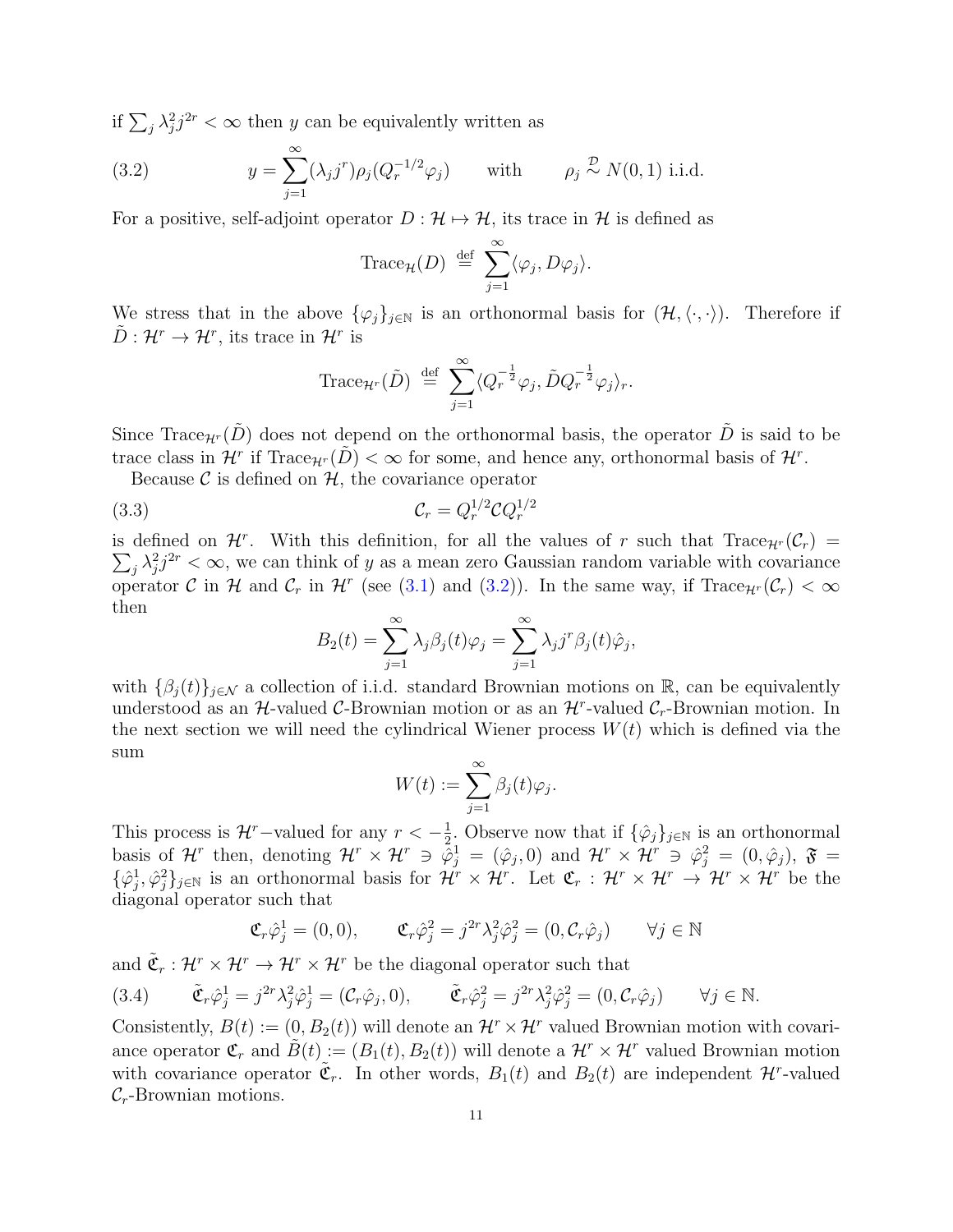Throughout we use the following notation.

- Two sequences of non-negative real numbers  $\{\alpha_n\}_{n\geq 0}$  and  $\{\beta_n\}_{n\geq 0}$  satisfy  $\alpha_n \lesssim \beta_n$ if there exists a constant  $K > 0$  satisfying  $\alpha_n \leq K\beta_n$  for all  $n \geq 0$ . The notations  $\alpha_n \asymp \beta_n$  means that  $\alpha_n \lesssim \beta_n$  and  $\beta_n \lesssim \alpha_n$ .
- Two sequences of non-negative real functions  $\{f_n\}_{n\geq 0}$  and  $\{g_n\}_{n\geq 0}$  defined on the same set  $\Omega$  satisfy  $f_n \lesssim g_n$  if there exists a constant  $K > 0$  satisfying  $f_n(x) \leq Kg_n(x)$ for all  $n \geq 0$  and all  $x \in \Omega$ . The notations  $f_n \approx g_n$  means that  $f_n \lesssim g_n$  and  $g_n \lesssim f_n$ .
- The notation  $\mathbb{E}_x[f(x,\xi)]$  denotes expectation with variable x fixed, while the randomness present in  $\xi$  is averaged out.

Also, let  $\otimes_{\mathcal{H}^r}$  denote the outer product operator in  $\mathcal{H}^r$  defined by

$$
(x \otimes_{\mathcal{H}^r} y)z \stackrel{\text{def}}{=} \langle y, z \rangle_r x \qquad \forall x, y, z \in \mathcal{H}^r.
$$

For an operator  $A: \mathcal{H}^r \mapsto \mathcal{H}^l$ , we denote its operator norm by  $\|\cdot\|_{\mathcal{L}(\mathcal{H}^r,\mathcal{H}^l)}$  defined by

$$
||A||_{\mathcal{L}(\mathcal{H}^r,\mathcal{H}^l)} \stackrel{\text{def}}{=} \sup_{||x||_r=1} ||Ax||_l.
$$

For self-adjoint A and  $r = l = 0$  this is, of course, the spectral radius of A. Finally, in the following we will consider the product space  $\mathcal{H}^r \times \mathcal{H}^r$ . The norm of  $w = (w_1, w_2) \in \mathcal{H}^r \times \mathcal{H}^r$ is

$$
||w||_{r \times r}^{2} := ||w_1||_{r}^{2} + ||w_2||_{r}^{2}.
$$

<span id="page-11-1"></span>3.2. Assumptions. In this section we describe the assumptions on the covariance operator C of the Gaussian measure  $\pi_0 \stackrel{\mathcal{D}}{\sim} N(0,\mathcal{C})$  and the functional  $\Psi$ . We fix a distinguished exponent  $s > 0$  and assume that  $\Psi : \mathcal{H}^s \to \mathbb{R}$  and Trace<sub> $\mathcal{H}^s(\mathcal{C}_s) < \infty$ . For each  $x \in \mathcal{H}^s$  the</sub> derivative  $D\Psi(x)$  is an element of the dual  $(\mathcal{H}^s)^*$  of  $\mathcal{H}^s$  (dual with respect to the topology induced by the norm in  $\mathcal{H}$ , comprising the linear functionals on  $\mathcal{H}^s$ . However, we may identify  $(\mathcal{H}^s)^* = \mathcal{H}^{-s}$  and view  $D\Psi(x)$  as an element of  $\mathcal{H}^{-s}$  for each  $x \in \mathcal{H}^s$ . With this identification, the following identity holds:

$$
||D\Psi(x)||_{\mathcal{L}(\mathcal{H}^s,\mathbb{R})} = ||D\Psi(x)||_{-s};
$$

furthermore, the second derivative  $\partial^2 \Psi(x)$  can be identified with an element of  $\mathcal{L}(\mathcal{H}^s, \mathcal{H}^{-s})$ . To avoid technicalities we assume that  $\Psi(x)$  is quadratically bounded, with first derivative linearly bounded and second derivative globally bounded. Weaker assumptions could be dealt with by use of stopping time arguments.

<span id="page-11-0"></span>**Assumptions 3.1.** The functional  $\Psi$ , covariance operator C and the operators  $\Gamma_1$ ,  $\Gamma_2$  satisfy the following assumptions.

(1) Decay of Eigenvalues  $\lambda_j^2$  of C: there exists a constant  $\kappa > \frac{1}{2}$  such that

$$
\lambda_j \asymp j^{-\kappa}.
$$

- (2) Domain of  $\Psi$ : there exists an exponent  $s \in [0, \kappa 1/2)$  such that  $\Psi$  is defined everywhere on  $\mathcal{H}^s$ .
- (3) Size of  $\Psi$ : the functional  $\Psi : \mathcal{H}^s \to \mathbb{R}$  satisfies the growth conditions

$$
0 \leq \Psi(x) \leq 1 + \|x\|_{s}^{2}.
$$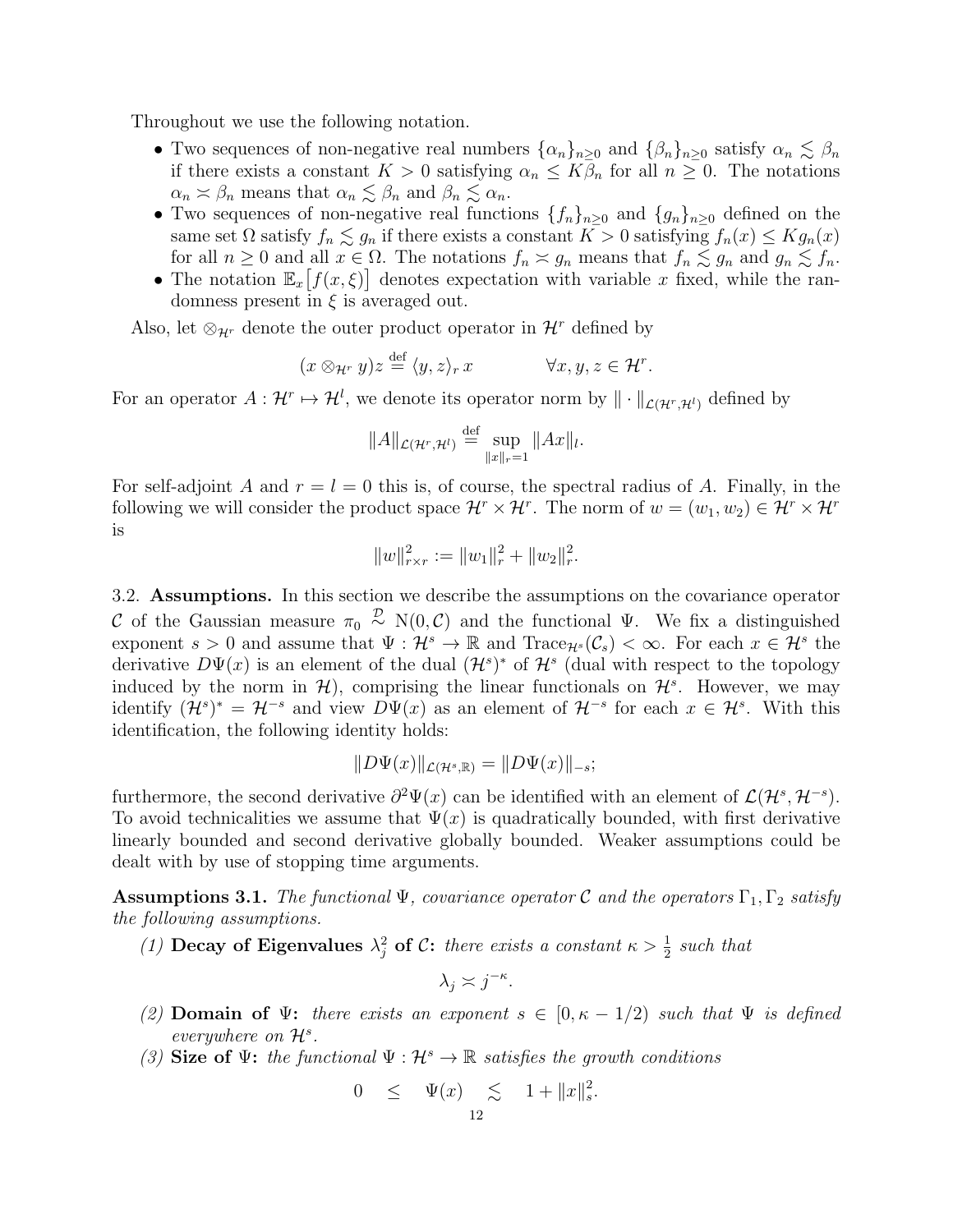(4) Derivatives of  $\Psi$ : The derivatives of  $\Psi$  satisfy

<span id="page-12-5"></span>(3.5)  $\|D\Psi(x)\|_{-s} \leq 1 + \|x\|_{s}$  and  $\|\partial^2 \Psi(x)\|_{\mathcal{L}(\mathcal{H}^s, \mathcal{H}^{-s})} \leq 1.$ 

(5) Properties of the  $\Gamma_i$ : The operators  $\Gamma_1, \Gamma_2$  commute with C and are bounded linear operators from  $\mathcal{H}^s$  into itself.

<span id="page-12-3"></span>**Remark 3.2.** The condition  $\kappa > \frac{1}{2}$  ensures that  $\text{Trace}_{\mathcal{H}^r}(\mathcal{C}_r) < \infty$  for any  $r < \kappa - \frac{1}{2}$  $rac{1}{2}$ : this implies that  $\pi_0(\mathcal{H}^r) = 1$  for any  $\tau > 0$  and  $r < \kappa - \frac{1}{2}$  $\frac{1}{2}$ .

**Remark 3.3.** The functional  $\Psi(x) = \frac{1}{2} ||x||^2$  is defined on  $\mathcal{H}^s$  and its derivative at  $x \in \mathcal{H}^s$ is given by  $D\Psi(x) = \sum_{j\geq 0} j^{2s} x_j \varphi_j \in \mathcal{H}^{-s}$  with  $||D\Psi(x)||_{-s} = ||x||_s$ . The second derivative  $\partial^2 \Psi(x) \in \mathcal{L}(\mathcal{H}^s, \mathcal{H}^{-s})$  is the linear operator that maps  $u \in \mathcal{H}^s$  to  $\sum_{j\geq 0} j^{2s} \langle u, \varphi_j \rangle \varphi_j \in \mathcal{H}^{-s}$ . its norm satisfies  $\|\partial^2 \Psi(x)\|_{\mathcal{L}(\mathcal{H}^s,\mathcal{H}^{-s})}=1$  for any  $x \in \mathcal{H}^s$ .

The Assumptions [3.1](#page-11-0) ensure that the functional  $\Psi$  behaves well in a sense made precise in the following lemma.

<span id="page-12-2"></span>Lemma 3.4. Let Assumptions [3.1](#page-11-0) hold.

(1) The function  $F(x)$  given by [\(2.6\)](#page-6-4) is globally Lipschitz on  $\mathcal{H}^s$ :

$$
||F(x) - F(y)||_{s} \le ||x - y||_{s} \qquad \forall x, y \in \mathcal{H}^{s}.
$$

(2) The second order remainder term in the Taylor expansion of  $\Psi$  satisfies

<span id="page-12-4"></span>(3.6) 
$$
\left|\Psi(y) - \Psi(x) - \langle D\Psi(x), y - x \rangle\right| \lesssim \|y - x\|_{s}^{2} \qquad \forall x, y \in \mathcal{H}^{s}.
$$

<span id="page-12-0"></span>*Proof.* See [\[MPS12,](#page-39-8) [PST11\]](#page-40-2).

# 4. SPDE Theory

In this section we study the SDE  $(2.5)$  in the infinite dimensional Hilbert space setting; we work under the assumptions specified in the previous section. Recall that our goal is to sample the measure  $\pi$  in [\(1.1\)](#page-2-0), but that we have extended our state space to obtain the measure  $\Pi$  given by [\(2.7\)](#page-6-1), with q marginal given by  $\pi$ . Here  $\Pi_0$  is the independent product of  $\pi_0 = N(0, \mathcal{C})$  with itself in the q and p coordinates. The finite dimensional arguments in Section [2](#page-3-0) show that the equation  $(2.5)$  preserves  $\Pi_0$ . The aim of this section is to show that these steps all make sense in the infinite dimensional context, under the assumptions laid out in the previous section.

<span id="page-12-1"></span>**Theorem 4.1.** Let Assumption [3.1](#page-11-0) hold. Then, for any initial condition  $(q(0), v(0)) \in \mathcal{H}^s \times$  $\mathcal{H}^s$ , any  $T > 0$  and almost every  $\mathcal{H}^s \times \mathcal{H}^s$ -valued  $\tilde{\mathfrak{C}}_s$ -Brownian motion  $\tilde{B}(t) = (B_1(t), B_2(t)),$ there exists a unique solution of the SDE [\(2.5\)](#page-5-2) in the space  $C([0,T], \mathcal{H}^s \times \mathcal{H}^s)$ . Furthermore, the Itô map  $(B_1, B_2) \in C([0, T]; \mathcal{H}^s \times \mathcal{H}^s) \mapsto (q, v) \in C([0, T]; \mathcal{H}^s \times \mathcal{H}^s)$  is Lipschitz.

Proof. If we define

$$
x = \left(\begin{array}{c} q \\ v \end{array}\right),
$$

together with the operator

$$
\Gamma = \left( \begin{array}{cc} \Gamma_1 & 0 \\ 0 & \Gamma_2 \end{array} \right),
$$
  

$$
\frac{13}{13}
$$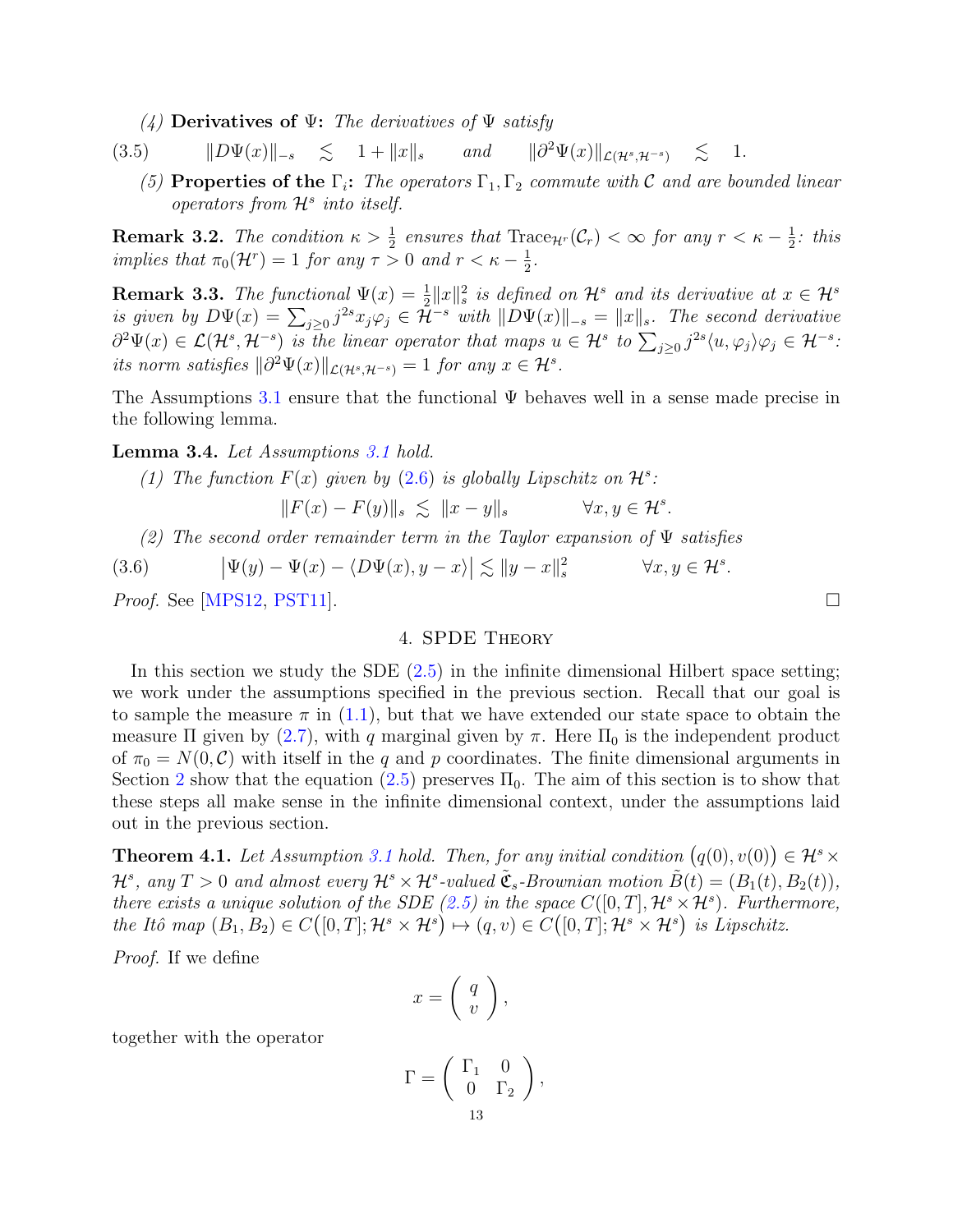then equation  $(2.5)$  takes the form

<span id="page-13-1"></span>(4.1) 
$$
\frac{dx}{dt} = G(x) + \sqrt{2\Gamma} \frac{d\tilde{B}}{dt}
$$

where

(4.2) 
$$
G(x) = \begin{pmatrix} v - \Gamma_1 F(q) \\ -F(q) - \Gamma_2 v \end{pmatrix}.
$$

A solution of [\(2.5\)](#page-5-2) satisfies the integral equation

<span id="page-13-3"></span>
$$
x(t) = x_0 + \int_0^t G(x(s))ds + \sqrt{2\Gamma}\tilde{B}(t),
$$

where  $x(0) = x_0$ . By virtue of Lemma [3.4](#page-12-2) we see that  $G: \mathcal{H}^s \times \mathcal{H}^s \to \mathcal{H}^s \times \mathcal{H}^s$  is globally Lipschitz. Furthemore, Remark [3.2](#page-12-3) shows that  $\tilde{B} \in C([0,T]; \mathcal{H}^s \times \mathcal{H}^s)$  almost surely. To prove existence and uniqueness of a solution we consider the map  $\Xi$  :  $C([0,T]; \mathcal{H}^s \times \mathcal{H}^s) \mapsto$  $C([0,T];\mathcal{H}^s\times\mathcal{H}^s)$  defined by

$$
\Xi(x)(t) := x_0 + \int_0^t G(x(s))ds + \sqrt{2\Gamma}\tilde{B}(t).
$$

Since F is globally Lipschitz from  $\mathcal{H}^s$  into itself, it follows that G is globally Lipschitz from  $\mathcal{H}^s \times \mathcal{H}^s$  into itself. This in turn implies that  $\Xi$  is Lipschitz and that, furthermore, the Lipschitz constant may be made less than one, by choosing  $t$  sufficiently small. From this existence and uniqueness of a solution follows by the contraction mapping principle, on timeintervals sufficiently small. The argument may then be repeated on successive time-intervals to prove the result on any time-interval  $[0, T]$ .

Now let

<span id="page-13-2"></span>(4.3) 
$$
\Upsilon : (x_0, \tilde{B}) \in \mathcal{H}^s \times \mathcal{H}^s \times C([0, T]; \mathcal{H}^s \times \mathcal{H}^s) \mapsto x \in C([0, T]; \mathcal{H}^s \times \mathcal{H}^s).
$$

The arguments used in Lemma 3.7 of  $[MPS12]$  show that  $\Upsilon$  is Lipschitz continuous and hence the desired properties of the Itô map follow.

For  $N \in \mathbb{N}$ , let  $\mathcal{H}^N$  denote the linear span of the first N eigenfunctions of  $\mathcal{C}, P^N : \mathcal{H} \mapsto \mathcal{H}^N$ denote the projection map and  $\Psi^N = \Psi \circ P^N$ . Define  $Q^N = I - P^N$ . Recall Equations [\(2.4\)](#page-5-3). Let  $\Upsilon^N$  denote the Ito map obtained by replacing  $D\Psi$  by  $P^ND\Psi^N$  in [\(2.4\)](#page-5-3).

The following is the key result of this section. Our choices of measure  $(2.7)$  and dynamics  $(2.4)$  have been coordinated to ensure that the resulting stochastic dynamics preserves  $\Pi$ :

<span id="page-13-0"></span>**Theorem 4.2.** For any initial condition  $(q(0), v(0)) \sim \Pi$  and any  $T > 0$ , the equation [\(2.4\)](#page-5-3) preserves  $\Pi : (q(T), v(T)) \sim \Pi$ .

Proof. The proof follows along the lines of Theorem 3.1 of [\[BPSSS11\]](#page-39-12). The key idea is to exploit the fact that for finite dimensional  $H$ , the invariance of  $\Pi$  under the dynamics  $(q(T), v(T))$  follows easily. From this, the invariance for an infinite dimensional H follows from an application of the dominated convergence theorem which we outline below.

We let W denote the Weiner measure on  $X = C([0, T]; \mathcal{H}^s \times \mathcal{H}^s)$  induced by Brownian motions with covariance the same as that of  $\Pi_0$ . For any continuous, bounded function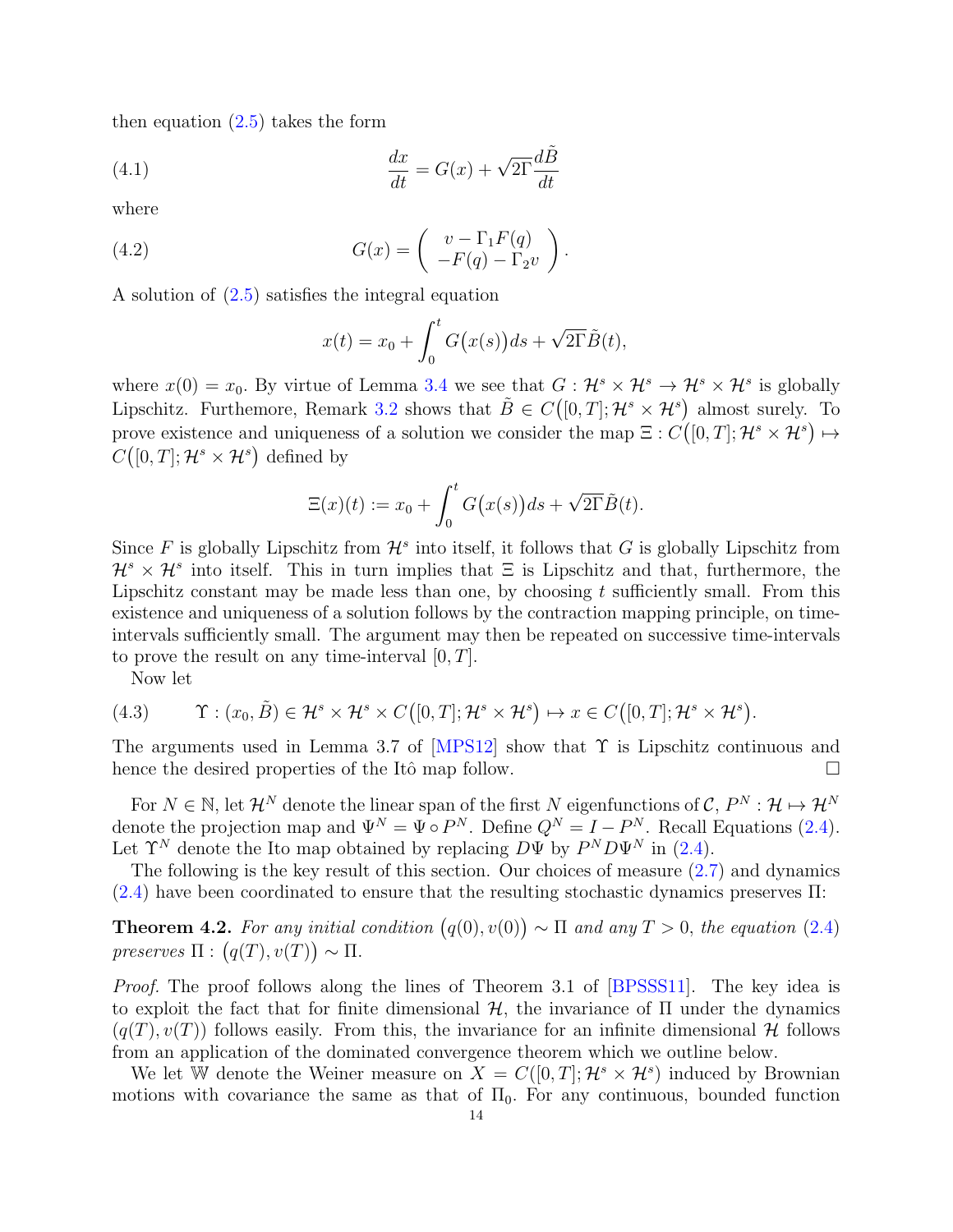$g: \mathcal{H}^s \times \mathcal{H}^s \mapsto \mathbb{R}$  and  $T > 0$ , we need to show that

<span id="page-14-3"></span>(4.4)  

$$
\int_{\mathcal{H}\times X} g\Big(\Upsilon\big(q,v,W\big)\Big) \exp\big(-\Psi(q)\big) d\Pi_0(q,v) d\mathbb{W}(W)
$$

$$
= \int_{\mathcal{H}} g(q,v) \exp\big(-\Psi(q)\big) d\Pi_0(q,v).
$$

First, we claim that for any  $N \in \mathbb{N}$ ,

<span id="page-14-2"></span>(4.5) 
$$
\int_{\mathcal{H}\times X} g\Big(\Upsilon^N(q,v,W)\Big) \exp\big(-\Psi^N(q)\big) d\Pi_0(q,v) d\mathbb{W}(W)
$$

$$
= \int_{\mathcal{H}} g(q,v) \exp\big(-\Psi^N(q)\big) d\Pi_0(q,v).
$$

This follows from the fact that the flow  $\Upsilon^N$  preserves the invariant measure proportional to  $\exp(-\Psi^N)\Pi_0$  as obtained below in Lemma [4.3.](#page-14-0)

In Lemma [4.4](#page-14-1) below, we will show that  $\Upsilon^N$  converges pointwise to  $\Upsilon$ . Thus by the continuity of g,  $g(\Upsilon^N(q, v, W))$  converges pointwise to  $g(\Upsilon(q, v, W))$ . Clearly,  $\exp(-\Psi^N(q))$ converges to  $\exp(-\Psi(q))$  pointwise. Since g is bounded and  $\Psi$ ,  $\Psi^N$  are positive, by the dominated convergence theorem the right (resp. left) hand side of of [\(4.5\)](#page-14-2) converges to the right (resp. left) hand side of  $(4.4)$  and the claim follows.

<span id="page-14-0"></span>**Lemma 4.3.** Let Assumption [3.1](#page-11-0) hold. The measure  $\Pi^N \propto \exp(-\Psi^N) \Pi_0$  factors as the product of two measures on  $P^N\mathcal{H}^s$  and  $Q^N\mathcal{H}^s$ . The measure  $\Pi^N\propto \exp(-\Psi^N)\Pi_0$  is preserved by  $\Upsilon^N$ .

*Proof.* By construction the measure  $\Pi_0$  factors as the product of two measures  $\mu_0 = N(0, P^N \mathcal{C} P^N)$ and  $\mu_0^{\perp} = N(0, Q_N^N C Q^N)$ . Since  $\Psi^N$  is 0 on  $Q^N$ , it follows that  $\Pi^N$  factors into  $\mu_1 \propto$  $\exp(-\Psi^N)\mu_0$  on  $P^N\mathcal{H}^s$  and  $\mu_1^{\perp} = \mu_0^{\perp}$  on  $Q^N\mathcal{H}^s$ .

Now, as explained in Section [2](#page-3-0) for any N,  $\mu_1$  is invariant for  $P^N\Upsilon^N$ . Also setting  $\Psi = 0$ in [\(2.4\)](#page-5-3) results in an OU flow on  $\mathcal{H}^s$  for which  $\Pi_0$  is invariant. Thus if  $D\Psi$  is replaced by  $P^N D \Psi^N$  in [\(2.4\)](#page-5-3), the resulting flow on  $Q^N$  is an Orstein-Uhlenbeck process with invariant measure  $\mu_1^{\perp}$ . Since  $\Pi^N$  is a product of  $\mu_1$  and  $\mu_1^{\perp}$ , the result follows.

The following result shows the pointwise convergence of  $\Upsilon^N$  to  $\Upsilon$ .

<span id="page-14-1"></span>**Lemma 4.4.** Let Assumption [3.1](#page-11-0) hold. As  $N \to \infty$ ,  $\Upsilon^N(x_0, \tilde{B})$  converges to  $\Upsilon(x_0, \tilde{B})$  for every  $(x_0, \tilde{B}) \in \mathcal{H}^s \times \mathcal{H}^s \times C([0,T]; \mathcal{H}^s \times \mathcal{H}^s).$ 

Proof. Proceeding similarly as in Theorem [4.1,](#page-12-1) set

$$
\frac{dx^N}{dt} = G^N(x) + \sqrt{2\Gamma} \frac{d\tilde{B}}{dt}
$$

where

(4.6) 
$$
G^{N}(x) = \begin{pmatrix} v - \Gamma_1 F^{N}(q) \\ -F^{N}(q) - \Gamma_2 v \end{pmatrix}
$$

with  $F^{N}(q) = q + \mathcal{C}P^{N}D\Psi^{N}(q)$ . Let  $x(t)$  denote the solution of  $(2.4)$  and  $x^{N}$  above satisfies

<span id="page-14-4"></span>(4.7) 
$$
x^{N}(t) = x_{0} + \int_{0}^{t} G^{N}(x^{N}(s))ds + \sqrt{2\Gamma}\tilde{B}(t),
$$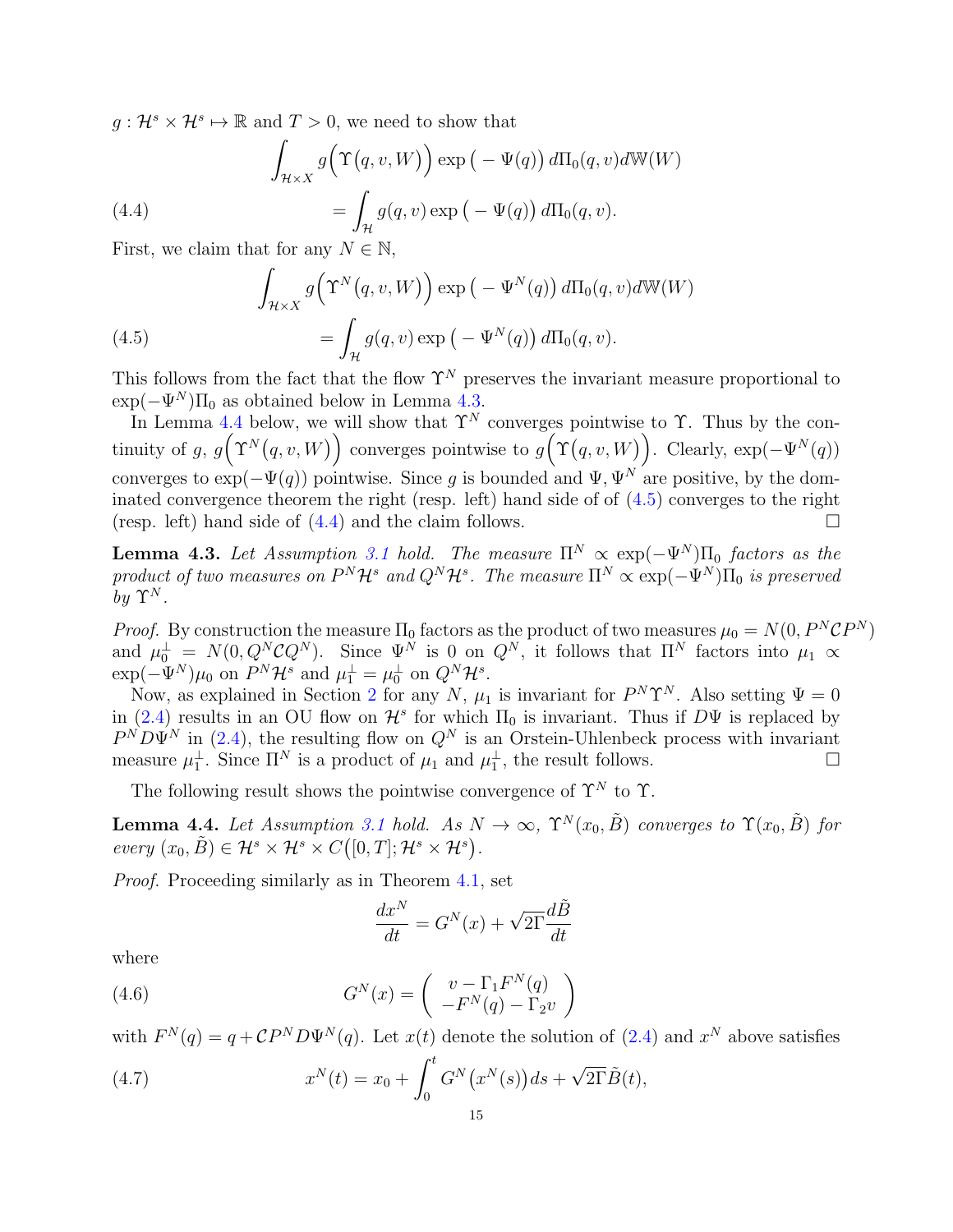where  $x(0) = x_0$ . Set  $e = x - x^N$ . The pointwise convergence of  $\Upsilon^N$  to  $\Upsilon$  is established by showing that  $e \to 0$  in the path space  $C([0,T]; \mathcal{H}^s \times \mathcal{H}^s)$ . We first decompose:

<span id="page-15-1"></span>(4.8) 
$$
G(x) - G^{N}(x^{N}) = (G(x) - G^{N}(x)) + (G^{N}(x) - G^{N}(x^{N}))
$$

Next, it can be shown that  $G^N$  is globally Lipschitz with the Lipschitz constant L independent of N (see [\[PST12\]](#page-40-1), Lemma 4.1). Thus we have  $||G^{N}(x(t)) - G^{N}(x^{N}(t))||_{s} \le L||e(t)||_{s}$ . Combining this bound with [\(4.7\)](#page-14-4) and [\(4.8\)](#page-15-1),

$$
||e(t)||_{s} \leq \int_{0}^{t} L||e(u)||_{s} du + \int_{0}^{t} ||G(x(u)) - G^{N}(x(u))||_{s} du.
$$

Thus by Gronwall's inequality, it suffices to show that

$$
\sup_{0 \le t \le T} \|G(x(t)) - G^N(x(t))\|_{s} \to 0
$$

as  $N \to \infty$ . To this end, write

$$
F(x) - FN(x) = (CD\Psi(x) - CPND\Psi(x)) + (CPND\Psi(x) - CPND\PsiN(x)).
$$

Since  $CD\Psi$  is globally Lipschitz,

<span id="page-15-2"></span>(4.9) 
$$
||G(x(t)) - G^{N}(x(t))||_{s} \lesssim ||(I - P^{N})CD\Psi(x(t))||_{s} + ||(I - P^{N})x(t)||_{s}.
$$

From the existence of a global solution for [\(2.4\)](#page-5-3) as shown in Theorem [4.1,](#page-12-1) it follows that  $\sup_{0 \leq t \leq T} ||x(t)||_s < \infty$ . Thus from [\(4.9\)](#page-15-2) we infer that  $\sup_{0 \leq t \leq T} ||G(x(t)) - G^N(x(t))||_s \to 0$ , and the claim follows. and the claim follows.

#### 5. Diffusion Limit of Algorithms

<span id="page-15-0"></span>The main result of this section is the diffusion limit Theorem [5.1:](#page-17-0) using the prescription  $(2.15)$  and setting  $\delta = h = \tau$ , we construct a sequence of Markov chains  $x^{k,\delta}$  (i.e., for every fixed delta,  $\{x^{k,\delta}\}_k$  is a Markov chain) and consider the process  $z^{\delta}(t)$  which is the continuous time interpolant of the chain  $x^{k,\delta}$ . Then  $z^{\delta}(t)$  converges to the solution of the SDE [\(5.9\)](#page-17-1), which is a specific instance of [\(4.1\)](#page-13-1), when  $\Gamma_1 = 0$ . By Theorem [4.2,](#page-13-0) the flow [\(5.9\)](#page-17-1) preserves the measure  $\Pi$  defined in  $(2.7)$ .

More precisely, for  $q, v \in \mathcal{H}^s$ , let  $x \in \mathcal{H}^s \times \mathcal{H}^s$  denote the pair  $x = (q, v)$ ; we recall that the norm of  $x$  is then

$$
||x||_{s \times s}^2 := ||q||_s^2 + ||v||_s^2.
$$

With the algorithm described in Section [2.3,](#page-6-0) taking  $\delta = h = \tau$  we construct the Markov chain  $x^{k+1,\delta} := (q^{k+1,\delta}, v^{k+1,\delta})$  as follows

<span id="page-15-3"></span>(5.1) 
$$
(q^{k+1,\delta}, v^{k+1,\delta}) = (q^{k+1,\delta}, v^{k+1,\delta}) \text{ with probability } \alpha^{k,\delta}
$$

$$
= (q^{k,\delta}, -(v^{k,\delta})') \text{ otherwise,}
$$

where

$$
\alpha^{k,\delta} = \alpha(x^{k,\delta}, \xi^{\delta}) := 1 \wedge \exp\Big(\mathsf{H}\big(q^{k,\delta}, (v^{k,\delta})'\big) - \mathsf{H}\big(q_*^{k+1,\delta}, v_*^{k+1,\delta}\big)\Big).
$$

We specify that in the above

$$
(q_*^{k+1,\delta}, v_*^{k+1,\delta}) = \chi^{\delta} \circ \Theta_0^{\delta} (q^{k,\delta}, v^{k,\delta}) \quad \text{and} \quad ((q^{k,\delta})', -(v^{k,\delta})') = (q^{k,\delta}, -\mathcal{P}_v \left( \Theta_0^{\delta} (q^{k,\delta}, v^{k,\delta}) \right)),
$$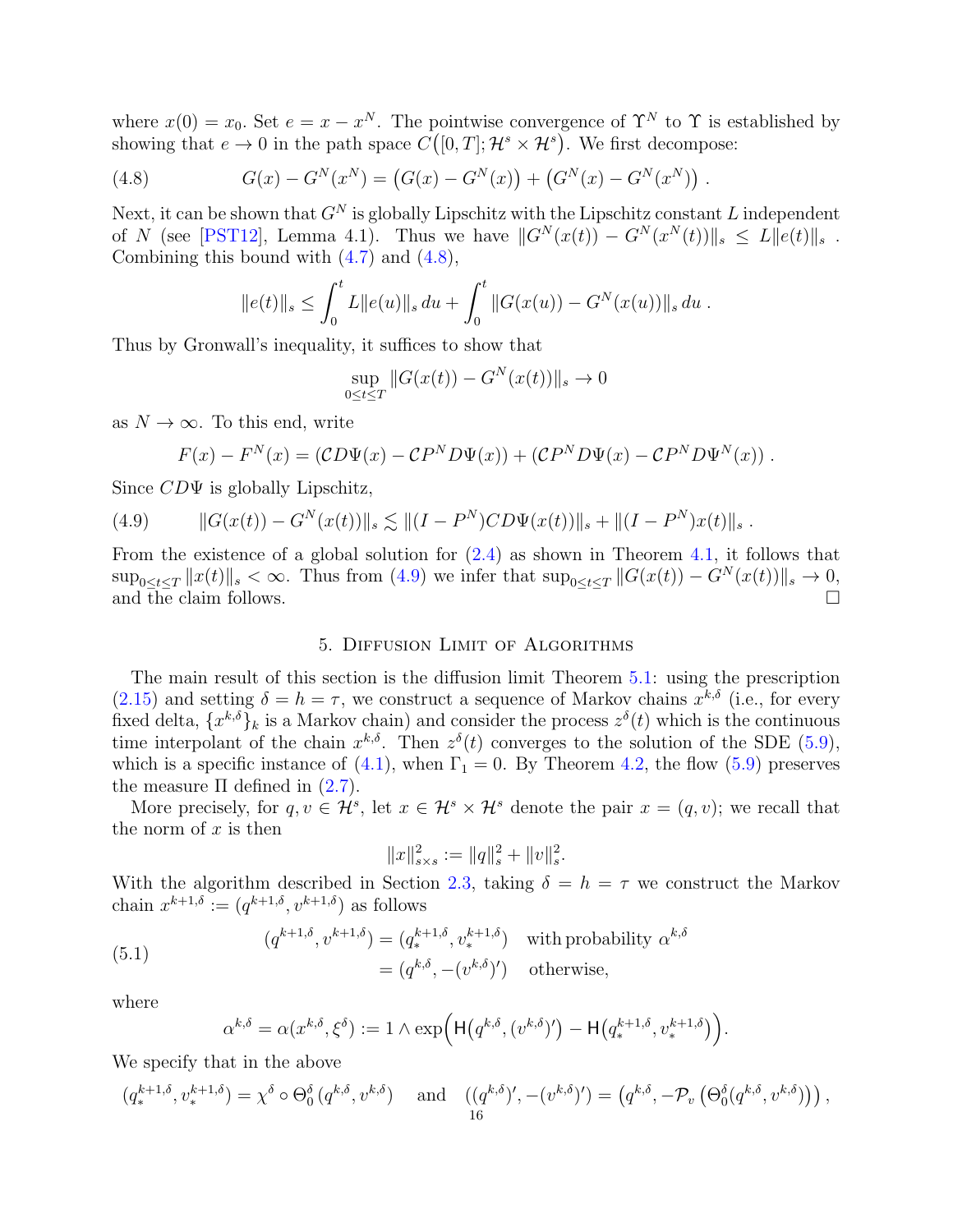where for  $x \in \mathcal{H}^s \times \mathcal{H}^s$ , we denote by  $\mathcal{P}_q(x)$  and  $\mathcal{P}_v(x)$  the projection of x on the q and v component, respectively. Notice that introducing  $\gamma^{k,\delta} \sim \text{Bernoulli}(\alpha^{k,\delta})$ , the algorithm  $(5.1)$ can be also written as

$$
(q^{k+1,\delta}, v^{k+1,\delta}) = \gamma^{k,\delta}(q^{k+1,\delta}, v^{k+1,\delta}) + (q^{k,\delta}, -(v^{k,\delta})').
$$

Following [\[PST11\]](#page-40-2), we consider the piecewise linear and the piecewise constant interpolant of the chain  $x^{k,\delta}$ ,  $z^{\delta}(t)$  and  $\bar{z}^{\delta}(t)$ , respectively:

<span id="page-16-0"></span>(5.2) 
$$
z^{\delta}(t) := \frac{1}{\delta}(t - t_k)x^{k+1,\delta} + \frac{1}{\delta}(t_{k+1} - t)x^{k,\delta}, \qquad t_k \le t < t_{k+1}, \ t_k = k\delta,
$$

<span id="page-16-5"></span>(5.3) 
$$
\overline{z}^{\delta}(t) := x^{k,\delta} \qquad t_k \leq t < t_{k+1}, \ t_k = k\delta.
$$

Decompose the chain  $x^{k,\delta}$  into its drift and martingale part:

$$
x^{k+1,\delta} = x^{k,\delta} + \delta G^{\delta}(x^{k,\delta}) + \sqrt{2\delta S}M^{k,\delta}
$$

where

$$
\mathcal{S} = \left[ \begin{array}{cc} \text{Id} & 0 \\ 0 & \Gamma_2 \end{array} \right],
$$

<span id="page-16-2"></span>(5.4) 
$$
G^{\delta}(x) := \frac{1}{\delta} \mathbb{E}_x \left[ x^{k+1,\delta} - x^{k,\delta} | x^{k,\delta} = x \right],
$$

<span id="page-16-3"></span>(5.5) 
$$
M^{k,\delta} := \frac{\mathcal{S}^{-1/2}}{\sqrt{2\delta}} \left( x^{k+1,\delta} - x^{k,\delta} - \delta G^{\delta}(x^{k,\delta}) \right)
$$

<span id="page-16-6"></span>(5.6) 
$$
M^{\delta}(x) := \mathbb{E}\left[M^{k,\delta}|x^{k,\delta} = x\right].
$$

Notice that with this definition, if  $\mathcal{F}^{k,\delta}$  is the filtration generated by  $\{x^{j,\delta}, \gamma^{j,\delta}, \xi^{\delta}, j =$  $[0, \ldots, k]$ , we have  $\mathbb{E}[M^{k,\delta}|\mathcal{F}^{k,\delta}] = 0$ . Also, let us introduce the rescaled noise process

<span id="page-16-1"></span>(5.7) 
$$
\tilde{B}^{\delta}(t) := \sqrt{2\mathcal{S}\delta} \sum_{j=0}^{k-1} M^{j,\delta} + \sqrt{\frac{2\mathcal{S}}{\delta}} (t - t_k) M^{k,\delta}, \qquad t_k \le t < t_{k+1}.
$$

A simple calculation, which we present in Appendix A, shows that

<span id="page-16-4"></span>(5.8) 
$$
z^{\delta}(t) = \Upsilon(x_0, \hat{B}^{\delta}),
$$

where  $\Upsilon$  is the map defined in [\(4.3\)](#page-13-2) and  $\hat{B}^{\delta}$  is the rescaled noise process  $\tilde{B}^{\delta}$  plus a term which we will show to be small:

$$
\hat{B}^{\delta}(t) := \tilde{B}^{\delta}(t) + \int_0^t \left[ G^{\delta}(\bar{z}^{\delta}(u)) - G(z^{\delta}(u)) \right] du;
$$

we stress that in the above and throughout this section the map  $G(x)$  is as in [\(4.2\)](#page-13-3) with  $\Gamma_1 = 0.$ 

Let  $B_2(t)$  be an  $\mathcal{H}^s$ -valued  $\mathcal{C}_s$ -Brownian motion (we recall that the covariance operator  $\mathcal{C}_s$ has been defined in [\(3.3\)](#page-10-1)) and  $\mathcal{H}^s \times \mathcal{H}^s \ni B(t) = (0, B_2(t))$ . Recall the SPDE [\(2.5\)](#page-5-2) written in the form [\(4.1\)](#page-13-1). The main result of this section is the following diffusion limit of the Markov chain  $(5.1)$  to  $(4.1)$ .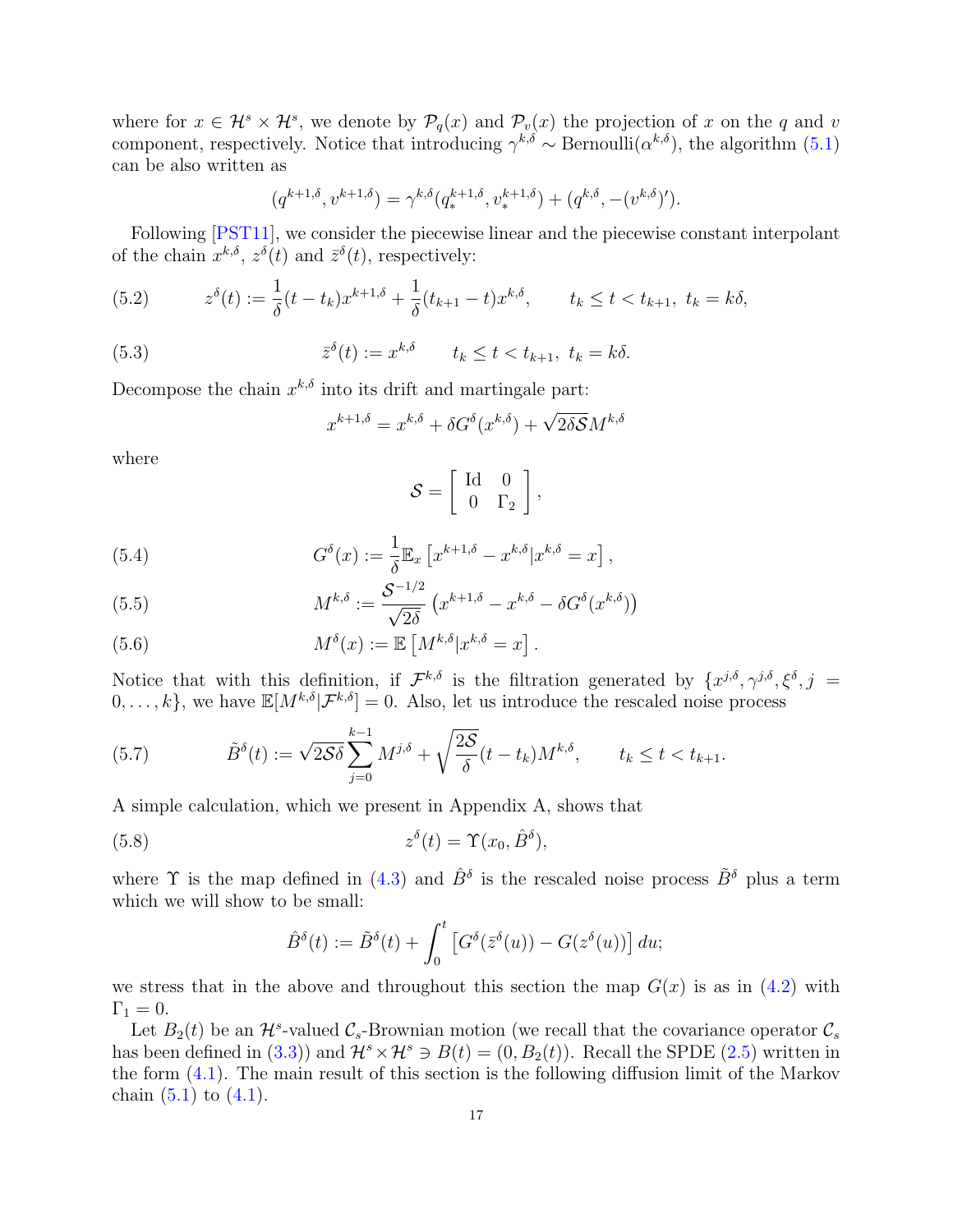<span id="page-17-0"></span>**Theorem 5.1** (Diffusion limit). Let Assumption [3.1](#page-11-0) hold and let  $(\mathcal{H}^s, \langle \cdot, \cdot \rangle_s)$  be a separable Hilbert space,  $x^{k,\delta}$  be the Markov chain [\(5.1\)](#page-15-3) starting at  $x^{0,\delta} = x_0 \in \mathcal{H}^s \times \mathcal{H}^s$  and let  $z^{\delta}(t)$ be the process defined by [\(5.2\)](#page-16-0). If Assumption [3.1](#page-11-0) holds then  $z^{\delta}(t)$  converges weakly in  $C([0,T];\mathcal{H}^s\times\mathcal{H}^s)$  to the solution  $z(t)\in\mathcal{H}^s\times\mathcal{H}^s$  of the stochastic differential equation

<span id="page-17-1"></span>(5.9)  

$$
dz(t) = G(z)dt + \sqrt{2\Gamma} dB(t)
$$

$$
z(0) = x_0.
$$

The diffusion limit can be proven as a consequence of [\[PST11,](#page-40-2) Lemma 3.5]. Proposition [5.4](#page-17-2) below is a slightly more general version of [\[PST11,](#page-40-2) Lemma 3.5].

Proof of Theorem [5.1.](#page-17-0) Theorem [5.1](#page-17-0) follows as a consequence of Proposition [5.4](#page-17-2) and Lemma  $5.5$  below.

Consider the following conditions:

<span id="page-17-6"></span>**Condition 5.2.** The Markov chain  $x^{k,\delta} \in \mathcal{H}^s \times \mathcal{H}^s$  defined in [\(5.1\)](#page-15-3) satisfies

• Convergence of the approximate drift. There exist a globally Lipshitz function  $G: \mathcal{H}^s \times \mathcal{H}^s \to \mathcal{H}^s \times \mathcal{H}^s$ , a real number  $a > 0$  and an integer  $p \ge 1$  such that

<span id="page-17-3"></span>(5.10) 
$$
||G^{\delta}(x) - G(x)||_{s \times s} \lesssim \delta^{a} (1 + ||x||_{s \times s}^{p}).
$$

• Size of the increments. There exist a real number  $r > 0$  and an integer  $n \geq 1$ such that

<span id="page-17-4"></span>(5.11) 
$$
\mathbb{E}\left[\|x^{k+1,\delta}-x^{k,\delta}\|_{s\times s}|x^{k,\delta}=x\right] \lesssim \delta^{r}(1+\|x\|_{s\times s}^{n}).
$$

• A priori bound. There exists a real number  $\epsilon$  such that  $1 - \epsilon + (a \wedge r) > 0$  (with a and r as in  $(5.10)$  and  $(5.11)$ , respectively) and the following bound holds:

<span id="page-17-7"></span>(5.12) 
$$
\sup_{\delta \in (0,1/2)} \left\{ \delta^{\epsilon} \mathbb{E} \left[ \sum_{k\delta \leq T} ||x^{k,\delta}||_{s \times s}^{p\vee n} \right] \right\} < \infty.
$$

• Invariance principle. As  $\delta$  tends to zero the sequence of processes  $\tilde{B}^{\delta}$  defined in [\(5.7\)](#page-16-1) converges weakly in  $C([0,T];\mathcal{H}^s\times\mathcal{H}^s)$  to the Brownian motion  $\mathcal{H}^s\times\mathcal{H}^s\ni B=$  $(0, B_2)$  where  $B_2$  is a  $\mathcal{H}^s$ -valued,  $\mathcal{C}_s$ -Brownian motion.

**Remark 5.3.** Notice that if  $(5.10)$  holds for some  $a > 0$  and  $p \ge 1$ , then

(5.13) 
$$
\|\mathbb{E}[x^{k+1,\delta} - x^{k,\delta}|x^{k,\delta}]\|_{s \times s} \lesssim \delta(1 + \|x\|_{s \times s}^p)
$$

and

<span id="page-17-5"></span>(5.14) 
$$
||G^{\delta}(x)||_{s \times s} \lesssim 1 + ||x||_{s \times s}^{p}.
$$

Indeed

 $\|\mathbb{E}[x^{k+1,\delta}-x^{k,\delta}|x^{k,\delta}=x]\|_{s\times s}=\delta\|G^\delta(x)\|_{s\times s}\leq \delta\|G^\delta(x)-G(x)\|_{s\times s}+\delta\|G(x)\|_{s\times s}\lesssim \delta(1+\|x\|_s^p)$  $_{s\times s}^{p}$ ), having used the Lipshitzianity of the map  $G(x)$ . Analogously one can obtain [\(5.14\)](#page-17-5) as well.

<span id="page-17-2"></span>**Proposition 5.4.** Let Assumption [3.1](#page-11-0) hold and let  $(\mathcal{H}^s, \langle \cdot, \cdot \rangle_s)$  be a separable Hilbert space and  $x^{k,\delta}$  a sequence of  $\mathcal{H}^s \times \mathcal{H}^s$  valued Markov chains with  $x^{0,\delta} = x_0$ . Suppose the drift martingale decomposition [\(5.4\)](#page-16-2)- [\(5.5\)](#page-16-3) of  $x^{k,\delta}$  satisfies Condition [5.2.](#page-17-6) Then the sequence of interpolants  $z^{\delta}(t)$  defined in [\(5.2\)](#page-16-0) converges weakly in  $C([0,T];\mathcal{H}^{s}\times\mathcal{H}^{s})$  to the solution  $z(t) \in \mathcal{H}^s \times \mathcal{H}^s$  of the stochastic differential equation [\(5.9\)](#page-17-1).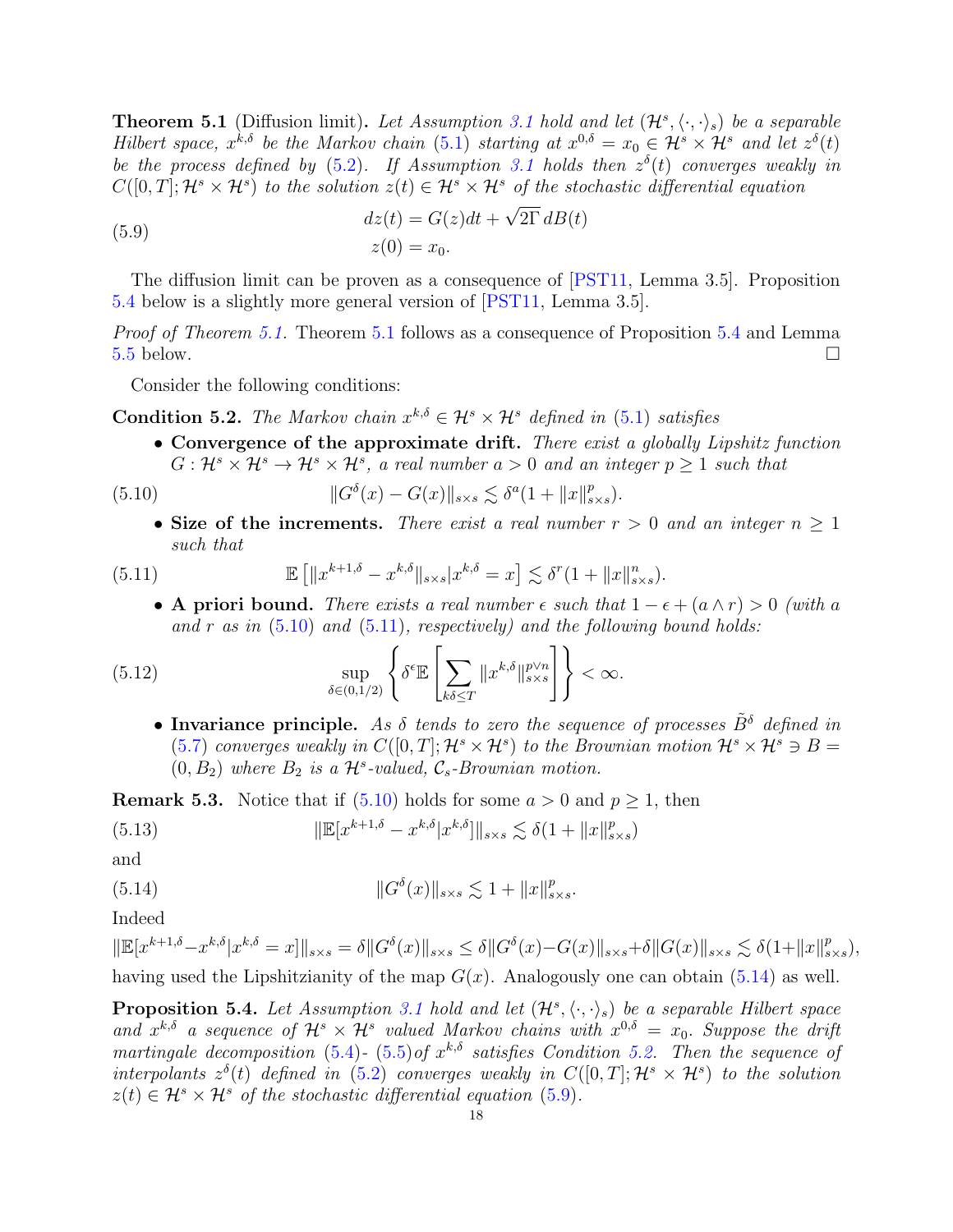*Proof.* Thanks to the Lipshitzianity of the map  $\Upsilon$  in [\(5.8\)](#page-16-4) (see Theorem [4.1\)](#page-12-1), the proof is analogous to the proof of [\[PST11,](#page-40-2) Lemma 3.5]. We sketch it in Appendix A.

<span id="page-18-1"></span>**Lemma 5.5.** Let Assumption [3.1](#page-11-0) hold and let  $x^{k,\delta}$  be the Markov chain [\(5.1\)](#page-15-3) starting at  $x^{0,\delta} = x_0 \in \mathcal{H}^s \times \mathcal{H}^s$ . Under Assumption [3.1](#page-11-0) the drift martingale decomposition of  $x^{k,\delta}$ , [\(5.4\)](#page-16-2)- [\(5.5\)](#page-16-3), satisfies Condition [5.2.](#page-17-6)

The remainder of this section is devoted to proving Lemma [5.5,](#page-18-1) which is needed to prove Theorem [5.1.](#page-17-0) First, in Section [5.1](#page-18-2) we list and explain several preliminary technical lemmata, which will be proved in Appendix B. The main one is Lemma [5.7,](#page-19-0) where we study the acceptance probability. Then, in Section [5.2](#page-20-0) and Section [5.3,](#page-25-0) we prove Lemma [5.5;](#page-18-1) in order to prove such a lemma we need to show that if Assumption [3.1](#page-11-0) holds, the four conditions listed in Condition [5.2](#page-17-6) are satisfied by the chain  $x^{k,\delta}$ . To this end, Lemma [5.10](#page-20-1) proves that [\(5.10\)](#page-17-3) holds with  $a = 1$  and  $p = 6$ ; Lemma [5.11](#page-22-0) shows that [\(5.11\)](#page-17-4) is satisfied with  $r = 1/2$ and  $n = 6$ ; the a priori bound  $(5.12)$  is proved to hold for  $\epsilon = 1$  and for any power of  $||x^{k,\delta}||_{s \times s}$ in Lemma [5.12;](#page-23-1) finally, Lemma [5.18](#page-25-1) is the invariance principle.

Proof of Lemma [5.5.](#page-18-1) Lemma [5.5](#page-18-1) follows as a consequence of Lemma [5.10,](#page-20-1) Lemma [5.11,](#page-22-0) Lemma [5.12](#page-23-1) and Lemma [5.18.](#page-25-1)

<span id="page-18-2"></span>5.1. Preliminary Estimates. We first analyse the acceptance probability. Given the current state of the chain  $x^{k,\delta} = x = (q, v)$ , the acceptance probability of the proposal  $(q_*, v_*)$ is

<span id="page-18-3"></span>(5.15) 
$$
\alpha^{\delta} := \alpha^{0,\delta}(x,\xi^{\delta}) = 1 \wedge \exp(H(q,v') - H(q_*,v_*)) = 1 \wedge \exp(\Delta H(q,v')).
$$

Similarly, we denote

$$
\gamma^{\delta} := \gamma^{0,\delta} \sim \text{Bernoulli}(\alpha^{\delta}).
$$

For an infinite dimensional Hilbert space setting, the matter of the well-posedness of the expression for the acceptance probability is not obvious; we comment on this below.

<span id="page-18-0"></span>Remark 5.6. Before proceeding to the analysis, let us make a few observations about the expression [\(5.15\)](#page-18-3) for the acceptance probability.

- As we have already mentioned, the flip of the sign of the velocity in case of rejection of the proposal move guarantees time-reversibility. As a consequence the proposal moves are symmetric and the acceptance probability can be defined only in terms of the energy difference.
- We are slightly abusing notation in going from the original  $H(q, p)$  to  $H(q, v)$ . However notice that  $H(q, v)$  is preserved by the flow  $(2.11)$ .
- The relevant energy difference here is  $H(q, v') H(q_*, v_*)$  (rather than  $H(q, v)$   $H(q_*, v_*)$ ; indeed the first step in the definition of the proposal  $(q_*, v_*)$ , namely the OU process  $\Theta_0^{\delta}(q, v)$ , is based on an exact integration and preserves the desired invariant measure. Therefore the accept-reject mechanism (which is here only to preserve the overall reversibility of the chain by accounting for the numerical error made by the integrator  $\chi^h_{\tau}$  doesn't need to include also the energy difference  $H(q, v) - H(q, v')$ .
- The Hamiltonian  $H(q, v)$ , defined in  $(2.14)$ , is almost surely infinite in an infinite dimensional context; this can be seen by just applying a zero-one law to the series representation of the scalar product  $\langle q, C^{-1}q \rangle$ . However, in order for the acceptance probability to be well defined, all we need is for the difference  $H(q, v') - H(q_*, v_*)$  to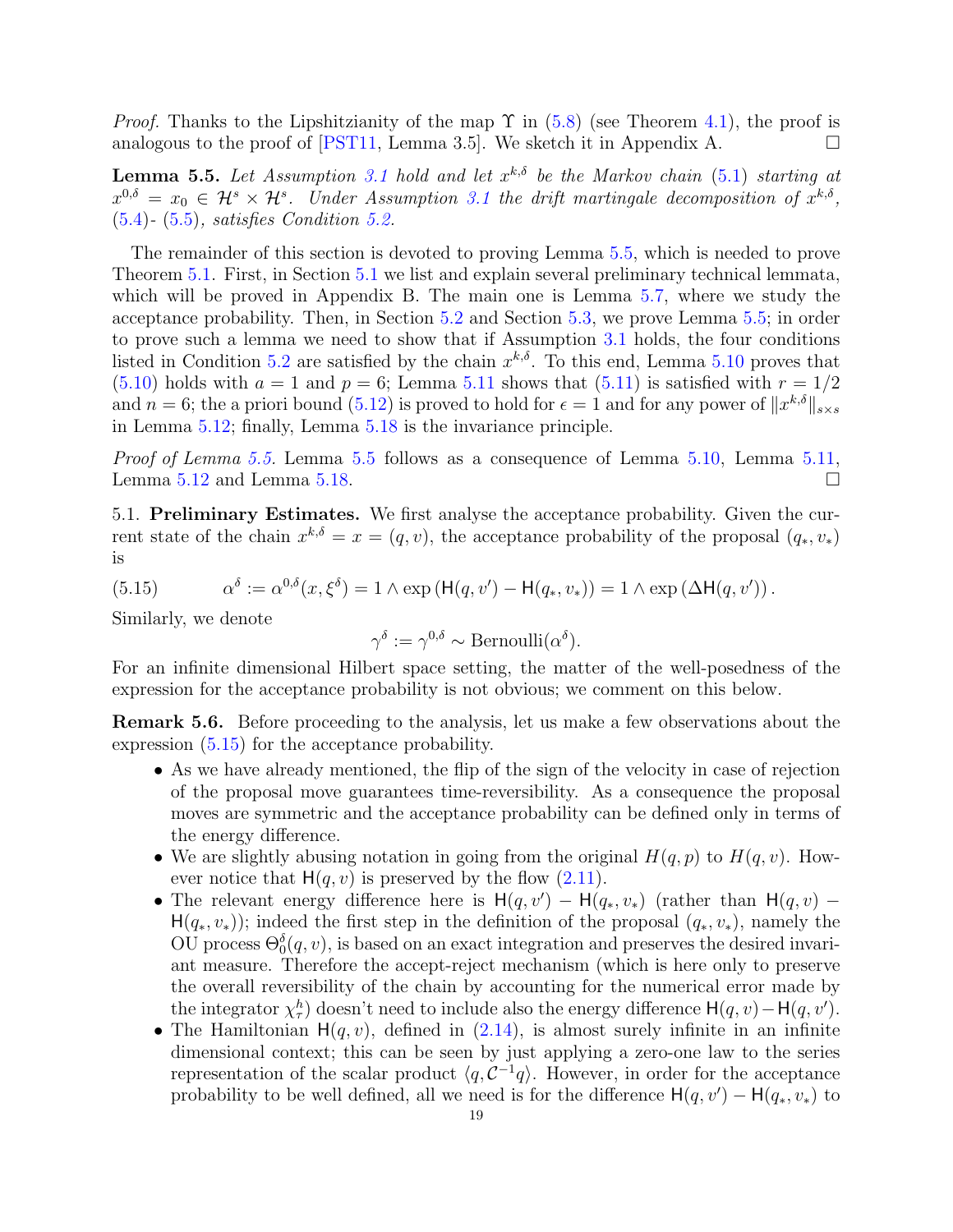be almost surely finite, i.e. for  $\Delta H(q, v')$  to be a bounded operator. This is here the case thanks to the choice of the Verlet algorithm. Indeed from [\[BPSSS11,](#page-39-12) page 2212] we know that

$$
\Delta H(q, v') = \Psi(q) - \Psi(q_*) - \frac{\delta}{2} (\langle D\Psi(q), v' \rangle + \langle D\Psi(q_*), v_* \rangle)
$$

$$
+ \frac{\delta^2}{8} (\|\mathcal{C}^{1/2}D\Psi(q_*)\|^2 - \|\mathcal{C}^{1/2}D\Psi(q)\|^2).
$$

More details on this fact can be found in [\[BPSSS11,](#page-39-12) page 2210, 2212, 2227].

<span id="page-19-0"></span>**Lemma 5.7.** Let Assumption [3.1](#page-11-0) hold. Then, for any  $p \geq 1$ ,

<span id="page-19-1"></span>(5.16) 
$$
\mathbb{E}_x |1 - \alpha^{\delta}|^p \lesssim \delta^{2p} (1 + ||q||_s^{4p} + ||v||_s^{4p}).
$$

Proof. The proof of Lemma [5.7](#page-19-0) can be found in Appendix B.

The above [\(5.16\)](#page-19-1) quantifies the intuition that the acceptance rate is very high, i.e. the proposal is rejected very rarely. Therefore the analysis of Section [5.2](#page-20-0) and Section [5.3](#page-25-0) is done by bearing in mind that "everything goes as if  $\alpha^{\delta}$  were equal to one". We now state a few technical results, gathered in Lemma [5.8](#page-19-2) and Lemma [5.9,](#page-20-2) that will be frequently used in the following.

<span id="page-19-2"></span>**Lemma 5.8.** Let Assumption [3.1](#page-11-0) hold. Then, for any  $q, \tilde{q}, v, \tilde{v} \in \mathcal{H}^s$ ,

<span id="page-19-6"></span>(5.17) 
$$
\|CD\Psi(q) - CD\Psi(\tilde{q})\|_{s} \lesssim \|q - \tilde{q}\|_{s} \text{ and } \|CD\Psi(q)\|_{s} \lesssim (1 + \|q\|_{s});
$$

$$
|\langle D\Psi(q), v \rangle| \lesssim (1 + \|q\|_{s}) \|v\|_{s};
$$

<span id="page-19-8"></span>(5.18) 
$$
|\langle D\Psi(q), v\rangle - \langle D\Psi(\tilde{q}), \tilde{v}\rangle| \lesssim ||v||_{s}||q - \tilde{q}||_{s} + (1 + ||\tilde{q}||_{s})||v - \tilde{v}||_{s};
$$

$$
||\mathcal{C}^{1/2}D\Psi(q)|| \lesssim 1 + ||q||_{s};
$$

<span id="page-19-7"></span>(5.19) 
$$
\|C^{1/2}D\Psi(q) - C^{1/2}D\Psi(\tilde{q})\| \lesssim \|q - \tilde{q}\|_{s}.
$$

*Proof.* See [\[BPSSS11,](#page-39-12) Lemma 4.1]

Recall that  $B_2(t)$  is an  $\mathcal{H}^s$ -valued  $\mathcal{C}_s$ -Brownian motion and that  $\xi^{\delta}$  is the noise component of the OU process  $\Theta_0^{\delta}$ , i.e.

<span id="page-19-4"></span>(5.20) 
$$
v' = e^{-\delta \Gamma_2} v + \int_0^{\delta} e^{-(\delta - u)\Gamma_2} \sqrt{2\Gamma_2} dB_2(u) =: e^{-\delta \Gamma_2} v + \xi^{\delta}.
$$

By integrating  $\chi^{\delta}$  and  $\Theta_0^{\delta}$ , the proposal move at step k,  $x_*^{k+1,\delta} = (q_*^{k+1,\delta}, v_*^{k+1,\delta})$ , is given by

<span id="page-19-5"></span>(5.21) 
$$
q_*^{k+1,\delta} = \cos \delta q^{k,\delta} + \sin \delta \left( v^{k,\delta} \right)' - \frac{\delta}{2} \sin \delta CD\Psi(q^{k,\delta}),
$$

(5.22) 
$$
v_*^{k+1,\delta} = -\sin \delta q^{k,\delta} + \cos \delta (v^{k,\delta})' - \frac{\delta}{2} \cos \delta CD\Psi(q^{k,\delta}) - \frac{\delta}{2} CD\Psi(q_*^{k+1,\delta}).
$$

If  $\gamma^k := \gamma^{k,\delta} \sim \text{Bernoulli}(\alpha^{k,\delta})$ , then the  $(k+1)$ <sup>th</sup> step of the Markov chain is

<span id="page-19-3"></span>(5.23) 
$$
q^{k+1,\delta} = \gamma^k q_*^{k+1,\delta} + (1 - \gamma^k) q^{k,\delta},
$$

$$
v^{k+1,\delta} = \gamma^k v_*^{k+1,\delta} - (1 - \gamma^k) (v^{k,\delta})'.
$$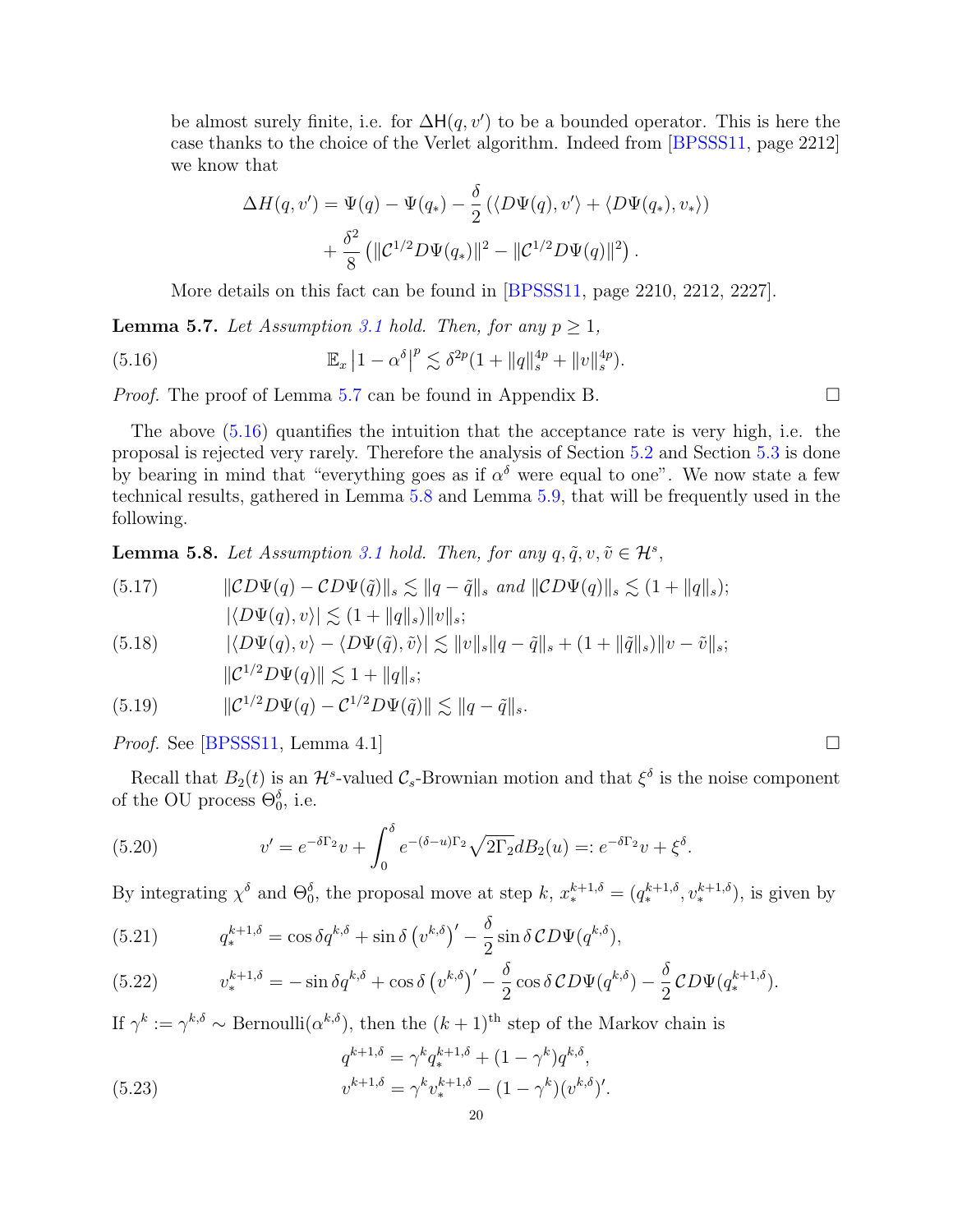<span id="page-20-2"></span>**Lemma 5.9.** Let Assumption [3.1](#page-11-0) hold. Then, for any  $p \ge 1$ , we have

<span id="page-20-3"></span>(5.24) 
$$
\mathbb{E} \|\xi^{\delta}\|_{s}^{p} \lesssim \delta^{p/2};
$$

<span id="page-20-7"></span>(5.25) 
$$
\mathbb{E}||(v^{k,\delta})'|x^{k,\delta} = x||_s^p \lesssim 1 + ||v||_s^p;
$$

<span id="page-20-5"></span>(5.26) 
$$
\mathbb{E}[\|q_*^{k+1,\delta} - q^{k,\delta}\|_s^p |x^{k,\delta} = x] \lesssim \delta^p (1 + \|q\|_s^p + \|v\|_s^p).
$$

Proof. See Appendix B.

<span id="page-20-0"></span>5.2. Analysis of the drift. Let  $G(x)$  be the map in [\(4.2\)](#page-13-3) with  $\Gamma_1 = 0$ , i.e.

$$
G(x) = G(q, v) = \begin{bmatrix} v \\ -q - CD\Psi(q) - \Gamma_2 v \end{bmatrix},
$$

and  $G_i(x)$  and  $G_i^{\delta}$ ,  $i = 1, 2$ , be the  $i^{\text{th}}$  component of G and  $G^{\delta}$ , respectively.

<span id="page-20-4"></span><span id="page-20-1"></span>**Lemma 5.10.** Let Assumption [3.1](#page-11-0) hold. Then, for any  $x = (q, v) \in \mathcal{H}^s \times \mathcal{H}^s$ , (5.27)  $\|G_1^{\delta}(x) - G_1(x)\|_{s} \lesssim \delta (1 + \|q\|_{s}^{6} + \|v\|_{s}^{6}),$ 

$$
||G_2^{\delta}(x) - G_2(x)||_s \lesssim \delta (1 + ||q||_s^6 + ||v||_s^6).
$$

Proof. By [\(5.23\)](#page-19-3),

<span id="page-20-6"></span>(5.28) 
$$
q^{k+1,\delta} - q^{k,\delta} = \gamma^k (q^{k+1,\delta}_* - q^{k,\delta}),
$$

$$
v^{k+1,\delta} - v^{k,\delta} = \gamma^k v^{k+1,\delta}_* + (\gamma^k - 1)(v^{k,\delta})' - v^{k,\delta}.
$$

So if we define

$$
A_1 := \frac{1}{\delta} ||\mathbb{E}_x \left[ \gamma^{\delta} (\cos \delta - 1) q \right] ||_s,
$$
  
\n
$$
A_2 := ||\mathbb{E}_x \left( \gamma^{\delta} \frac{\sin \delta}{\delta} e^{-\delta \Gamma_2} v, \right) - v ||_s
$$
  
\n
$$
A_3 := \left\Vert \mathbb{E}_x \left[ \gamma^{\delta} \frac{\sin \delta}{\delta} \xi^{\delta} - \gamma^{\delta} \frac{\sin \delta}{2} CD \Psi(q) \right] \right\Vert_s
$$

and

$$
E_1 := \left\| q - \mathbb{E}_x \left( \gamma^{\delta} \frac{\sin \delta}{\delta} q \right) \right\|_s,
$$
  
\n
$$
E_2 := \left\| CD\Psi(q) + \mathbb{E}_x \left( -\frac{\gamma^{\delta}}{2} \cos \delta CD\Psi(q) - \frac{\gamma^{\delta}}{2} CD\Psi(q_*^{k+1,\delta}) \right) \right\|_s,
$$
  
\n
$$
E_3 := \left\| \mathbb{E}_x \left( \gamma^{\delta} \frac{\cos \delta}{\delta} e^{-\delta \Gamma_2} v \right) - \frac{1}{\delta} v + \Gamma_2 v + \mathbb{E}_x \left[ \frac{\gamma^{\delta} - 1}{\delta} e^{-\delta \Gamma_2} v \right] \right\|_s,
$$
  
\n
$$
E_4 := \frac{1}{\delta} \left\| \mathbb{E}_x \left[ \gamma^{\delta} \cos \delta \xi^{\delta} + (\gamma^{\delta} - 1) \xi^{\delta} \right] \right\|_s,
$$

by the definition of  $G^{\delta}$  (equation [\(5.4\)](#page-16-2)) and using [\(5.20\)](#page-19-4) and [\(5.21\)](#page-19-5), we obtain  $||G_1^{\delta}(x) - G_1(x)||_s \leq A_1 + A_2 + A_3$  and  $||G_2^{\delta}(x) - G_2(x)||_s \leq E_1 + E_2 + E_3 + E_4$ .

$$
21\quad
$$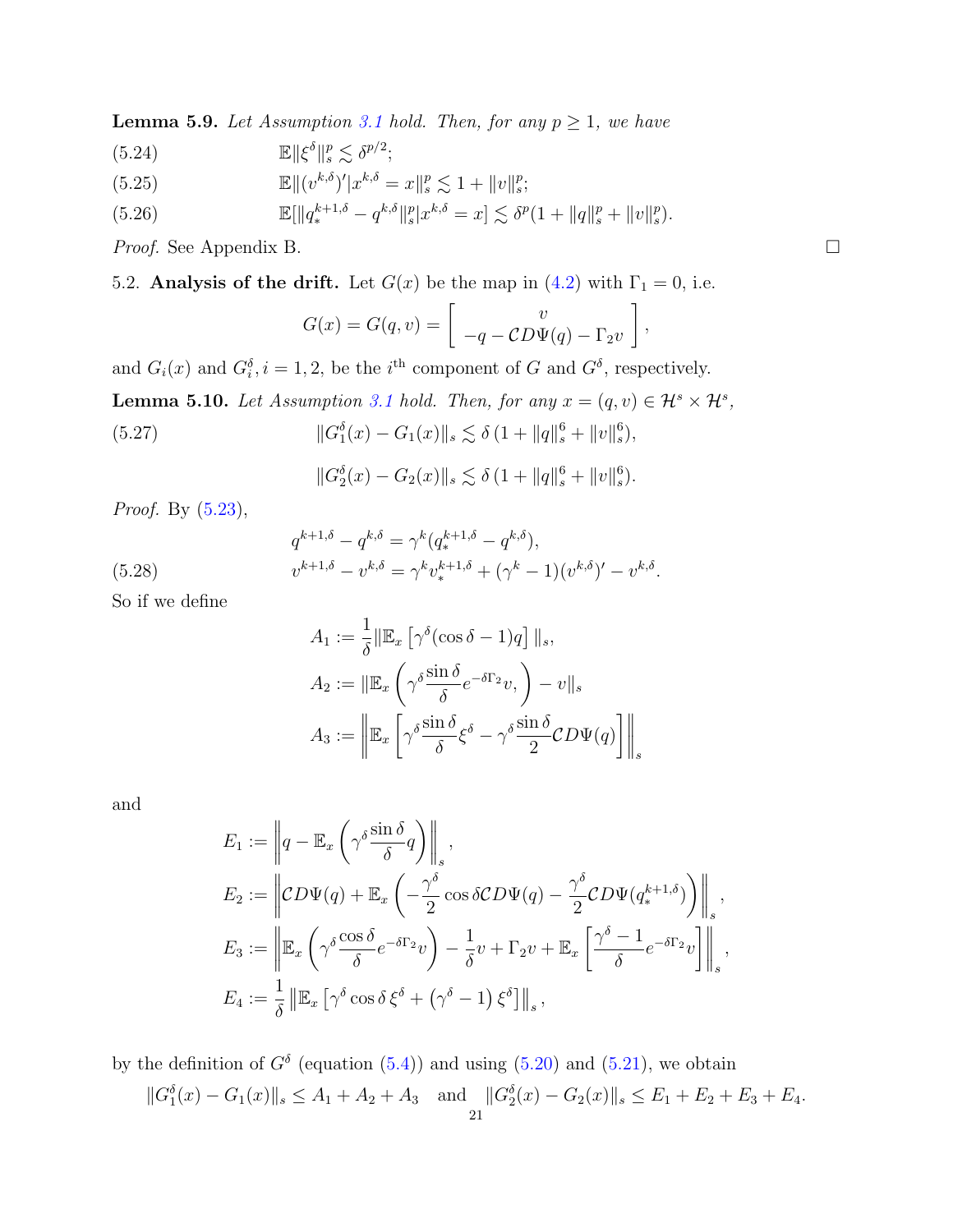We will bound the  $A_i$ 's and the  $E_i$ 's one by one. To this end, we will repeatedly use the following simple bounds:

<span id="page-21-2"></span>(5.29) 
$$
\gamma^{\delta}, \gamma^{k} \in \{0, 1\}
$$
 and  $0 \le \alpha^{\delta} \le 1$ ;

<span id="page-21-3"></span>(5.30)  $\mathbb{E}[\xi^{\delta}] = 0;$ 

<span id="page-21-0"></span>
$$
(5.31) \t\t\t\t\t\|\mathbb{E}[(\alpha^{\delta}-1)\xi^{\delta}]\|_{s} \leq \left[\mathbb{E}(\alpha^{\delta}-1)^{2}\right]^{1/2}\left[\mathbb{E}\|\xi^{\delta}\|_{s}^{2}\right]^{1/2} \lesssim \delta^{5/2}(1+\|q\|_{s}^{4}+\|v\|_{s}^{4}).
$$

 $(5.31)$  follows from using Bochner's inequality  $3$  and Cauchy-Schwartz first and then  $(5.24)$ and  $(5.16)$ . Using  $(5.29)$ , it is straightforward to see that

$$
A_1 \le \delta ||q||_s.
$$

As for  $A_2$ ,

$$
A_2 = \left\| \left( I - \mathbb{E}_x(\alpha^\delta) \frac{\sin \delta}{\delta} e^{-\delta \Gamma_2} \right) v \right\|_s
$$
  
\n
$$
\leq |1 - \mathbb{E}_x(\alpha^\delta)| ||v||_s + \left\| \mathbb{E}_x(\alpha^\delta) \left( 1 - \frac{\sin \delta}{\delta} e^{-\delta \Gamma_2} \right) v \right\|_s
$$
  
\n
$$
\leq \delta^2 (1 + ||q||_s^4 + ||v||_s^4) ||v||_s + \delta ||v||_s \leq \delta (1 + ||q||_s^6 + ||v||_s^6),
$$

having used, in the second inequality,  $(5.16)$  and  $(5.29)$ .  $A_3$  is bounded by using  $(5.30)$ ,  $(5.31)$  and  $(5.17)$ :

$$
A_3 \le \left\| \frac{\sin \delta}{\delta} \mathbb{E}_x \left[ (\alpha^{\delta} - 1) \xi^{\delta} + \xi^{\delta} \right] \right\|_s + \left\| \mathbb{E}_x \delta \mathcal{CD} \Psi(q) \right\|_s
$$
  

$$
\lesssim \delta^{5/2} (1 + \|q\|_s^4 + \|v\|_s^4) + \delta (1 + \|q\|_s) \le \delta (1 + \|q\|_s^4 + \|v\|_s^4).
$$

Hence  $(5.27)$  has been proven. We now come to estimating the  $E_i$ 's. Proceeding as in the bound for  $A_2$  above we obtain:

$$
E_1 \le ||q - \mathbb{E}_x(\alpha^{\delta})q||_s + \left\|\mathbb{E}_x(\alpha^{\delta})\left(1 - \frac{\sin \delta}{\delta}\right)q\right\|_s
$$
  
\$\leq \delta^2(1 + ||q||\_s^4 + ||v||\_s^4)||q||\_s + \delta^2||q||\_s \leq \delta^2(1 + ||q||\_s^6 + ||v||\_s^6).

Also,

$$
E_2 \leq \left\| CD\Psi(q) - \mathbb{E}_x(\alpha^{\delta}) \cos \delta CD\Psi(q) \right\|_s + \left\| \frac{1}{2} \mathbb{E}_x \left[ \alpha^{\delta} \cos \delta CD\Psi(q) - \alpha^{\delta} CD\Psi(q_*^{k+1,\delta}) \right] \right\|_s
$$
  
\$\lesssim \left\| (1 - \mathbb{E}\_x(\alpha^{\delta})) CD\Psi(q) \right\|\_s + \left\| (\cos \delta - 1) CD\Psi(q) \right\|\_s + \left\| \mathbb{E}\_x \left( CD\Psi(q) - CD\Psi(q\_\*^{k+1,\delta}) \right) \right\|\_s\$  
\$\lesssim \delta^2 (1 + \|q\|\_s^6 + \|v\|\_s^6) + \delta \mathbb{E}\_x \| q\_\*^{k+1,\delta} - q \right\|\_s \lesssim \delta (1 + \|q\|\_s^6 + \|v\|\_s^6),

where the penultimate inequality is obtained by using  $(5.16)$  and  $(5.17)$ .

For the last two terms:

$$
E_3 \leq \frac{1}{\delta} \left\| \mathbb{E}_x(\alpha^{\delta}) (\cos \delta - 1) e^{-\delta \Gamma_2} v \right\|_s + \frac{1}{\delta} \left\| \mathbb{E}_x(\alpha^{\delta} - 1) e^{-\delta \Gamma_2} v \right\|_s + \frac{1}{\delta} \left\| \mathbb{E}_x \left( e^{-\delta \Gamma_2} - 1 + \delta \Gamma_2 \right) v \right\|_s
$$

<span id="page-21-1"></span><sup>&</sup>lt;sup>3</sup>Let  $(X, \|\cdot\|)$  be a Banach space and  $f \in L^1((\Omega, \mathcal{F}, \mu); X)$ . Then  $\| \int f d\mu \| \leq \int \|f\| d\mu$ . For a proof of the Bochner's inequality see [\[PR07\]](#page-40-4).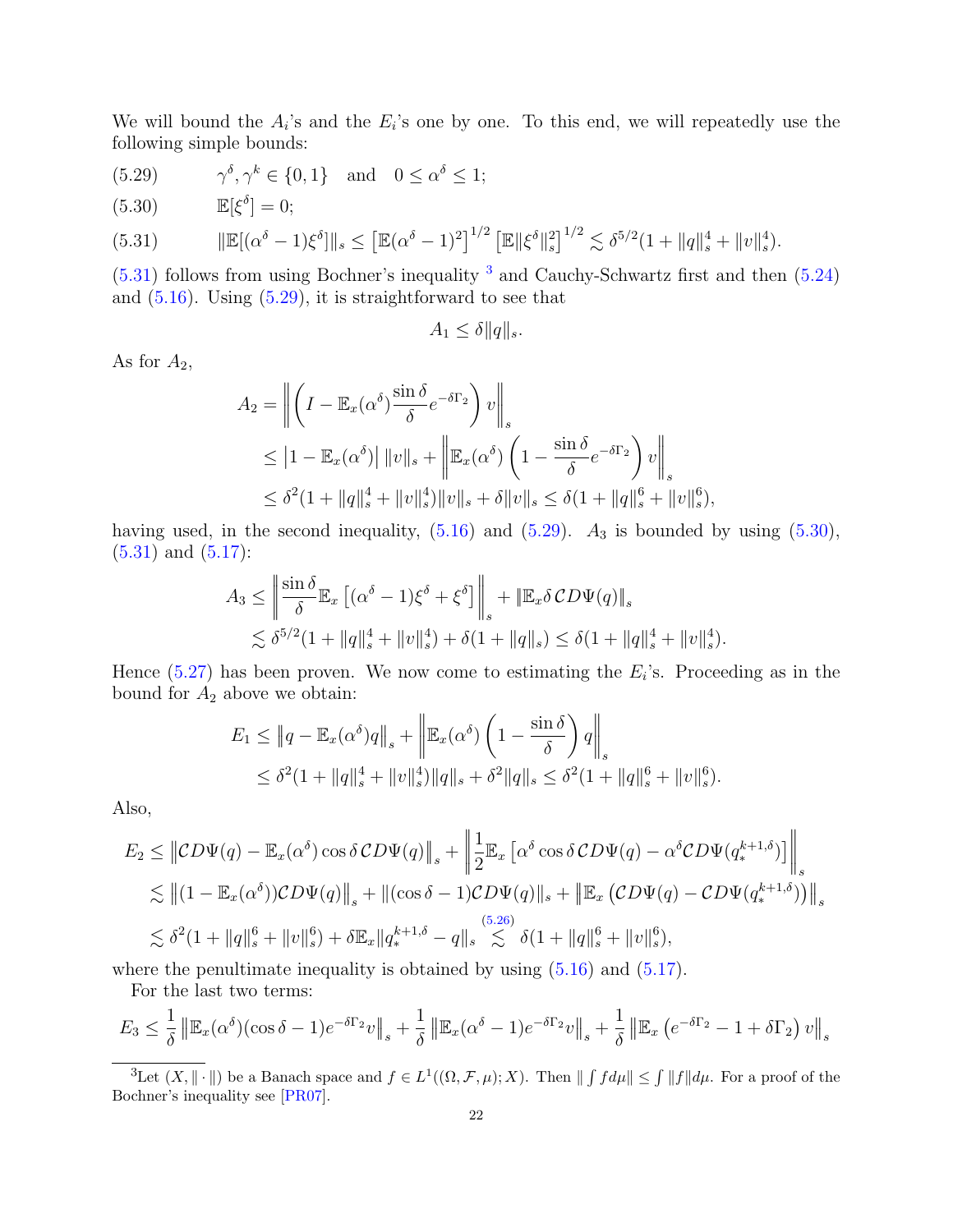$$
\begin{aligned}\n&\stackrel{(5.29)}{\lesssim} \delta \|v\|_{s} + \frac{1}{\delta} \mathbb{E} \left| \alpha^{\delta} - 1 \right| \|v\|_{s} \\
&\stackrel{(5.16)}{\lesssim} \delta \|v\|_{s} + \delta \left( 1 + \|q\|_{s}^{4} + \|v\|_{s}^{4} \right) \|v\|_{s} \lesssim \delta \left( 1 + \|q\|_{s}^{6} + \|v\|_{s}^{6} \right).\n\end{aligned}
$$

Finally, from  $(5.30)$  and  $(5.31)$ ,

$$
E_4 \leq \frac{1}{\delta} \left\| \mathbb{E}_x (\alpha^{\delta} \cos \delta \xi^{\delta}) \right\|_s + \frac{1}{\delta} \left\| \mathbb{E}_x (\alpha^{\delta} - 1) \xi^{\delta} \right\|_s
$$
  
\$\lesssim \frac{1}{\delta} \|\mathbb{E}\_x [(\alpha^{\delta} - 1) \cos \delta \xi^{\delta} + \cos \delta \xi^{\delta}] \|\_s + \frac{1}{\delta} \|\mathbb{E}\_x [(\alpha^{\delta} - 1) \xi^{\delta}] \|\_s \leq \delta^{3/2} (1 + \|q\|\_s^4 + \|v\|\_s^4).  
This concludes the proof.

Let us now show that condition  $(5.11)$  is satisfied as well.

<span id="page-22-1"></span><span id="page-22-0"></span>**Lemma 5.11.** Under Assumptions [3.1,](#page-11-0) the chain  $x^{k,\delta} \in \mathcal{H}^s \times \mathcal{H}^s$  defined in [\(5.1\)](#page-15-3) satisfies (5.32)  $\mathbb{E} \left[ \|q^{k+1,\delta} - q^{k,\delta} \|_{s} | x^{k,\delta} = x \right] \lesssim \delta \left( 1 + \|q\|_{s} + \|v\|_{s} \right),$ 

<span id="page-22-2"></span>(5.33) 
$$
\mathbb{E} [||v^{k+1,\delta} - v^{k,\delta}||_{s} |x^{k,\delta} = x] \lesssim \delta^{1/2} (1 + ||q||_{s}^{6} + ||v||_{s}^{6}).
$$

In particular, [\(5.11\)](#page-17-4) holds with  $r = 1/2$  and  $n = 6$ .

Proof. [\(5.32\)](#page-22-1) is a straightforward consequence of [\(5.28\)](#page-20-6), [\(5.29\)](#page-21-2) and [\(5.26\)](#page-20-5). In order to prove  $(5.33)$  we start from  $(5.28)$  and we write

<span id="page-22-4"></span>(5.34) 
$$
\mathbb{E} \left[ \|v^{k+1,\delta} - v^{k,\delta} \|_{s} | x^{k,\delta} = x \right] = \mathbb{E} \| \gamma^{\delta} v_{*} + (\gamma^{\delta} - 1) v' - v \|_{s}
$$
  

$$
\lesssim \mathbb{E} \| \gamma^{\delta} (\sin \delta q + \delta CD\Psi(q) + \delta CD\Psi(q_{*})) \|_{s}
$$

(5.36) 
$$
+\mathbb{E}\|\gamma^{\delta}\cos\delta v'-(1-\gamma^{\delta})v'-v\|_{s}.
$$

By using  $(5.29)$ ,  $(5.17)$  and  $(5.26)$  we get

<span id="page-22-5"></span>(5.37) 
$$
\mathbb{E} \|\gamma^{\delta} (\sin \delta q + \delta CD\Psi(q) + \delta CD\Psi(q_*)) \|_{s} \lesssim \delta(1 + \|q\|_{s}).
$$

Notice that

<span id="page-22-3"></span>(5.38) 
$$
\mathbb{E} |\gamma^{\delta} - 1|^{\ell} = 1 - \mathbb{E}(\alpha^{\delta}), \qquad \forall \ell \ge 1.
$$

Therefore by  $(5.20)$  and  $(5.29)$  and repeatedly using  $(5.38)$ ,

$$
\mathbb{E} \|\gamma^{\delta} \cos \delta v' - (1 - \gamma^{\delta})v' - v\|_{s} \lesssim \mathbb{E} \|\left[\gamma^{\delta} \cos \delta - (1 - \gamma^{\delta})\right] \xi^{\delta} \|_{s} \n+ \mathbb{E} \|(1 - \gamma^{\delta})e^{-\delta \Gamma_{2}}v\|_{s} + \mathbb{E} \|\gamma^{\delta} \cos \delta e^{-\delta \Gamma_{2}}v - v\|_{s} \n\lesssim \delta^{1/2} + \mathbb{E} \|1 - \alpha^{\delta} \| \|v\|_{s} \n+ \mathbb{E} \|1 - \gamma^{\delta} \cos \delta \| \|e^{-\delta \Gamma_{2}}v\|_{s} + \|e^{-\delta \Gamma_{2}}v - v\|_{s} \n\lesssim \delta^{1/2} + \delta^{2} (1 + \|q\|_{s}^{4} + \|v\|_{s}^{4})\|v\|_{s} \n+ \mathbb{E} \|\gamma^{\delta} - 1\| \|e^{-\delta \Gamma_{2}}v\|_{s} + \mathbb{E} \|\gamma^{\delta} (\cos \delta - 1)\| \|e^{-\delta \Gamma_{2}}v\|_{s} + \delta \|v\|_{s} \n\lesssim \delta^{1/2} (1 + \|q\|_{s}^{6} + \|v\|_{s}^{6}).
$$

<span id="page-22-6"></span>Now  $(5.34)$ ,  $(5.37)$  and  $(5.39)$  imply  $(5.33)$ .

Finally, the a priori bound  $(5.12)$  holds.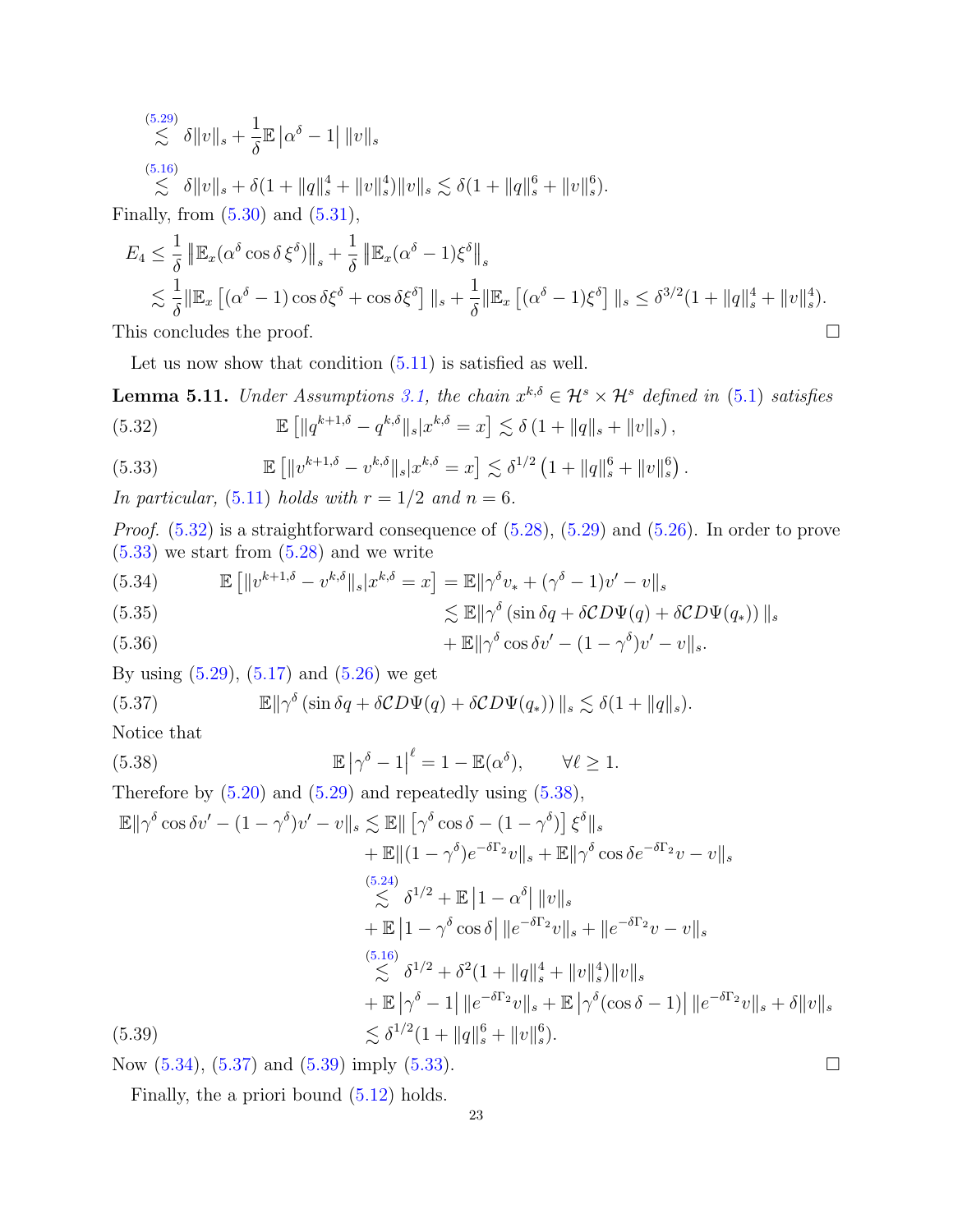<span id="page-23-1"></span>**Lemma 5.12.** Let Assumption [3.1](#page-11-0) hold. Then the chain  $(5.1)$  satisfies

<span id="page-23-2"></span>(5.40) 
$$
\sup_{\delta \in (0,1/2)} \left\{ \delta \mathbb{E} \left[ \sum_{k\delta < T} \|x^{k,\delta}\|_{s \times s}^{\ell} \right] \right\} < \infty \quad \text{for any integer } \ell \ge 1.
$$

In particular, the bound [\(5.12\)](#page-17-7) holds (with  $\epsilon = 1$  and for any moment of  $||x^{k,\delta}||_{s \times s}$ ).

<span id="page-23-0"></span>Remark 5.13. Before proving the above lemma, let us make some comments. First of all, the estimate of condition [\(5.12\)](#page-17-7) is needed mainly because the process has not been started in stationarity and hence it is not stationary. For the same reason an analogous estimate was needed in [\[PST11\]](#page-40-2), as well. However there the approximate drift grows linearly in  $x$ (see [\[PST11,](#page-40-2) Equation  $(25)$ ]) and this is sufficient to prove an estimate of the type  $(5.12)$ . Here, because in case of rejection of the proposed move the sign of the velocity is flipped, the approximate drift grows faster than linearly (see Lemma [5.10](#page-20-1) and [\(5.14\)](#page-17-5)). To deal with the change of sign of the velocity we will observe that such a change of sign doesn't matter if we look at even powers of  $x^{k,\delta}$  – what matters is that in moving from  $x^{k,\delta}$  to  $x^{k+1,\delta}$  we always "move a short distance"– and we will exploit the independence of  $v^{k,\delta}$  and  $\xi^{\delta}$ , once  $x^{k,\delta}$  is given.

*Proof.* If we show that [\(5.40\)](#page-23-2) is true for every even  $\ell$  then it is true for every  $\ell > 1$ . Indeed

$$
||x||_{s \times s}^{\ell} \le ||x||_{s \times s}^{2\ell} + 1 \qquad \text{so} \qquad \delta \sum_{k\delta < T} ||x||_{s \times s}^{\ell} \lesssim \delta \sum_{k\delta < T} ||x||_{s \times s}^{2\ell} + 1 < \infty.
$$

Throughout this proof  $c$  will be a generic positive constant. We begin by recalling the definition of the map  $\Theta_1^{\delta/2}$ :

$$
\Theta_1^{\delta/2}(q,p) = \left(q, v - \frac{\delta}{2} CD\Psi(q)\right),\,
$$

hence

$$
\|\Theta_1^{\delta/2}(x)\|_{s\times s}^2 = \|q\|_s^2 + \|v\|_s^2 + \frac{\delta^2}{4} \|\mathcal{CD}\Psi(q)\|_s^2 - \delta \langle v, \mathcal{CD}\Psi(q) \rangle
$$
  
\n
$$
\leq \|\mathbf{q}\|_s^2 + \|\mathbf{v}\|_s^2 + c\,\delta^2(1 + \|q\|_s^2) + c\,\delta \|\mathbf{v}\|_s (1 + \|q\|_s)
$$
  
\n
$$
\leq (1 + c\,\delta) \|x\|_{s\times s}^2 + c\,\delta.
$$

Because  $R^{\delta}$  is a rotation, it preserves the norm, so also

<span id="page-23-3"></span>(5.41) 
$$
\|\chi^{\delta}(x)\|_{s\times s}^{2} = \|\Theta_{1}^{\delta/2} \circ R^{\delta} \circ \Theta_{1}^{\delta/2}(x)\|_{s\times s}^{2} \leq (1+c\delta) \|x\|_{s\times s}^{2} + c\delta.
$$

Now notice that by definition  $x^{k+1,\delta} = (q^{k+1,\delta}, v^{k+1,\delta})$  is either equal to  $\chi^{\delta}(q^{k,\delta}, (v^{k,\delta})') =$  $(q_{*}^{k+1,\delta}, v_{*}^{k+1,\delta})$  (if the proposal is accepted) or to  $(q^{k,\delta}, -(v^{k,\delta})')$  (if the proposal is rejected). Thanks to  $(5.41)$ , in any of these two cases we have

$$
||x^{k+1,\delta}||_{s \times s}^{2} \le (1+c\delta) ||(x^{k,\delta})'||_{s \times s}^{2} + c\delta,
$$

where 
$$
(x^{k,\delta})' = ((q^{k,\delta})', (v^{k,\delta})') = (q^{k,\delta}, (v^{k,\delta})')
$$
. By (5.20),  
\n
$$
||(x^{k,\delta})'||_{s \times s}^2 \le ||q^{k,\delta}||_s^2 + ||v^{k,\delta}||_s^2 + ||\xi^{\delta}||_s^2 + 2\langle e^{-\delta\Gamma_2}v^{k,\delta}, \xi^{\delta}\rangle
$$
\n
$$
= ||x^{k,\delta}||_{s \times s}^2 + ||\xi^{\delta}||_s^2 + 2\langle e^{-\delta\Gamma_2}v^{k,\delta}, \xi^{\delta}\rangle.
$$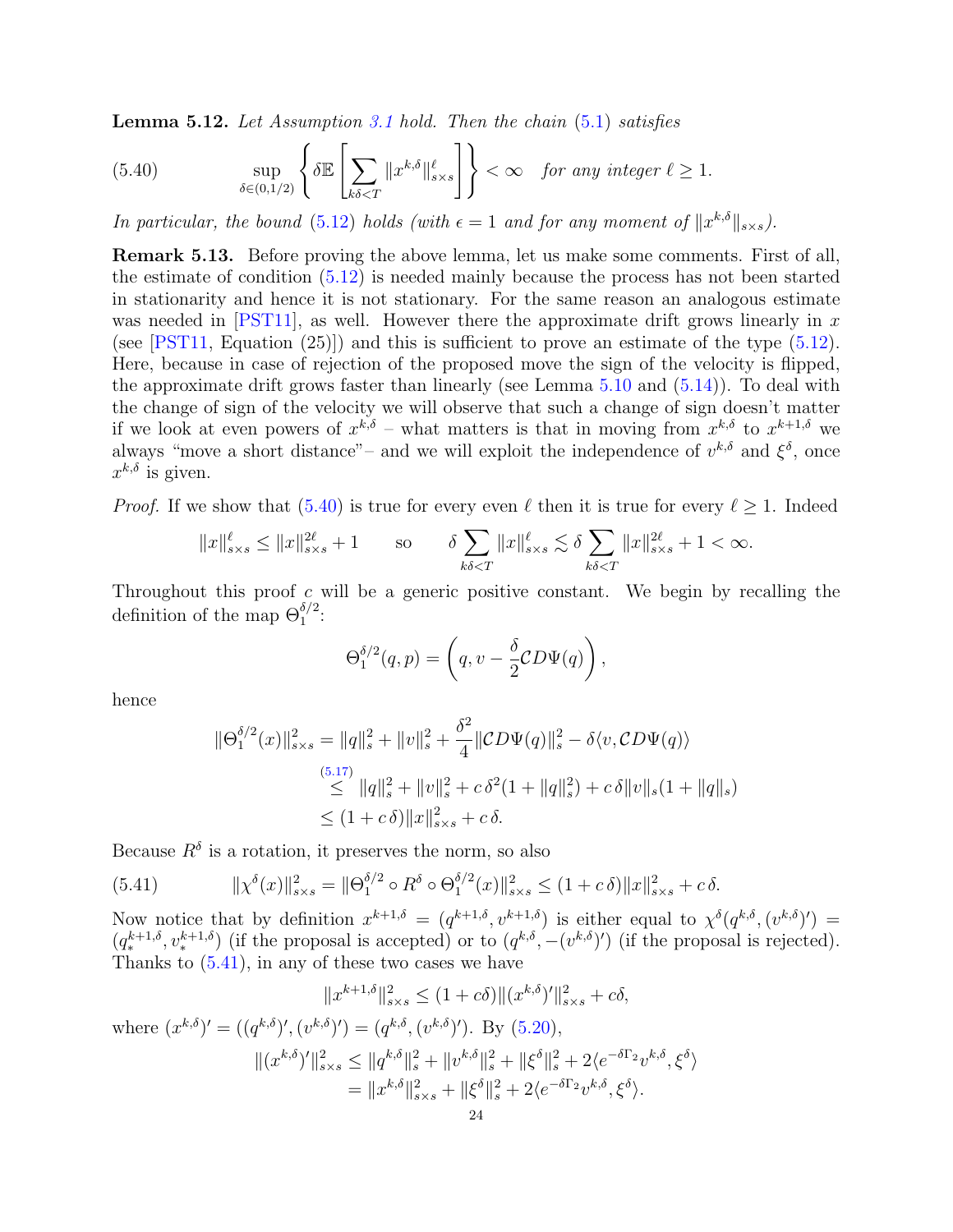Therefore

$$
\mathbb{E}||x^{k+1,\delta}||_{s\times s}^{2} = \mathbb{E}\{\mathbb{E}[\|x^{k+1,\delta}\|_{s\times s}^{2}|x^{k,\delta}]\}\leq (1+c\delta)\mathbb{E}||x^{k,\delta}||_{s}^{2} + (1+c\delta)\mathbb{E}||\xi^{\delta}||_{s}^{2}+ (1+c\delta)\mathbb{E}\{\mathbb{E}[\langle e^{-\delta\Gamma_{2}}v^{k,\delta}, \xi^{\delta}\rangle|x^{k,\delta}]\} + c\delta.
$$

By the conditional independence of  $v^{k,\delta}$  and  $\xi^{\delta}$  together with  $(5.30)$ 

$$
\mathbb{E}\{\mathbb{E}[\langle e^{-\delta\Gamma_2}v^{k,\delta},\xi^\delta\rangle|x^{k,\delta}]\}=0;
$$

hence, using  $(5.24)$ , we obtain

$$
\mathbb{E} \|x^{k+1,\delta}\|_{s \times s}^2 \le (1+c\,\delta)\mathbb{E} \|x^{k,\delta}\|_{s \times s}^2 + c\,\delta.
$$

Iterating the above inequality leads to

$$
\mathbb{E} \|x^{k+1,\delta}\|_{s \times s}^2 \le (1+c\,\delta)^{[T/\delta]}\mathbb{E} \|x^0\|_{s \times s}^2 + c\,\delta(1+c\,\delta)^{[T/\delta]} + c\,\delta,
$$

which implies

$$
\delta \sum_{k\delta
$$

We now need to show that for any  $j > 1$ ,

$$
\delta \sum_{k\delta < T} \mathbb{E} \|x^{k,\delta}\|_{s \times s}^{2j} < \infty.
$$

By the same reasoning as before we start with observing that

$$
\|\chi^{\delta}(x)\|_{s\times s}^{2j} \le (1+c\delta) \|x\|_{s\times s}^{2j} + c\delta + 2 \sum_{l=1}^{j-1} (1+c\delta)^l \|x\|_{s\times s}^{2l} \delta^{j-l}
$$
  

$$
\le (1+c\delta) \|x\|_{s\times s}^{2j} + c\delta
$$

(notice that in the above  $j - l \ge 1$  because  $1 \le l \le j - 1$ ). Hence

$$
\mathbb{E} \|x^{k+1,\delta}\|_{s \times s}^{2j} \le (1+c\,\delta)\mathbb{E} \|(x^{k,\delta})'\|_{s \times s}^{2j} + c\delta.
$$

From  $(5.20)$  we have

$$
\begin{split} \|(x^{k,\delta})'\|_{s\times s}^{2j} &\leq \|x^{k,\delta}\|_{s\times s}^{2j} + \|\xi^{\delta}\|_{s\times s}^{2j} + c\left(\langle e^{-\delta\Gamma_{2}}v^{k,\delta}, \xi^{\delta}\rangle\right)^{j} \\ &+ c\sum_{l=1}^{j-1} \|x^{k,\delta}\|_{s\times s}^{2l} \|\xi^{\delta}\|_{s}^{2(j-l)} + c\sum_{l=1}^{j-1} \|x^{k,\delta}\|_{s\times s}^{2l} \left(\langle e^{-\delta\Gamma_{2}}v^{k,\delta}, \xi^{\delta}\rangle\right)^{j-l} \\ &+ c\sum_{l=1}^{j-1} \|\xi^{\delta}\|_{s}^{2l} \left(\langle e^{-\delta\Gamma_{2}}v^{k,\delta}, \xi^{\delta}\rangle\right)^{j-l} .\end{split}
$$

Using again the conditional independence of  $v^{k,\delta}$  and  $\xi^{\delta}$ , for any  $l > 1$ ,

$$
\mathbb{E}\left\{\mathbb{E}\left[\left(\langle e^{-\delta\Gamma_2}v^{k,\delta},\xi^{\delta}\rangle\right)^l|x^{k,\delta}=x\right]\right\}\leq \mathbb{E}\left\{\mathbb{E}\left[\|v^{k,\delta}\|_{s}^{l}\|\xi^{\delta}\|_{s}^{l}|x^{k,\delta}=x\right]\right\}
$$

$$
\leq c\,\delta^{l/2}\,\mathbb{E}\|v^{k,\delta}\|_{s}^{l} \leq c\,\delta\,\mathbb{E}\|v^{k,\delta}\|_{s}^{l}.
$$

Therefore,

$$
\mathbb{E}\|(x^{k,\delta})'\|_{s\times s}^{2j}\leq \mathbb{E}\|x^{k,\delta}\|_{s\times s}^{2j}+\delta^j+\delta \mathbb{E}(1+\|x^{k,\delta}\|_{s\times s}^{2j})
$$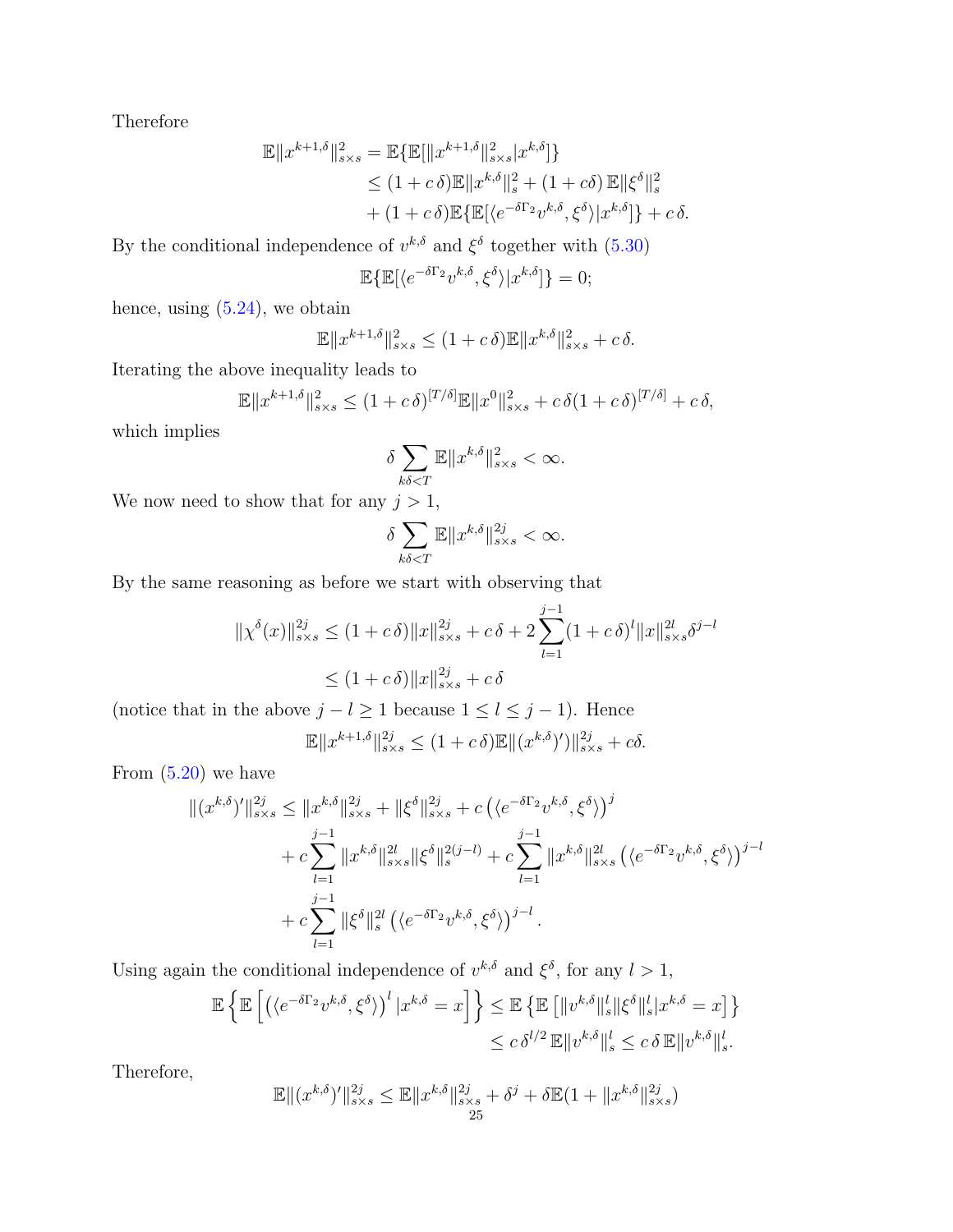hence

$$
\mathbb{E} \|x^{k+1,\delta}\|_{s \times s}^{2j} \le (1+c\,\delta)\mathbb{E} \|x^{k,\delta}\|_{s \times s}^{2j} + c\,\delta
$$

and we can conclude as before.

<span id="page-25-0"></span>5.3. Analysis of the noise. Let us start with defining

<span id="page-25-8"></span>(5.42) 
$$
D^{\delta}(x) := \mathbb{E}\left[M^{k,\delta} \otimes M^{k,\delta}|x^{k,\delta} = x\right].
$$

This section is devoted to proving the invariance principle Lemma [5.18](#page-25-1) below, as a consequence of the following Lemma [5.16](#page-25-2) and Lemma [5.17,](#page-25-3) which we prove in Appendix B. In order to state such lemmata, consider the following set of conditions:

<span id="page-25-5"></span>**Condition 5.14.** The Markov chain  $x^{k,\delta} \in \mathcal{H}^s \times \mathcal{H}^s$  defined in [\(5.1\)](#page-15-3) satisfies:

(i): There exist two integers  $d_1, d_2 \geq 1$  and two real numbers  $b_1, b_2 > 0$  such that

<span id="page-25-6"></span>
$$
(5.43)\quad \left| \langle \hat{\varphi}_j^{\ell}, D^{\delta}(x) \hat{\varphi}_i^{\bar{\ell}} \rangle_{s \times s} - \langle \hat{\varphi}_j^{\ell}, \mathfrak{C}_s \hat{\varphi}_i^{\bar{\ell}} \rangle_{s \times s} \right| \lesssim \delta^{b_1} (1 + \|x\|_{s \times s}^{d_1}) \qquad \forall i, j \in \mathbb{N} \quad and \quad \ell, \bar{\ell} \in 1, 2;
$$

<span id="page-25-7"></span>(5.44) 
$$
\left| \text{Trace}_{\mathcal{H}^s \times \mathcal{H}^s}(D^\delta(x)) - \text{Trace}_{\mathcal{H}^s \times \mathcal{H}^s}(\mathfrak{C}_s) \right| \lesssim \delta^{b_2} (1 + \|x\|_{s \times s}^{d_2}),
$$

where  $\mathfrak{C}_s$  is the covariance operator defined in [\(3.4\)](#page-10-2).

(ii): There exist four real numbers  $\eta_1, \eta_2, \eta_3, \eta_4$  such that

$$
b_1 + 1 - \eta_1 > 0
$$
,  $b_2 + 1 - \eta_2 > 0$ ,  $4r - \eta_3 > 0$ ,  $4 - \eta_4 > 0$ .

Moreoever, the bound

<span id="page-25-4"></span>(5.45) 
$$
\sup_{\delta \in (0,1/2)} \left\{ \delta^{\eta} \mathbb{E} \left[ \sum_{k\delta \leq T} ||x^{k,\delta}||_{s \times s}^m \right] \right\} < \infty
$$

holds for  $\eta = \min_{i=1...4} \{\eta_i\}$  and  $m = \max\{d_1, d_2, 4n, 4p\}$ . In the above n and r are as in Condition [5.2.](#page-17-6)

**Remark 5.15.** Because  $||x||_{s \times s}^{b} \lesssim ||x||_{s \times s}^{d} + 1$  for all  $d \geq b$ , if [\(5.45\)](#page-25-4) holds with  $m = d$ , then it also hold for any  $m \leq d$ .

<span id="page-25-2"></span>**Lemma 5.16.** If  $(5.11)$  is satisfied with  $r > 1/4$  then the estimates  $(5.10)$  and  $(5.11)$ together with Conditions [5.14](#page-25-5) imply the invariance principle Lemma [5.18.](#page-25-1)

*Proof.* See Appendix B. □

<span id="page-25-3"></span>**Lemma 5.17.** Under Assumption [3.1,](#page-11-0) the estimates [\(5.43\)](#page-25-6) and [\(5.44\)](#page-25-7) hold with  $b_1 = b_2$  =  $1/6$  and  $d_1 = d_2 = 10$ .

*Proof.* See Appendix B. □

<span id="page-25-1"></span>**Lemma 5.18.** Under Assumption [3.1,](#page-11-0) the rescaled noise process  $\mathcal{H}^s \times \mathcal{H}^s \ni \tilde{B}^{\delta}$  defined in [\(5.7\)](#page-16-1), converges weakly in  $C([0,T];\mathcal{H}^s\times\mathcal{H}^s)$  to  $\mathcal{H}^s\times\mathcal{H}^s\ni B=(0,B_2)$  where  $B_2$  is a  $\mathcal{H}_s$ -valued, mean zero  $\mathcal{C}_s$  Brownian motion.

Proof of Lemma [5.18.](#page-25-1) We use Lemma [5.16.](#page-25-2) Thanks to Lemma [5.10,](#page-20-1) [\(5.10\)](#page-17-3) is satisfied with  $a = 1$  and  $p = 6$ . From Lemma [5.11,](#page-22-0) [\(5.11\)](#page-17-4) holds with  $r = 1/2$ . As for Conditions [5.14,](#page-25-5) Lemma [5.17](#page-25-3) proves that Condition [5.14](#page-25-5) (i) holds. In view of Lemma [5.12,](#page-23-1) Condition [5.14](#page-25-5) (ii) is satisfied with  $\eta_1 = \eta_2 = \eta_3 = \eta_4 = 1$ .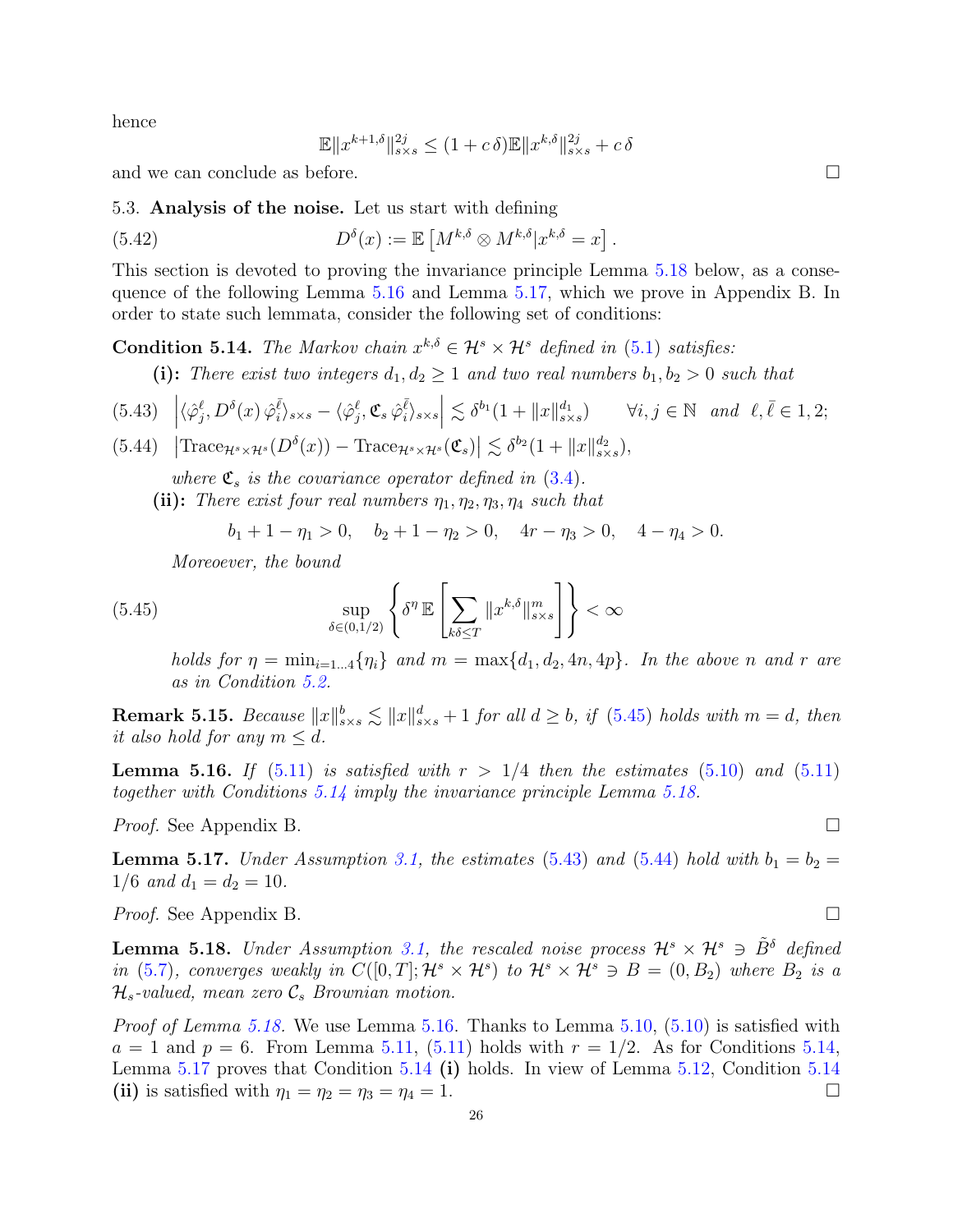# 6. Numerics

<span id="page-26-0"></span>Before describing the numerical results we highlight the fact that the function space MALA algorithm of [\[BRSV08\]](#page-39-13) is a special case of the function space HMC algorithm of [\[BPSSS11\]](#page-39-12) which, in turn, is a special case of the SOL-HMC algorithm introduced in this paper. All of these algorithms are designed to have dimension-independent mixing times, and are indistinguishable from this point of view. However we expect to see different performance in practice and our numerical experiments are aimed at demonstrating this. In the paper [\[BPSSS11\]](#page-39-12) it was shown that HMC is a significant improvement on MALA for bridge diffusions [\[BPSSS11\]](#page-39-12). It is natural to try and show that the SOL-HMC algorithm can be more efficient than HMC. To do this, we choose a target measure  $\pi$  defined with respect to a reference measure  $\pi_0$ which is a standard Brownian bridge on  $[0, 100]$ , starting and ending at 0, and with

$$
\Psi(q) = \frac{1}{2} \int_0^{100} V(q(\tau)) d\tau
$$

and  $V(u) = (u^2 - 1)^2$ . Thus we may take as H the space  $L^2((0, 100), \mathbb{R})$ . The properties of measures of this type are studied in some detail in [\[OWW13\]](#page-40-5). For our purposes it is relevant to note that  $\mathbb{E}^{\pi} q(\tau) = 0$  for  $0 \leq \tau \leq 100$ . This follows from the fact that the function V is even and zero boundary conditions are imposed by the Brownian bridge meaning that the measure is invariant under  $q \mapsto -q$ . The precision (inverse covariance) operator for unit Brownian bridge on an interval  $[0, T]$  is simply given by the negative of the Laplacian with homogeneous Dirichlet boundary conditions. Furthermore samples may be drawn simply by drawing a Brownian motion  $B(t)$  and subtracting  $tB(T)/T$ .

Because of these properties of  $\pi$  we expect that sufficiently long runs of MCMC methods to sample from  $\pi$  should exhibit, approximately, this zero mean property. We may use the rate at which this occurs as a way of discriminating between the different algorithms. To this end we define a quantity  $E(n)$ , with n defined in what follows as  $n = N_d N_M$ . Here  $N_d$  denotes the number of steps used in the deterministic integration; in MALA,  $N_d = 1$ and for our implementation of HMC,  $N_d > 1$  is chosen so that such that  $\tau = N_d h \approx 1$ . The integer  $N_M$  is the number of MCMC steps taken. The quantity n is thus a measure of the total number of numerical integration steps used and thus of the overall work required by the algorithm, noting that all the algorithms involve more or less the same calculations per step, and that accept/reject overheads are minimal compared with the cost arising from accumulation of numerical integration steps. We define the running average

$$
\bar{q}^{n}(\tau) = \frac{1}{N_M} \sum_{i=1}^{N_M} q^{i}(\tau)
$$

where the index i runs over the realizations  $N_M$  of the path q. We then define the quantity  $E(n)$  as

$$
E(n) = \frac{1}{100} \int_0^{100} |\bar{q}^n(\tau)| d\tau.
$$

When viewed as a function of n the rate at which  $E(n)$  approaches zero determines the efficiency of the sampling. The faster  $E$  decreases, the more efficient the sampling. All our numerical experiments are conducted with the form of the SOL-HMC algorithm described in Remarks [2.2.](#page-9-3) Thus  $\Gamma_2 = I$  and we use the parameter  $\iota$  to implicitly define  $\delta$ .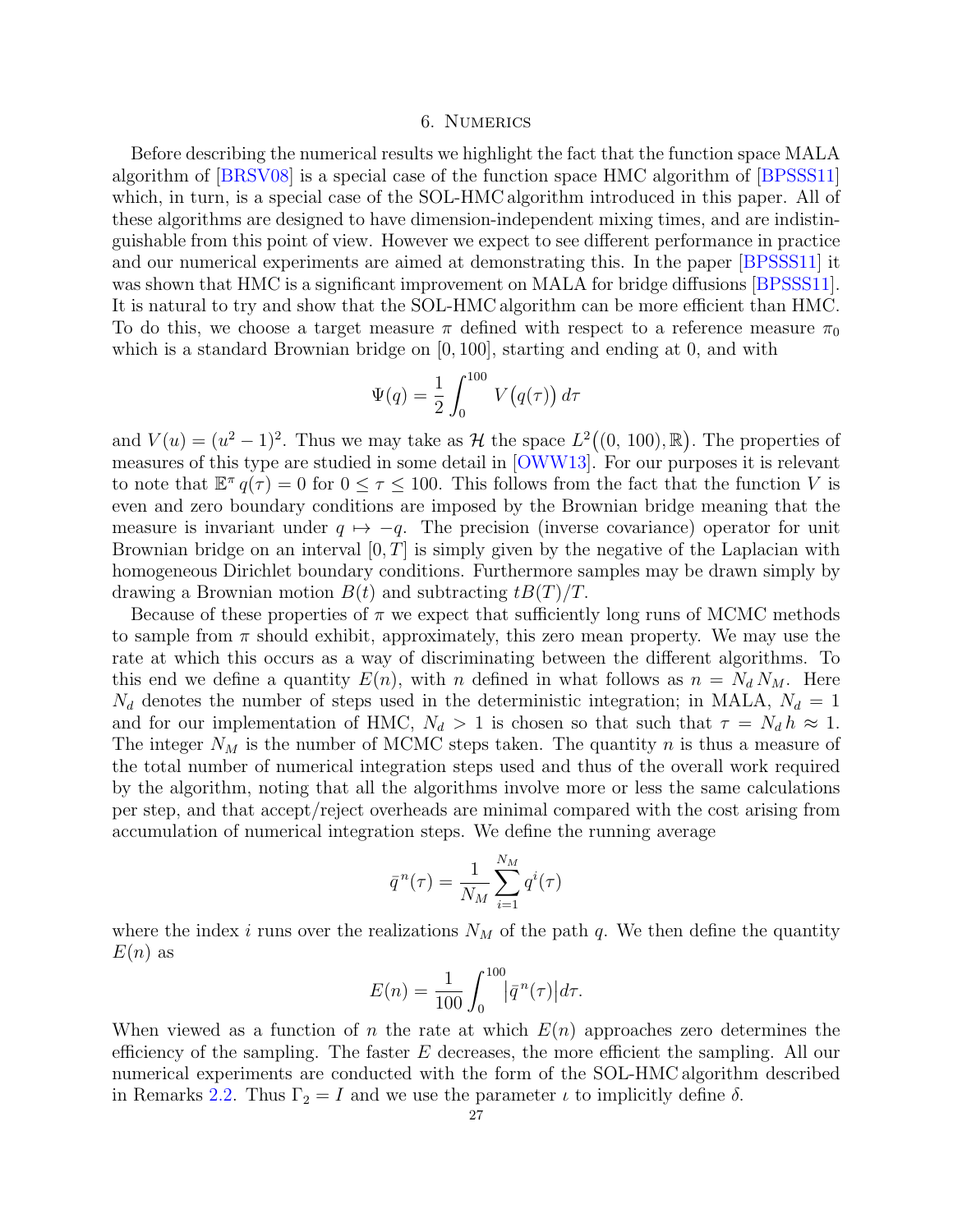For the first set of numerical experiments we use the SOL-HMC algorithm in the form which gives rise to the diffusion limit, namely with  $\delta = h$  so that we make only one step in the deterministic integration  $N_d = 1$ . The key parameter is thus  $\iota$  (and implicitly  $\delta$ ) given in [\(2.16\)](#page-9-4). We consider the values  $\iota = 0.9, 0.99,$  and 0.999. The results are summarized in Figure [1.](#page-27-0) They demonstrate that SOL-HMC is indeed considerably better than MALA, but is not better than HMC for this problem and this choice of parameters. For  $\iota = 0.999$ , we see a plateauing of the value for E for n between 500 and 1000. It seems that such behavior is due to the sign-flip step when the proposal is rejected. As Horowitz [\[Hor91\]](#page-39-2) noted for the standard finite dimensional algorithm L2MC that we have generalized, "If it were not for this momenta reversal, it would be a near certain conclusion that L2MC is more efficient than HMC". Our findings are consistent with this remark.



<span id="page-27-0"></span>FIGURE 1. The quantity E plotted as a function of number of iterations. The HMC algorithm has the best performance; MALA has the worst. For the values of  $\iota$  used (0.9, 0.99 and 0.999) SOL-HMC is considerably better than MALA, but not better than HMC.

The first set of experiments, in which HMC appeared more efficient than SOL-HMC , employed a value of  $\delta$  which corresponds to making small changes in the momentum in each proposal. For the second set of numerical experiments we relax this constraint and take  $\iota = 2^{-1/2}$  in all our SOL-HMC simulations. This corresponds to taking an equal mixture of the current momentum and an independent draw from its equilibrium value. Furthermore, these experiments use more than one step in the deterministic integration,  $N_d > 1$ . For the HMC integration, we use  $N_d = 50$ ,  $\tau = 1$  and of course,  $\iota = 0$ . The results are summarized in Figure [2](#page-28-1) where we show the behaviour of the HMC algorithm in comparison with four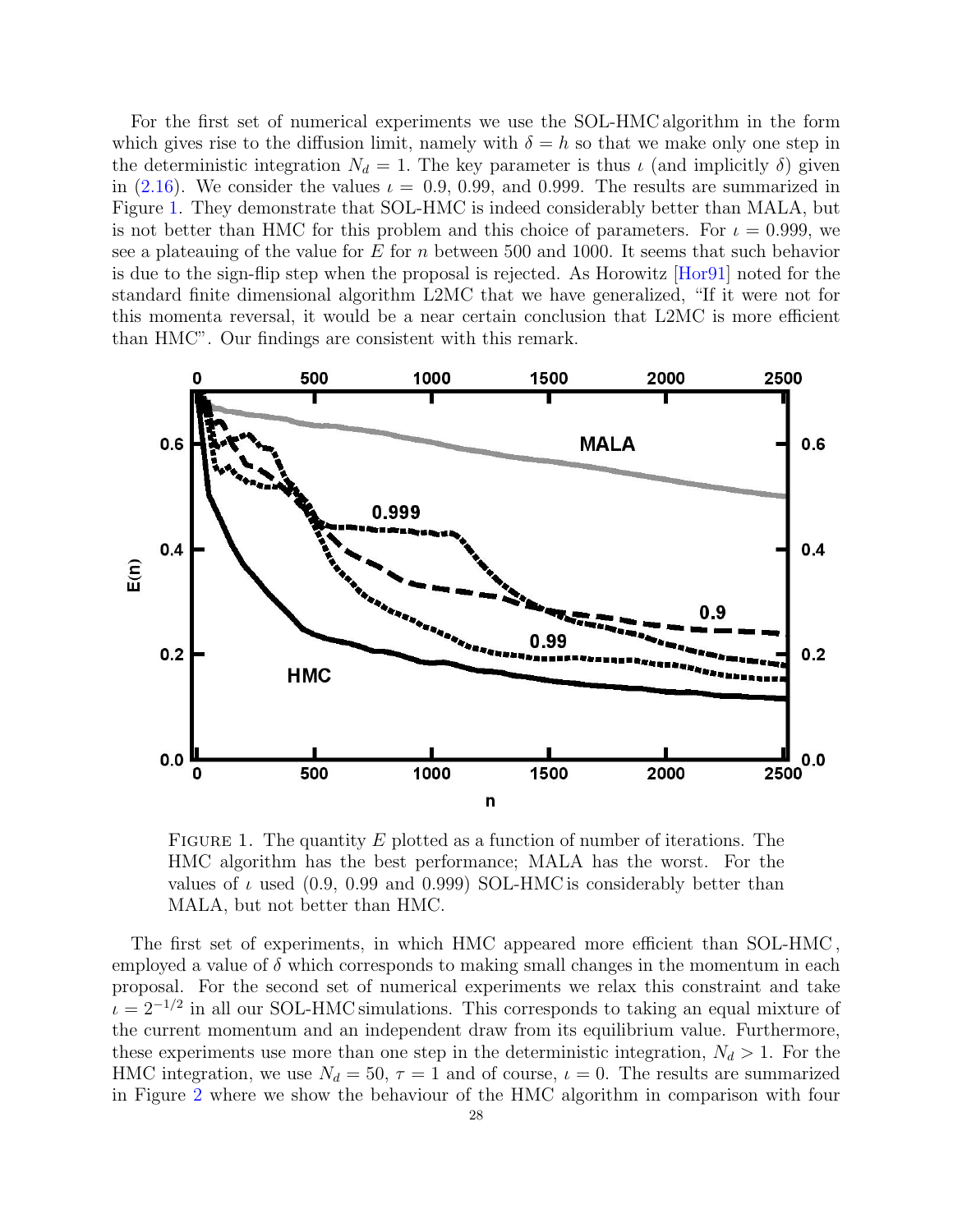choices of parameters in the SOL-HMC algorithm: i)  $N_d = 10$ ; ii)  $N_d = 25$ ; iii)  $N_d = 50$ ; and in iv)  $N_d$  is a random value, uniformly distributed between 25 and 75, in each step of the MCMC algorithm. We see that if  $N_d \geq 25$  the SOL-HMC algorithm shows improved behaviour in comparison with the HMC algorithm.



<span id="page-28-1"></span>Figure 2. Figure showing that SOL-HMC can exhibit faster mixing than HMC when run in the regime with  $\iota = 2^{-1/2}$ , for appropriate choice of  $\tau$ (reflected in the integer  $N_d$  which labels the graphs – 25, 50, 75 and 25 – 75 for the random case). Note that for HMC, by definition,  $\iota = 0$  and we fix  $\tau \approx 1$ . Note also that the vertical scale is half that of the previous graph.

## 7. Conclusions

<span id="page-28-0"></span>We have introduced a parametric family of MCMC methods, the SOL-HMC algorithms, suitable for sampling measures defined via density with respect to a Gaussian. The parametric family includes a range of existing methods as special parameter choices including the function space MALA and HMC methods introduced in [\[BRSV08,](#page-39-13) [BPSSS11\]](#page-39-12). Whilst both these algorithms are reversible with respect to the target, generic parameter choices in the SOL-HMC algorithm lead to irreversible algorithms which preserve the target. With one particular parameter choice we show that the algorithm has a diffusion limit to the second order Langevin equation; this latter limit makes clear the role of irreversibility in the algorithm. Numerical results indicate that the method is comparable with the function space HMC method of [\[BPSSS11\]](#page-39-12) which, in turn, is superior to the function space MALA method of [\[BRSV08\]](#page-39-13). Indeed, in the example studied, we are able to exhibit situations for which the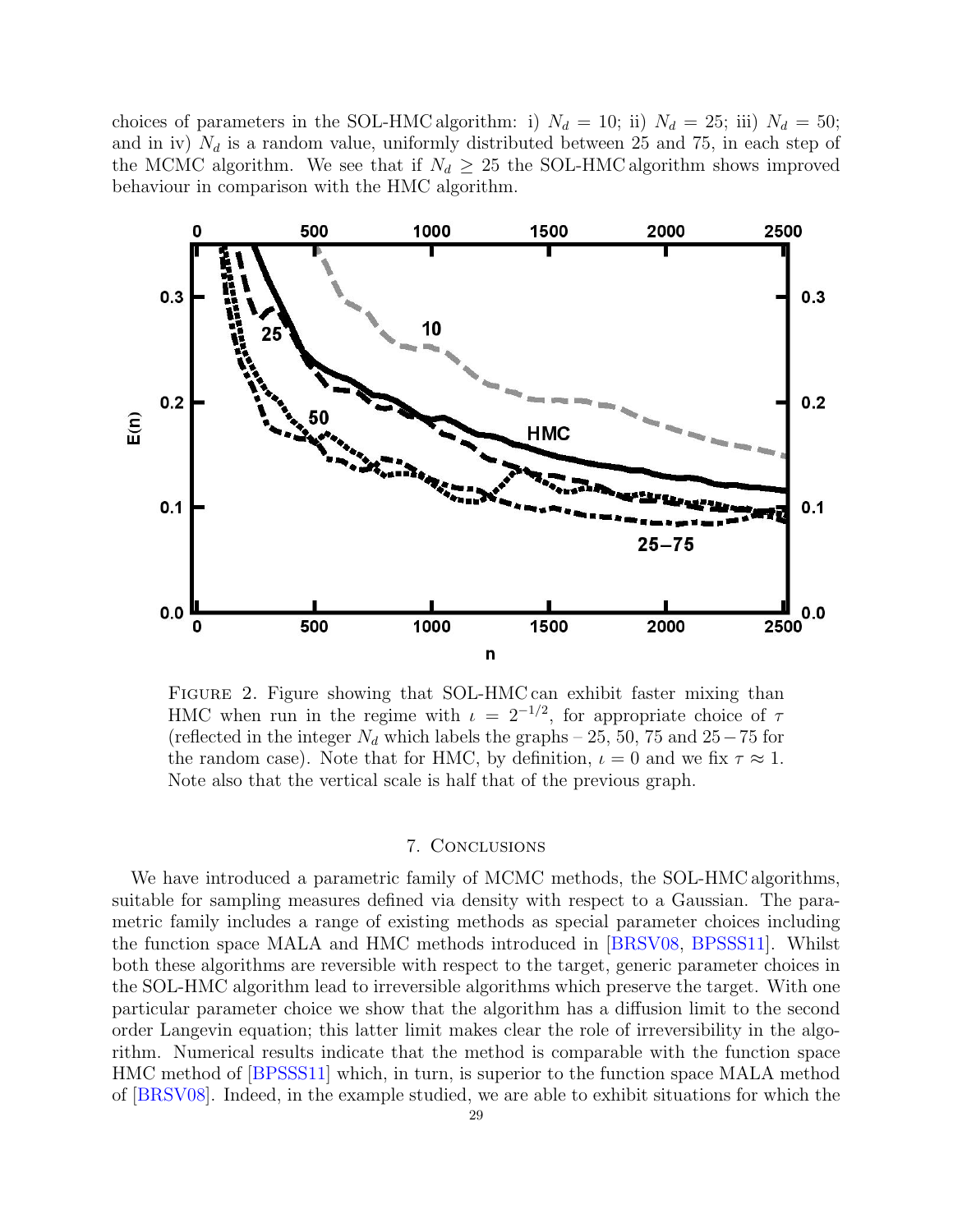SOL-HMC algorithm outperforms the HMC method. Further application of the method is thus suggested.

We make an important observation about the diffusion limits proved in this paper, Theorem [5.1,](#page-17-0) and in [\[PST11\]](#page-40-2), both of which concern algorithms that have been specifically designed to deal with target measures defined via density with respect to a Gaussian; indeed both methods would suffer no rejections in the pure Gaussian case. The limit theorems demonstrate that the number of steps required to sample may be chosen independently of the dimension of the approximating space  $N$ . However, in contrast to the diffusion limits identified in [\[MPS12,](#page-39-8) [PST12\]](#page-40-1) the theory does not reveal an optimal choice for the time-step, or an optimal acceptance probability. The fact that an optimal acceptance probability, and implicitly an optimal time-step, can be identified in [\[MPS12,](#page-39-8) [PST12\]](#page-40-1) is precisely because the proposal does not exactly preserve the underlying Gaussian reference measure and the universal optimal acceptance probability is determined purely by the Gaussian properties of the problem; the change of measure, and hence function  $\Psi$ , play no role. Once improved methods are used, such as SOL-HMC and the pCN method analyzed in [\[PST11\]](#page-40-2), which exactly preserve the Gaussian structure, no such universal behaviour can be expected and optimality must be understood on a case by case basis.

#### Appendix A

This Appendix contains the proof of Theorem [2.1,](#page-8-2) of the identity [\(5.8\)](#page-16-4) and a sketch of the proof of Proposition [5.4.](#page-17-2)

Proof of Theorem [2.1.](#page-8-2) By following the arguments given in Section 5.3 of [\[Nea10\]](#page-39-7), it suffices to show  $\chi^h_\tau$  preserves  $\Pi$  when appended with the suitable accept-reject mechanism. We show this using the fact that the finite dimensional version of the above algorithm preserves the corresponding invariant measure. Since the proof of this is very similar to that of Theorem [4.2](#page-13-0) we only sketch the details. For  $N \in \mathbb{N}$  and  $t > 0$  define the map

$$
\chi_N^t = \Theta_{N,1}^{t/2} \circ \mathsf{R}_N^t \circ \Theta_{N,1}^{t/2}
$$

where  $R_N^t$  and  $\Theta_N^t$  are obtained by restricting  $R^t$  and  $\Theta_1^t$  respectively on the first N components of  $(q, v)$  and with  $\Psi$  replaced by  $\Psi^N$ , as in the proof of Theorem [4.2.](#page-13-0) Also following the ideas used in the proof of Theorem [4.2](#page-13-0) it may be shown that  $\lim_{N\to\infty} \chi^t_N(q, v) = \chi^t(q, v)$  for any t and  $(q, v) \in \mathcal{H}^s \times \mathcal{H}^s$ . Now the proof can be completed via a dominated convergence argument similar to that used in the proof of Theorem [4.2.](#page-13-0)  $\Box$ 

*Proof of* [\(5.8\)](#page-16-4). We recall that for any integer  $j \geq 0$ 

<span id="page-29-0"></span>(7.1) 
$$
x^{j+1,\delta} - x^{j,\delta} = \delta G^{\delta}(x^{j,\delta}) + \sqrt{2\delta S}M^{j,\delta}.
$$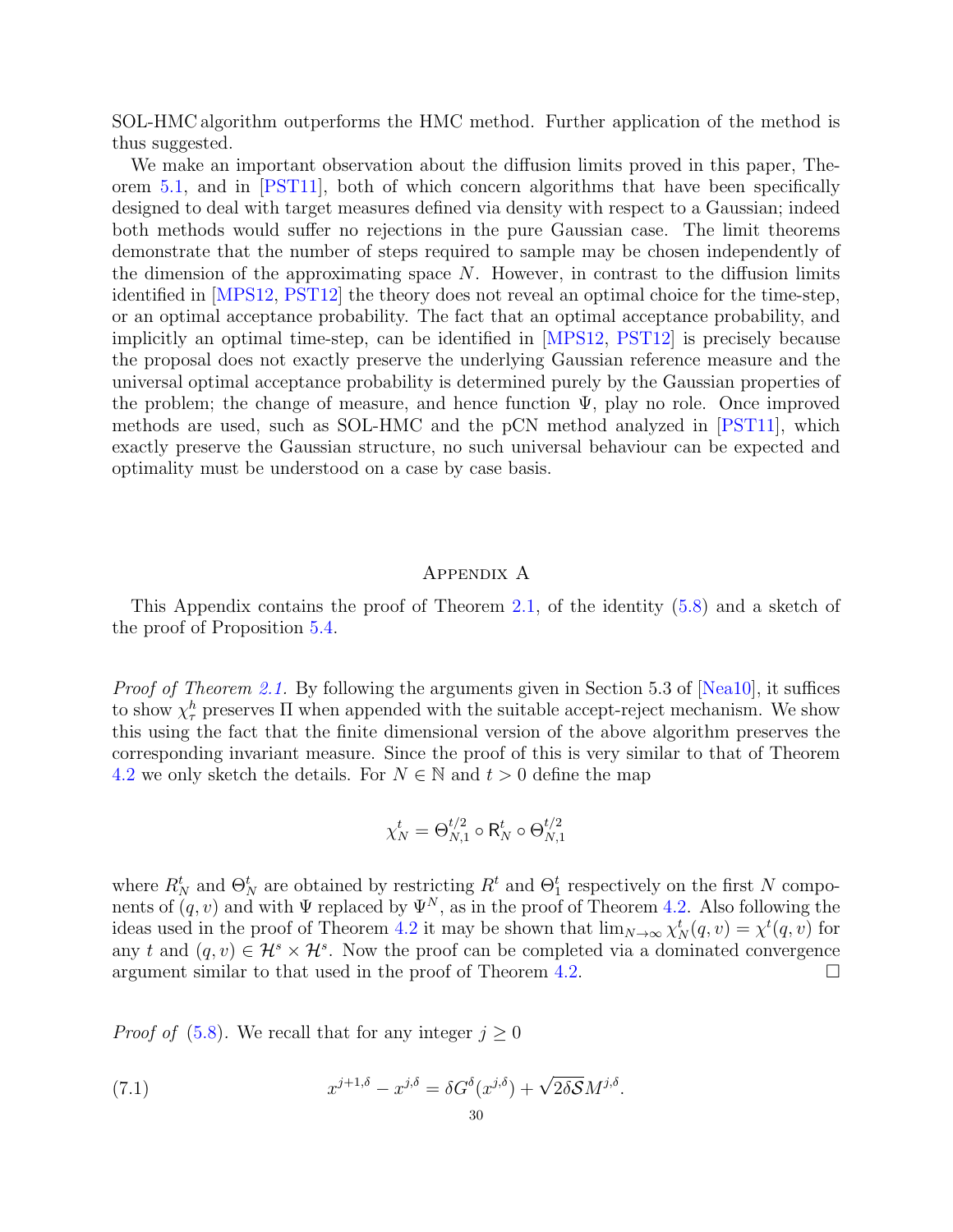With this in mind [\(5.8\)](#page-16-4) is a straightforward consequence of the definition of  $z^{\delta}(t)$  and  $\bar{z}^{\delta}(t)$ , given in [\(5.2\)](#page-16-0) and [\(5.3\)](#page-16-5) respectively; indeed if  $t_k \leq t < t_{k+1}$  then

$$
z^{\delta}(t) = \frac{1}{\delta}(t - t_k)x^{k+1,\delta} + \frac{1}{\delta}(t_{k+1} - t)x^{k,\delta}
$$
  
\n
$$
\stackrel{(7.1)}{=} \frac{1}{\delta}(t - t_k)\left[x^{k,\delta} + G^{\delta}(x^{k,\delta})\delta + \sqrt{2\delta S}M^{k,\delta}\right] + \frac{1}{\delta}(t_{k+1} - t)x^{k,\delta}
$$
  
\n
$$
= \frac{1}{\delta}(t_{k+1} - t_k)x^{k,\delta} + (t - t_k)G^{\delta}(\bar{z}^{\delta}(t)) + \sqrt{\frac{2S}{\delta}}(t - t_k)M^{k,\delta}
$$
  
\n
$$
= x^{k,\delta} + (t - t_k)G^{\delta}(\bar{z}^{\delta}(t)) + \sqrt{\frac{2S}{\delta}}(t - t_k)M^{k,\delta}
$$
  
\n(7.2)  
\n
$$
= x^{k,\delta} + \int_{t_k}^{t} G^{\delta}(\bar{z}^{\delta}(u))du + \sqrt{\frac{2S}{\delta}}(t - t_k)M^{k,\delta}.
$$

<span id="page-30-1"></span>Equation [\(5.8\)](#page-16-4) comes from extending the above equality to the whole interval  $[0, t]$ . More precisely, taking the sum for  $j = 0, \ldots, k - 1$  on both sides of  $(7.1)$ , we obtain

<span id="page-30-0"></span>(7.3) 
$$
x^{k,\delta} = x_0 + \int_0^{t_k} G^{\delta}(\bar{z}^{\delta}(u)) du + \sqrt{2\mathcal{S}\delta} \sum_{j=0}^{k-1} M^{j,\delta}.
$$

Substituting  $(7.3)$  into  $(7.2)$  we obtain

$$
z^{\delta}(t) = x^0 + \int_0^t G^{\delta}(\bar{z}^{\delta}(u)) du + \sqrt{2\delta\delta} \sum_{j=0}^{k-1} M^{j,\delta} + \sqrt{\frac{2\delta}{\delta}} (t - t_k) M^{k,\delta}
$$
  

$$
= x^0 + \int_0^t G(z^{\delta}(u)) du + \tilde{B}^{\delta}(t) + \int_0^t \left[ G^{\delta}(\bar{z}^{\delta}(u)) - G(z^{\delta}(u)) \right] du
$$
  

$$
= x^0 + \int_0^t G(z^{\delta}(u)) du + \hat{B}^{\delta}(t) = \Upsilon(x^0, \hat{B}^{\delta}).
$$

 $\Box$ 

Proof of Proposition [5.4.](#page-17-2) Once [\(5.8\)](#page-16-4) has been established, this proof is completely analogous to the proof of [\[PST11,](#page-40-2) Lemma 3.5], which is divided in four steps. The only step that we need to specify here is the third, the rest remains unchanged. Such a step consists in showing that

$$
\lim_{\delta \to 0} \mathbb{E}\left[\int_0^T \|G^{\delta}(\bar{z}^{\delta}(u)) - G(z^{\delta}(u))\|_{s \times s} du\right] = 0,
$$

where we recall that  $z^{\delta}(t)$  and  $\bar{z}^{\delta}(t)$  have been defined in [\(5.2\)](#page-16-0) and [\(5.3\)](#page-16-5) respectively. To this end notice first that if  $t_k \leq u < t_{k+1}$  then

$$
z^{\delta}(u) - \bar{z}^{\delta}(u) = \frac{1}{\delta}(u - t_k)x^{k+1,\delta} + \frac{1}{\delta}(t_{k+1} - u - \delta)x^{k,\delta} = \frac{1}{\delta}(u - t_k)(x^{k+1,\delta} - x^{k,\delta}).
$$

Hence  $||z^{\delta}(u) - \bar{z}^{\delta}(u)||_{s \times s} \le ||x^{k+1,\delta} - x^{k,\delta}||_{s \times s}$ . By using this inequality together with  $(5.10)$ and [\(5.11\)](#page-17-4), we have, for  $t_k \le u < t_{k+1}$ ,

$$
\mathbb{E}||G^{\delta}(\bar{z}^{\delta}(u)) - G(z^{\delta}(u))||_{s \times s} \leq \mathbb{E}||G^{\delta}(\bar{z}^{\delta}(u)) - G(\bar{z}^{\delta}(u))||_{s \times s} + \mathbb{E}||G(\bar{z}^{\delta}(u)) - G(z^{\delta}(u))||_{s \times s} \n\lesssim \delta^{a}(1 + \mathbb{E}||\bar{z}^{\delta}(u)||_{s \times s}^{p}) + \mathbb{E}||z^{\delta}(u) - \bar{z}^{\delta}(u)||_{s \times s} \n\frac{31}{25}
$$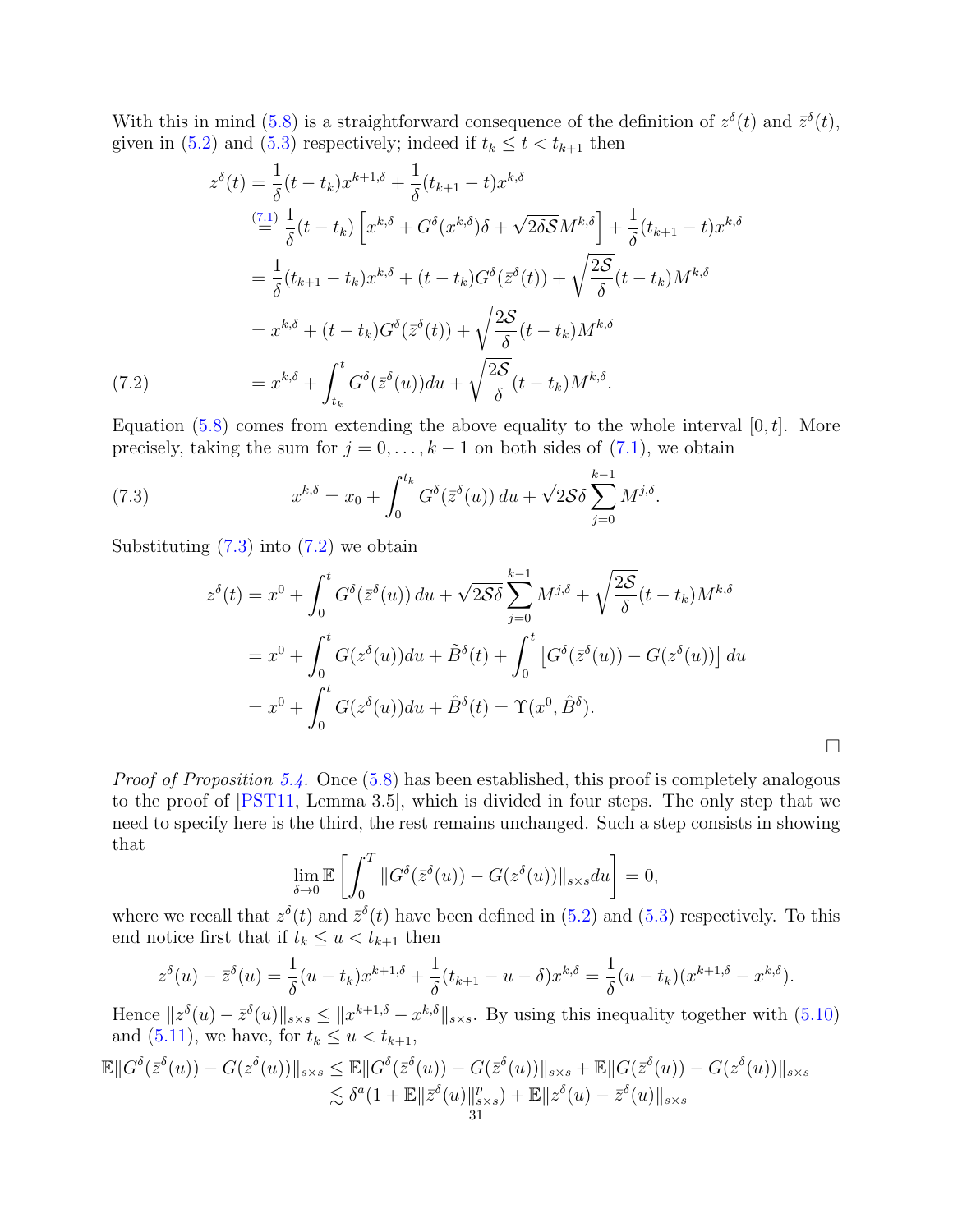$$
\lesssim \delta^a (1 + \mathbb{E} \|x^{k,\delta}\|_{s \times s}^p) + \delta^r (1 + \mathbb{E} \|x^{k,\delta}\|_{s \times s}^n) \leq \delta^{a \wedge r} (1 + \mathbb{E} \|x^{k,\delta}\|_{s \times s}^{p \vee n}).
$$

Therefore, using [\(5.12\)](#page-17-7),

$$
\mathbb{E}\left[\int_0^T \|G^{\delta}(\bar{z}^{\delta}(u)) - G(z^{\delta}(u))\|_{s \times s} du\right] \lesssim \delta^{1 + (a \wedge r)} \sum_{k\delta < T} \left(1 + \mathbb{E}\|x^{k,\delta}\|_{s \times s}^{p \vee n}\right)
$$
\n
$$
\lesssim \delta^{a \wedge r} + \delta^{1 - \epsilon + (a \wedge r)} \left(\delta^{\epsilon} \sum_{k\delta < T} \mathbb{E}\|x^{k,\delta}\|_{s \times s}^{p \vee n}\right) \to 0.
$$

# Appendix B

This appendix contains the proof of several technical estimates contained in the paper. In particular, it contains the proof of Lemma [5.7,](#page-19-0) Lemma [5.9,](#page-20-2) Lemma [5.16](#page-25-2) and Lemma [5.17.](#page-25-3) We start with an analysis of the acceptance probability. We recall that from [\[BPSSS11,](#page-39-12) page 2212] we know that

$$
\Delta H(q, v') = \Psi(q) - \Psi(q_*) - \frac{\delta}{2} (\langle D\Psi(q), v' \rangle + \langle D\Psi(q_*), v_* \rangle)
$$
  
+ 
$$
\frac{\delta^2}{8} (||\mathcal{C}^{1/2} D\Psi(q_*)||^2 - ||\mathcal{C}^{1/2} D\Psi(q)||^2)
$$
  
= 
$$
\mathcal{F}_{\Psi} + \frac{\delta^2}{8} (||\mathcal{C}^{1/2} D\Psi(q_*)||^2 - ||\mathcal{C}^{1/2} D\Psi(q)||^2),
$$

having set

$$
\mathcal{F}_{\Psi} := \mathcal{F}_{\Psi}(x,\xi^{\delta}) = \Psi(q) - \Psi(q_{*}) - \frac{\delta}{2} (\langle D\Psi(q),v'\rangle + \langle D\Psi(q_{*}),v_{*}\rangle).
$$

Proof of Lemma [5.7.](#page-19-0) Let

$$
\tilde{\alpha}^{\delta}(x,\xi^{\delta}) = \tilde{\alpha}^{\delta} := 1 \wedge \exp(\mathcal{F}_{\Psi}) \quad \text{and} \quad \bar{\alpha}^{\delta}(x,\xi^{\delta}) = \bar{\alpha}^{\delta} := 1 + \mathcal{F}_{\Psi} \mathbf{1}_{\{\mathcal{F}_{\Psi} \leq 0\}}.
$$

Introducing the functions  $h, h : \mathbb{R} \to \mathbb{R}$  defined as

$$
h(y) = 1 \wedge e^y \quad \text{and} \quad \bar{h}(y) = 1 + y \mathbf{1}_{\{y \le 0\}}
$$

we have

<span id="page-31-1"></span>(7.4) 
$$
\alpha^{\delta} = h \left( \mathcal{F}_{\Psi} + \frac{\delta^2}{8} \left( \| \mathcal{C}^{1/2} D \Psi(q_*) \|^{2} - \| \mathcal{C}^{1/2} D \Psi(q) \|^{2} \right) \right),
$$

<span id="page-31-2"></span>(7.5) 
$$
\tilde{\alpha}^{\delta} = h(\mathcal{F}_{\Psi}) \text{ and } \tilde{\alpha}^{\delta} = \bar{h}(\mathcal{F}_{\Psi}).
$$

Clearly,

$$
\mathbb{E}_x |1 - \alpha^\delta|^p \lesssim \mathbb{E}_x |\alpha^\delta - \tilde{\alpha}^\delta|^p + \mathbb{E}_x |\tilde{\alpha}^\delta - \bar{\alpha}^\delta|^p + \mathbb{E}_x |\bar{\alpha}^\delta - 1|^p.
$$

We will show that

<span id="page-31-0"></span>(7.6) 
$$
\mathbb{E}_x \left| \alpha^{\delta} - \tilde{\alpha}^{\delta} \right|^p \lesssim \delta^{3p} (1 + \|q\|_s^{2p} + \|v\|_s^{2p})
$$

<span id="page-31-3"></span>(7.7) 
$$
\mathbb{E}_x \left| \tilde{\alpha}^{\delta} - \bar{\alpha}^{\delta} \right|^p \lesssim \mathbb{E}_x \left| \mathcal{F}_{\Psi} \right|^{2p}
$$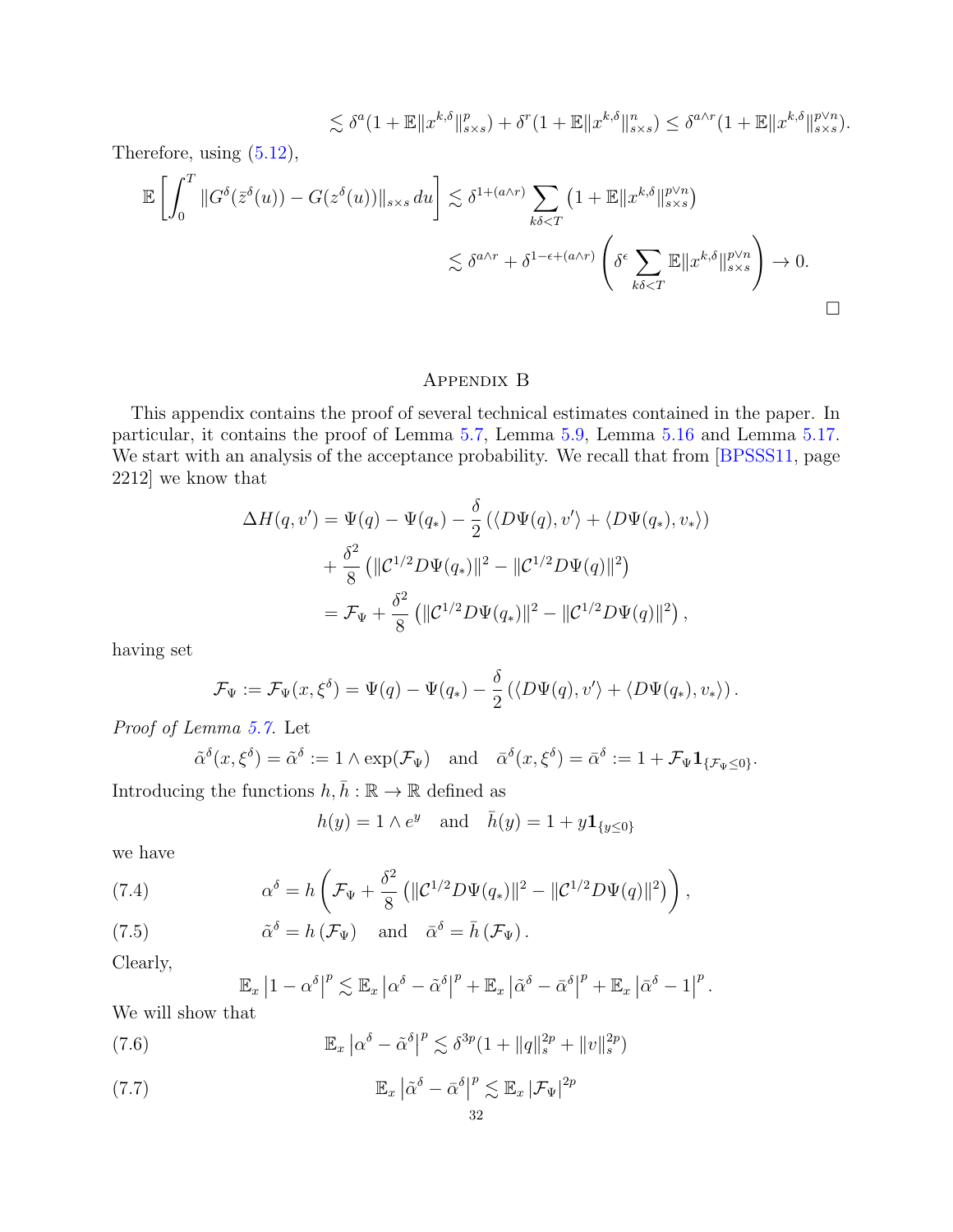<span id="page-32-0"></span>(7.8) 
$$
\mathbb{E}_x \left| \bar{\alpha}^{\delta} - 1 \right|^p \lesssim \mathbb{E}_x \left| \mathcal{F}_{\Psi} \right|^p
$$

The above three bounds, together with

<span id="page-32-1"></span>(7.9) 
$$
\mathbb{E}_x |\mathcal{F}_{\Psi}|^p \lesssim \delta^{2p} (1 + ||q||_s^{2p} + ||v||_s^{2p}),
$$

imply  $(5.16)$ . Let us start with  $(7.6)$ : from  $(7.4)$  and  $(7.5)$  and using the Lipshitzianity of the function  $h$  we have

$$
\mathbb{E}_x \left| \alpha^{\delta} - \tilde{\alpha}^{\delta} \right|^p = \mathbb{E}_x \left| h \left( \mathcal{F}_{\Psi} + \frac{\delta^2}{8} \left( \| \mathcal{C}^{1/2} D \Psi(q_*) \|^2 - \| \mathcal{C}^{1/2} D \Psi(q) \|^2 \right) \right) - h(\mathcal{F}_{\Psi}) \right|^p
$$
  
\$\lesssim \mathbb{E}\_x \left| \delta^2 \left( \| \mathcal{C}^{1/2} D \Psi(q\_\*) \|^2 - \| \mathcal{C}^{1/2} D \Psi(q) \|^2 \right) \right|^p\$  
\$\lesssim \delta^{2p} \mathbb{E}\_x \left[ \| q\_\* - q \|\_s^{2p} + \| q \|\_s^p \| q\_\* - q \|\_s^p \right] \lesssim \delta^{3p} \left( 1 + \| q \|\_s^{2p} + \| v \|\_s^{2p} \right),

having used the elementary inequality  $||a||^2 - ||b||^2 \le ||a - b||^2 + 2||b|| ||a - b||$ , [\(5.19\)](#page-19-7) and [\(5.26\)](#page-20-5). [\(7.7\)](#page-31-3) follows after observing that  $|h(y) - \bar{h}(y)| \leq \frac{y^2}{2}$  $\frac{y^2}{2}$ . [\(7.8\)](#page-32-0) is a consequence of  $\left|\bar{\alpha}^{\delta}-1\right| = \left|\bar{h}(\mathcal{F}_{\Psi}) - \bar{h}(0)\right|$ , together with the Lipshitzianity of  $\bar{h}$ . We are left with showing [\(7.9\)](#page-32-1). To this end notice first that from [\(5.21\)](#page-19-5)

<span id="page-32-2"></span>
$$
\mathbb{E}_x \|q_* - q - \delta v'\|_s^p = \mathbb{E}_x \|(\cos \delta - 1)q + (\sin \delta - \delta)v' - \frac{\delta}{2} \sin \delta CD\Psi(q)\|_s^p
$$
  
(7.10)  

$$
\lesssim \delta^{2p} (1 + \|q\|_s^p + \|v\|_s^p),
$$

having used [\(5.25\)](#page-20-7) and [\(5.17\)](#page-19-6). Analogously, from the definition of  $v_*$  [\(5.21\)](#page-19-5),

<span id="page-32-3"></span>(7.11) 
$$
\mathbb{E}_x \|v_* - v'\|_s^p \lesssim \delta^p (1 + \|q\|_s^p + \|v\|_s^p).
$$

Therefore

$$
\mathbb{E}_{x} |\mathcal{F}_{\Psi}|^{p} = \mathbb{E}_{x} \left| \Psi(q) - \Psi(q_{*}) - \frac{\delta}{2} (\langle D\Psi(q), v' \rangle + \langle D\Psi(q_{*}), v_{*} \rangle) \right|^{p} \n\leq \mathbb{E}_{x} |\Psi(q_{*}) - \Psi(q) - \langle D\Psi(q), (q_{*} - q) \rangle|^{p} + \mathbb{E}_{x} |\langle D\Psi(q), q_{*} - q - \delta v' \rangle|^{p} \n+ \mathbb{E}_{x} \left| \frac{\delta}{2} \langle D\Psi(q), v' - v_{*} \rangle \right|^{p} + \mathbb{E}_{x} \left| \frac{\delta}{2} \langle D\Psi(q) - D\Psi(q_{*}), v_{*} \rangle \right|^{p} \n\leq \mathbb{E}_{x} ||q_{*} - q||_{s}^{2p} + ||D\Psi(q)||_{-s}^{p} \mathbb{E}_{x} ||q_{*} - q - \delta v'||_{s}^{p} \n+ \delta^{p} ||D\Psi(q)||_{-s}^{p} \mathbb{E}_{x} ||v_{*} - v'||_{s}^{p} + \delta^{p} \mathbb{E}_{x} (||q_{*} - q||_{s}^{p} ||v_{*}||_{s}^{p}) \leq \delta^{2p} (1 + ||q||_{s}^{2p} + ||v||_{s}^{2p})
$$

where in the second inequality we have used  $(3.6)$  and  $(5.18)$ , in the third  $(3.5)$  together with  $(7.10)$ ,  $(7.11)$ , Lemma [5.8](#page-19-2) and Lemma [5.9.](#page-20-2) This concludes the proof.

,

Before starting the proof of Lemma [5.9,](#page-20-2) recall the notation [\(5.20\)](#page-19-4)-[\(5.21\)](#page-19-5).

*Proof of Lemma [5.9.](#page-20-2)*  $\xi^{\delta}$  is an  $\mathcal{H}^{s}$  valued Gaussian random variable with mean zero and covariance operator  $\mathcal{C}_s(I - e^{-2\delta\Gamma_2})$ . Indeed  $\Gamma_2$  is a bounded operator from  $\mathcal{H}^s$  into itself and  $B_2$  is an  $\mathcal{H}^s$  valued  $\mathcal{C}_s$ -Brownian motion hence  $\mathcal{C}_s(I - e^{-2\delta\Gamma_2})$  is the product of a trace class operator times a bounded operator and therefore it is a trace class operator itself. So

$$
\mathbb{E} \|\xi^{\delta}\|_{s}^{p} \lesssim \left(\mathbb{E} \|\xi^{\delta}\|_{s}^{2}\right)^{p/2} = \left[\text{Trace}(\mathcal{C}_{s}(I - e^{-2\delta\Gamma_{2}}))\right]^{p/2} \leq \left(\text{Trace}(\mathcal{C}_{s})\|I - e^{-2\delta\Gamma_{2}}\|_{\mathcal{L}(\mathcal{H}^{s}, \mathcal{H}^{s})}\right)^{p/2} \lesssim \delta^{p/2}.
$$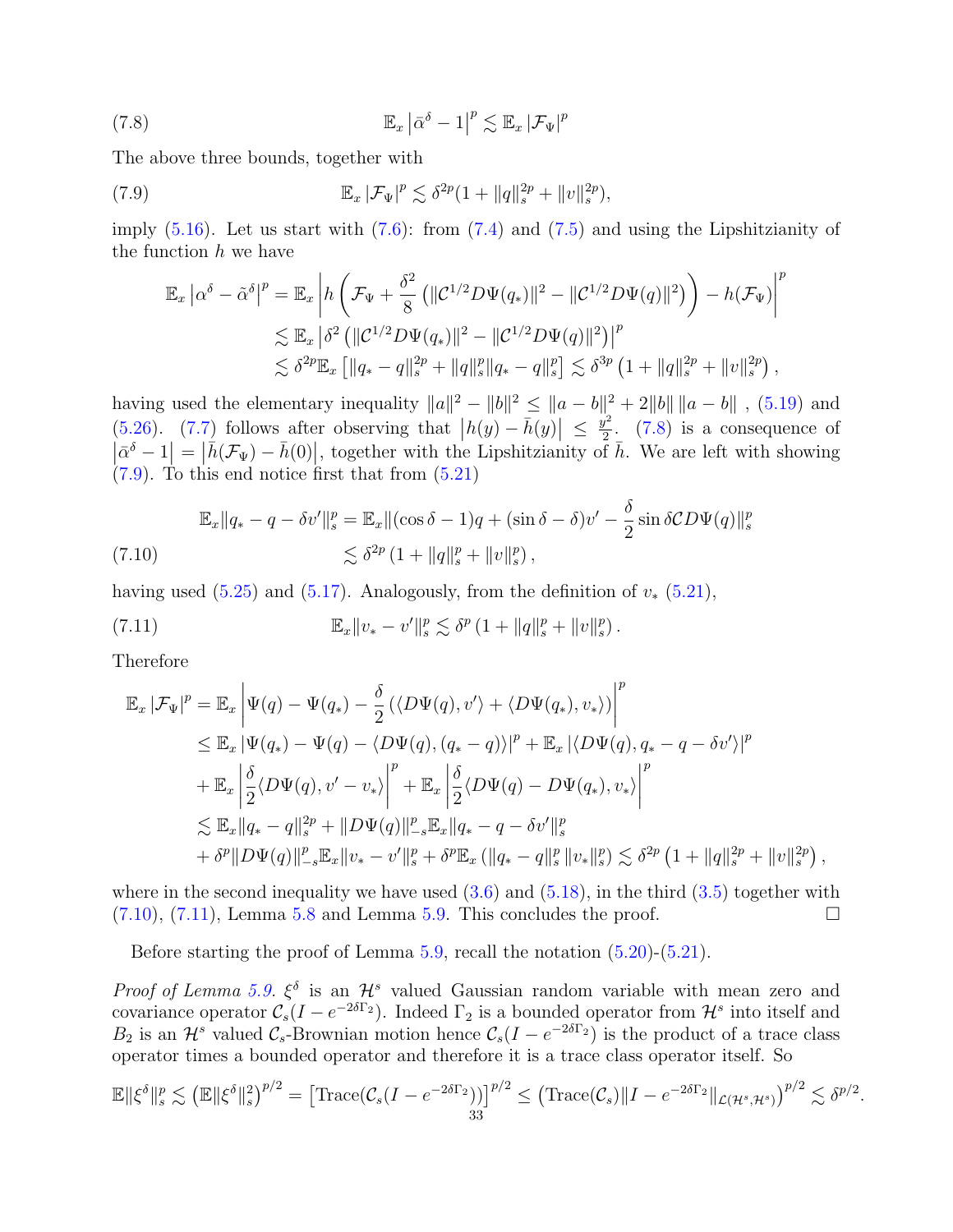This proves  $(5.24)$ .  $(5.25)$  is a simple consequence of  $(5.24)$  together with  $(5.20)$ .  $(5.26)$ follows from  $(5.21)$ , using  $(5.17)$  and  $(5.25)$ :

$$
\mathbb{E}[\|q_*^{k+1,\delta} - q^{k,\delta}\|_{s}^{p}]x^{k,\delta} = x] \lesssim \mathbb{E}_x \|q(\cos \delta - 1)\|_{s}^{p} \n+ \mathbb{E}_x \|\sin \delta v'\|_{s}^{p} + \mathbb{E}_x \|\delta \sin \delta CD\Psi(q)\|_{s}^{p} \n\lesssim \delta^{2p} \|q\|_{s}^{p} + \delta^{p} \|v'\|_{s}^{p} \lesssim \delta^{p} (1 + \|q\|_{s}^{p} + \|v\|_{s}^{p}).
$$

We now turn to prove Lemma [5.16.](#page-25-2) To this end we follow [\[PST11,](#page-40-2) Proof of Lemma 3.7], highlighting the slight modifications needed in our context.

<span id="page-33-0"></span>Proof of Lemma [5.16.](#page-25-2) In [\[Ber86,](#page-39-14) Theorem 5.1] it is shown that proving the weak convergence of  $\tilde{B}^{\delta}$  to B boils down to showing that the following three limits hold in probability: (7.12)

$$
\lim_{\delta \to 0} \delta \sum_{k\delta < t} \mathbb{E} \left[ \| M^{k,\delta} \|_{s \times s}^2 | \mathcal{F}^{k,\delta} \right] = t \operatorname{Trace}_{\mathcal{H}^s \times \mathcal{H}^s}(\mathfrak{C}_s);
$$

<span id="page-33-1"></span>(7.13)

$$
\lim_{\delta \to 0} \delta \sum_{k\delta < t} \mathbb{E}\left[ \langle M^{k,\delta}, \hat{\varphi}_{j}^{\ell} \rangle_{s \times s} \langle M^{k,\delta}, \hat{\varphi}_{i}^{\bar{\ell}} \rangle_{s \times s} | \mathcal{F}^{k,\delta} \right] = t \langle \hat{\varphi}_{j}^{\ell}, \mathfrak{C}_{s} \hat{\varphi}_{i}^{\bar{\ell}} \rangle_{s \times s}, \quad \forall i, j \in \mathbb{N}, \ell, \bar{\ell} \in \{1, 2\};
$$
\n
$$
(5.11)
$$

<span id="page-33-2"></span>(7.14)

$$
\lim_{\delta \to 0} \delta \sum_{k\delta < t} \mathbb{E} \left[ \| M^{k,\delta} \|_{s \times s}^2 \mathbf{1}_{\{\| M^{k,\delta} \|_{s}^2 \ge \delta^{-1} \zeta\}} | \mathcal{F}^{k,\delta} \right] = 0. \qquad \forall \zeta > 0,
$$

Here  $M^{k,\delta}$  and  $D^{\delta}(x)$  have been defined in [\(5.5\)](#page-16-3) and [\(5.42\)](#page-25-8), respectively, and  $\mathcal{F}^{k,\delta}$  is the filtration generated by  $\{x^{j,\delta}, \gamma^{j,\delta}, \xi^{\delta}, j = 0, \ldots, k\}.$ 

**Limit**  $(7.12)$ : condition  $(5.44)$  implies that

$$
\mathbb{E}\left[\|M^{k,\delta}\|_{s\times s}^2|\mathcal{F}^{k,\delta}\right] = \text{Trace}_{\mathcal{H}^s\times\mathcal{H}^s}\mathfrak{C}_s + \mathbf{e}_1(x^{k,\delta})
$$

where  $\left|\mathbf{e}_{1}(x^{k,\delta})\right| \lesssim \delta^{b_{2}}(1+\|x^{k,\delta}\|_{s\times s}^{d_{2}})$ . Therefore

$$
\delta \sum_{k\delta < t} \mathbb{E} \left[ \| M^{k,\delta} \|_{s \times s}^2 | \mathcal{F}^{k,\delta} \right] = t \text{Trace}_{\mathcal{H}^s \times \mathcal{H}^s} \mathfrak{C}_s + \delta \sum_{k\delta < t} \mathbb{E}[\mathbf{e}_1(x^{k,\delta})].
$$

Thanks to [\(5.45\)](#page-25-4), we have

$$
\delta \sum_{k\delta < t} \mathbb{E} \left| \mathbf{e}_1(x^{k,\delta}) \right| \lesssim \delta^{b_2+1} \sum_{k\delta < t} (1 + \mathbb{E} \|x^{k,\delta}\|_{s \times s}^{d_1})
$$
\n
$$
\leq \delta^{b_2} + \delta^{b_2+1-\eta_2} \left( \delta^{\eta_2} \sum_{k\delta < t} \mathbb{E} \|x^{k,\delta}\|_{s \times s}^{d_2} \right) \xrightarrow{\delta \to 0} 0.
$$

**Limit**  $(7.13)$ : can be proved as a consequence of  $(5.43)$  and  $(5.45)$ , acting as we did to show [\(7.12\)](#page-33-0).

Limit  $(7.14)$ : the Cauchy-Schwartz and Markov inequalities give

$$
\mathbb{E} \left[ \|M^{k,\delta}\|_{s\times s}^2 \mathbf{1}_{\{\|M^{k,\delta}\|_{s}^2 \ge \delta^{-1}\zeta\}} |\mathcal{F}^{k,\delta}\right] \le \left( \mathbb{E}[\|M^{k,\delta}\|_{s\times s}^4 |\mathcal{F}^{k,\delta}]\right)^{1/2} \left( \mathbb{P}[\|M^{k,\delta}\|_{s\times s}^2 > \delta^{-1}\zeta] \right)^{1/2}
$$

$$
\le \frac{\delta}{\zeta} \mathbb{E}[\|M^{k,\delta}\|_{s\times s}^4 |\mathcal{F}^{k,\delta}],
$$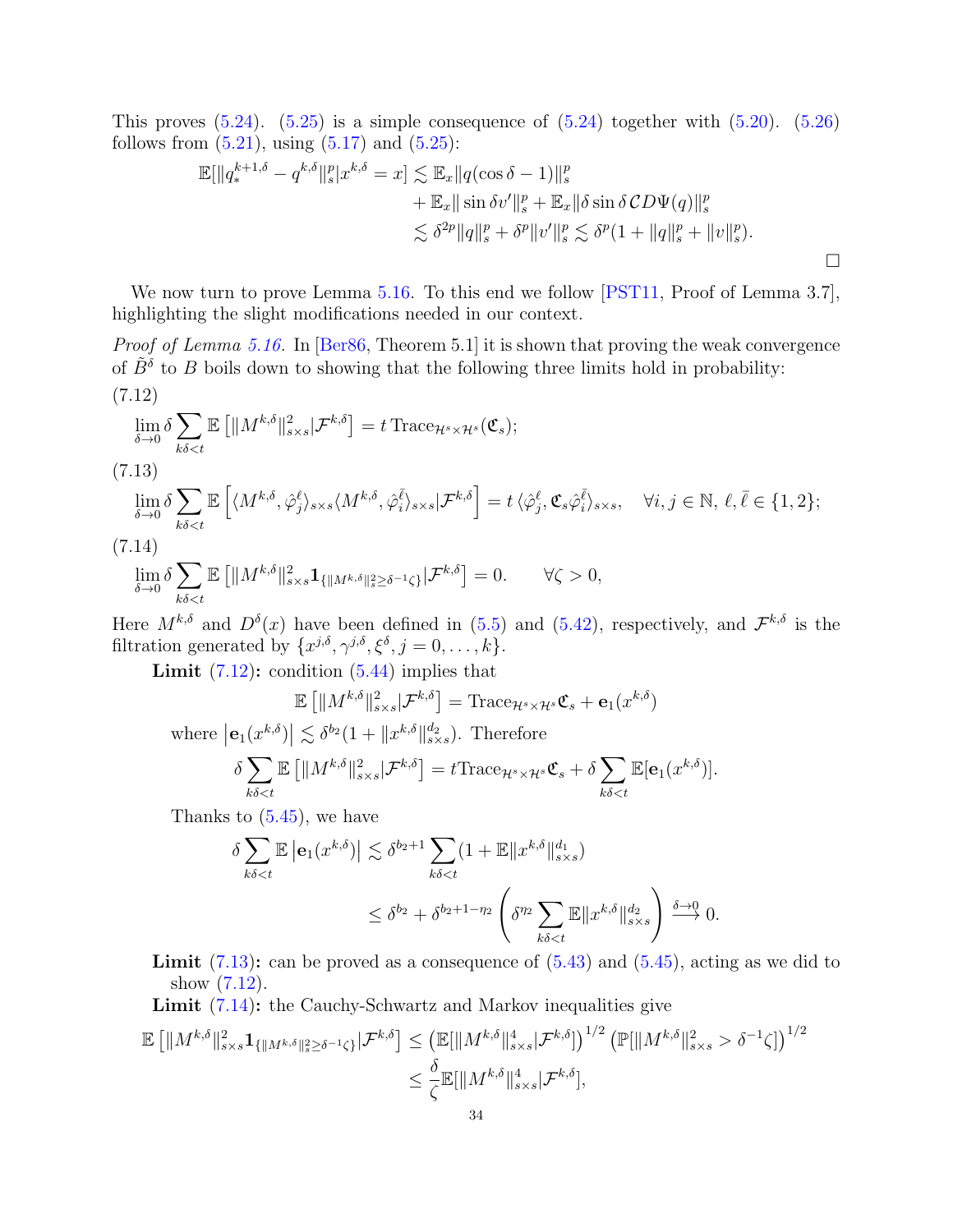hence we need to estimate  $\mathbb{E}[\|M^{k,\delta}\|_{s\times s}^4|\mathcal{F}^{k,\delta}].$  To this end, we use [\(5.14\)](#page-17-5) (which, we recall, is a consequence of  $(5.10)$  and  $(5.11)$ :

$$
\mathbb{E}[\|M^{k,\delta}\|_{s\times s}^4 | \mathcal{F}^{k,\delta}] = \frac{1}{\delta^2} \mathbb{E}[\|x^{k+1,\delta} - x^{k,\delta} - \delta G^{\delta}(x^{k,\delta})\|_{s\times s}^4 | \mathcal{F}^{k,\delta}]
$$
  

$$
\lesssim \frac{1}{\delta^2} \mathbb{E}[\|x^{k+1,\delta} - x^{k,\delta}\|_{s\times s}^4 | \mathcal{F}^{k,\delta}] + \delta^2 \mathbb{E} \|G^{\delta}(x^{k,\delta})\|_{s}^4
$$
  

$$
\lesssim \delta^{4r-2} \mathbb{E}(1 + \|x^{k,\delta}\|_{s\times s}^{4n}) + \delta^2 \mathbb{E}(1 + \|x^{k,\delta}\|_{s\times s}^{4n}).
$$

Therefore

$$
\delta \sum_{k\delta < t} \mathbb{E} \left[ \| M^{k,\delta} \|_{s \times s}^2 \mathbf{1}_{\{\| M^{k,\delta} \|_{s \ge \delta^{-1}\zeta\}}^2 |\mathcal{F}^{k,\delta} \right] \lesssim \delta^2 \sum_{k\delta < t} \mathbb{E} \left[ \| M^{k,\delta} \|_{s \times s}^4 |\mathcal{F}^{k,\delta} \right] \\
\lesssim \delta^{4r} \sum_{k\delta < t} \mathbb{E} (1 + \| x^{k,\delta} \|_{s \times s}^{4n}) + \delta^4 \sum_{k\delta < t} \mathbb{E} (1 + \| x^{k,\delta} \|_{s \times s}^{4n}) \\
\lesssim \delta^{4r-1} + \delta^{4r- \eta_3} \left( \delta^{\eta_3} \sum_{k\delta < t} \mathbb{E} \| x^{k,\delta} \|_{s \times s}^{4n} \right) + \delta^3 + \delta^{4-\eta_4} \left( \delta^{\eta_4} \sum_{k\delta < t} \mathbb{E} \| x^{k,\delta} \|_{s \times s}^{4n} \right) \to 0.
$$

Proof of Lemma [5.17.](#page-25-3) We will show the following two bounds:

<span id="page-34-0"></span>(7.15)  
\n
$$
\left| \langle \hat{\varphi}_j^{\ell}, D^{\delta}(x) \hat{\varphi}_i^{\bar{\ell}} \rangle_{s \times s} - \langle \hat{\varphi}_j^{\ell}, \mathfrak{C}_s \hat{\varphi}_i^{\bar{\ell}} \rangle_{s \times s} \right| \lesssim \delta^{1/6} (1 + \|x\|_{s \times s}^{10}) \qquad \forall i, j \in \mathbb{N} \text{ and } \ell, \bar{\ell} \in 1, 2;
$$
\n(7.16)

<span id="page-34-1"></span> $\left|\text{Trace}_{\mathcal{H}^s\times\mathcal{H}^s}(D^\delta(x)) - \text{Trace}_{\mathcal{H}^s\times\mathcal{H}^s}(\mathfrak{C}_s)\right| \lesssim \delta^{1/6}(1+\|x\|_{s\times s}^{10}).$ 

Denote  $\gamma_2 := \|\Gamma_2\|_{\mathcal{L}(\mathcal{H}^s)}, M_1^{k,\delta}$  $\mathcal{P}_1^{k,\delta}:=\mathcal{P}_q(M^{k,\delta}),\ M_2^{k,\delta}$  $\mathcal{P}_2^{k,\delta} := \mathcal{P}_v(M^{k,\delta})$  and recall from [\(5.6\)](#page-16-6) that  $M^{\delta}(x) = [M^{k,\delta}|x^{k,\delta} = x].$  Then, from [\(5.5\)](#page-16-3),

<span id="page-34-5"></span>(7.17) 
$$
M_1^{\delta}(x) = \frac{1}{\sqrt{2\delta}} \left[ q^{1,\delta} - q - \mathbb{E}[q^{1,\delta} - q] \right],
$$

<span id="page-34-6"></span>(7.18) 
$$
M_2^{\delta}(x) = \frac{1}{\sqrt{2\delta\Gamma_2}} \left[ v^{1,\delta} - v - \mathbb{E}[v^{1,\delta} - v] \right].
$$

In order to obtain [\(7.15\)](#page-34-0) and [\(7.16\)](#page-34-1), we start with studying  $M_1^{\delta}(x)$  and  $M_2^{\delta}(x)$ . More precisely, we proceed as follows:

• We first show the bound

<span id="page-34-2"></span>(7.19) 
$$
\mathbb{E}\left[\|M_1^{k,\delta}\|_{s}^{2}|x^{k,\delta}=x\right]=\mathbb{E}\|M_1^{\delta}(x)\|_{s}^{2} \lesssim \delta(1+\|x\|_{s\times s}^{2})
$$

and the decomposition

<span id="page-34-3"></span>(7.20) 
$$
M_2^{\delta}(x) = \frac{1}{\sqrt{2\delta\Gamma_2}} \left[ R^{\delta}(x) + \xi^{\delta} \right],
$$

where  $R^{\delta}(x)$ , defined in [\(7.24\)](#page-36-0), is such that

<span id="page-34-4"></span>(7.21) 
$$
\frac{1}{\delta} \mathbb{E} \| R^{\delta}(x) \|_{s}^{2} \lesssim \delta^{1/3} (1 + \|x\|_{s \times s}^{10}).
$$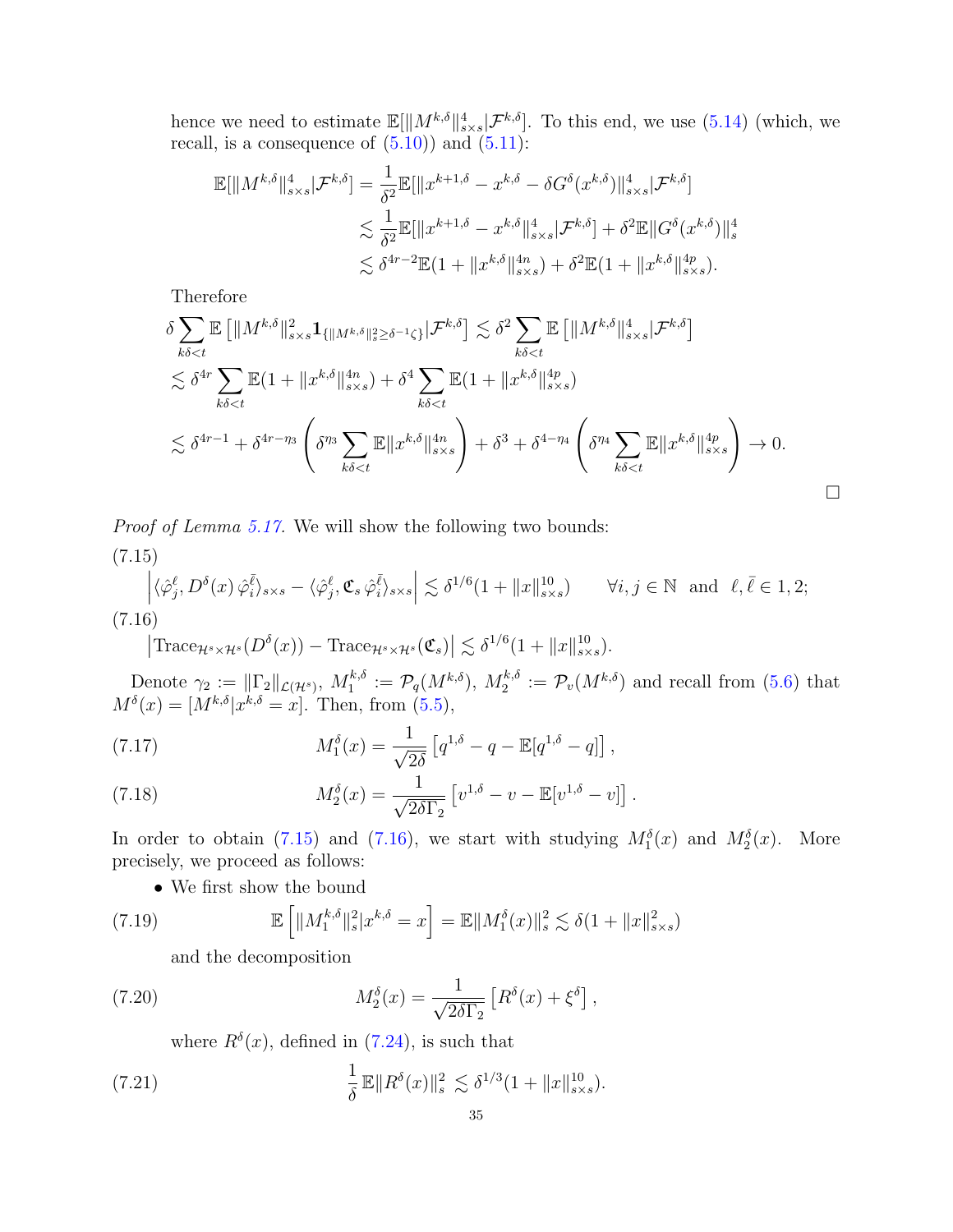• We then prove that  $(7.15)$  and  $(7.16)$  are a consequence of  $(7.19)$  and  $(7.20)-(7.21)$  $(7.20)-(7.21)$ , together with

$$
\left| \frac{1}{2\delta\gamma_2} \mathbb{E} \| \xi^{\delta} \|_s^2 - \text{Trace}_{\mathcal{H}^s} \mathcal{C}_s \right| \lesssim \delta^2,
$$

which is easily seen to hold true. Indeed by definition

<span id="page-35-1"></span>
$$
\left| \frac{1}{2\delta\gamma_2} \mathbb{E} \| \xi^{\delta} \|_s^2 - \text{Trace}_{\mathcal{H}^s} \mathcal{C}_s \right| = \left| \text{Trace}_{\mathcal{H}^s} \left[ \frac{\mathcal{C}_s - \mathcal{C}_s e^{-2\delta\Gamma_2}}{2\delta\gamma_2} - \mathcal{C}_s \right] \right|
$$
  

$$
\leq \text{Trace}_{\mathcal{H}^s} (\mathcal{C}_s) \left| \frac{1 - e^{-2\delta\gamma_2}}{2\delta\gamma_2} - 1 \right| \lesssim \delta^2.
$$

 $(7.19)$  is a straightforward consequence of  $(7.17)$ , using  $(5.28)$ ,  $(5.29)$  and  $(5.26)$ :

$$
\mathbb{E}\left[\|M_1^{k,\delta}\|_s^2|x^{k,\delta}=x\right] \lesssim \frac{1}{\delta}\mathbb{E}\|q_*-q\|_s^2 \lesssim \delta(1+\|x\|_s^2).
$$

Recalling that  $\gamma^{\delta} \sim \text{Bernoulli}(\alpha^{\delta})$  (with  $\alpha^{\delta}$  defined by equation [\(5.15\)](#page-18-3)), to decompose  $M_2^{\delta}(x)$ we start from  $(7.18)$  and use  $(5.28)$ :

$$
M_2^{\delta}(x) = \frac{1}{\sqrt{2\delta\Gamma_2}} \left[ \gamma^{\delta}(v_* + v') - \mathbb{E}(\gamma^{\delta}(v_* + v')) - v' - v + \mathbb{E}(v' + v) \right].
$$

By [\(5.20\)](#page-19-4) and [\(5.30\)](#page-21-3),

<span id="page-35-0"></span>(7.23) 
$$
-v' - v + \mathbb{E}(v' + v) = -v' + \mathbb{E}v' = -\xi^{\delta};
$$

so  $(5.21)$  yields:

$$
\sqrt{2\delta\Gamma_2}M_2^{\delta}(x) = (\gamma^{\delta} - \mathbb{E}(\gamma^{\delta})) \left[ -q\sin\delta - \frac{\delta}{2}\cos\delta \ CD\Psi(q) \right] - \xi^{\delta} + \gamma^{\delta} \left[ (\cos\delta + 1)v' - \frac{\delta}{2}CD\Psi(q_*) \right] - \mathbb{E} \left[ \gamma^{\delta} \left( (\cos\delta + 1)v' - \frac{\delta}{2}CD\Psi(q_*) \right) \right].
$$

Let  $f(x) = f^{\delta}(x) + \bar{f}(x)$ , with

$$
f^{\delta}(x) := -\frac{\delta}{2}CD\Psi(q_*)
$$
 and  $\bar{f}(x) := (\cos \delta + 1)v'.$ 

Then

$$
\sqrt{2\delta\Gamma_2}M_2^{\delta}(x) = (\gamma^{\delta} - \mathbb{E}(\gamma^{\delta}))(-q\sin\delta - \frac{\delta}{2}\cos\delta CD\Psi(q))
$$
  
+  $\gamma^{\delta}f - \mathbb{E}(\gamma^{\delta}f) - \xi^{\delta}$   
=  $(\gamma^{\delta} - \mathbb{E}(\gamma^{\delta}))(-q\sin\delta - \frac{\delta}{2}\cos\delta CD\Psi(q))$   
+  $\gamma^{\delta}f - \mathbb{E}(\gamma^{\delta})f + [\mathbb{E}(\gamma^{\delta}) - 1]f - \mathbb{E}[(\gamma^{\delta} - 1)f] + f - \mathbb{E}f - \xi^{\delta}.$ 

However  $\bar{f} - \mathbb{E}\bar{f} = (\cos \delta + 1)(v' - \mathbb{E}v')$ , so using [\(7.23\)](#page-35-0)

$$
f - \mathbb{E}f - \xi^{\delta} = \bar{f} - \mathbb{E}\bar{f} + f^{\delta} - \mathbb{E}f^{\delta} - \xi^{\delta} = (\cos \delta)\xi^{\delta} + f^{\delta} - \mathbb{E}f^{\delta};
$$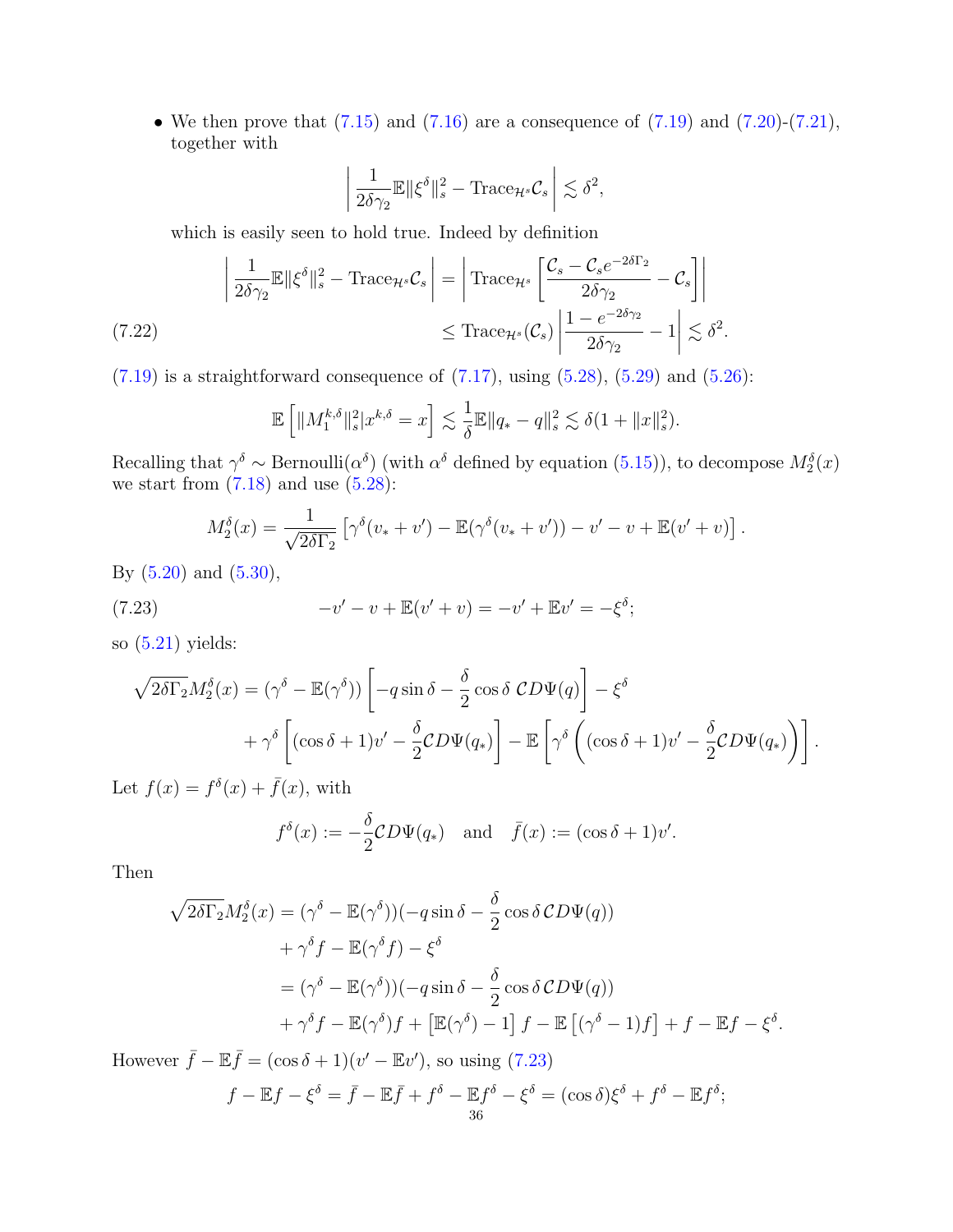therefore, setting

$$
R_1^{\delta}(x) := (\mathbb{E}(\gamma^{\delta}) - \gamma^{\delta})(q \sin \delta + \frac{\delta}{2} \cos \delta CD\Psi(q))
$$
  
\n
$$
R_2^{\delta}(x) := (\gamma^{\delta} - \mathbb{E}\gamma^{\delta})f = (\gamma^{\delta} - \mathbb{E}\gamma^{\delta})[(\cos \delta + 1)v' - \frac{\delta}{2}CD\Psi(q_{*})]
$$
  
\n
$$
R_3^{\delta}(x) := -\mathbb{E}[(\gamma^{\delta} - 1)f] + [(\mathbb{E}\gamma^{\delta}) - 1]f
$$
  
\n
$$
R_4^{\delta}(x) := f^{\delta} - \mathbb{E}(f^{\delta}) + (\cos \delta - 1)\xi^{\delta} \quad \text{and}
$$
  
\n(7.24) 
$$
R^{\delta}(x) := \sum_{i=1}^{4} R_i^{\delta},
$$

<span id="page-36-0"></span>we obtain [\(7.20\)](#page-34-3). From now on, to streamline the notation, we will not keep track of the x-dependence in  $R_i^{\delta}(x)$  and  $R_i^{\delta}(x)$ . In other words, we will simply denote  $R_i^{\delta} := R_i^{\delta}(x)$  and  $R^{\delta} := R^{\delta}(x).$ 

To prove [\(7.21\)](#page-34-4) we bound  $\mathbb{E} \|R_i^{\delta}\|_{s}^2$ ,  $i = 1, \ldots, 4$ . Observe first that

$$
\mathbb{E}(\gamma^{\delta} - \mathbb{E}\gamma^{\delta})^2 = \mathbb{E}(\alpha^{\delta})(1 - \mathbb{E}\alpha^{\delta}) \lesssim \delta^2(1 + ||x||_{s \times s}^4),
$$

which is a consequence of  $(5.16)$  and  $(5.29)$ . Therefore, by  $(5.17)$ ,

(7.25) 
$$
\mathbb{E} \|R_1^{\delta}\|_{s}^2 \lesssim \mathbb{E}(\gamma^{\delta} - \mathbb{E}\gamma^{\delta})^2 \|\delta q + \delta CD\Psi(q)\|_{s}^2 \lesssim \delta^3 (1 + \|x\|_{s \times s}^6).
$$

Now notice that the Bochner's inequality together with Jensen's inequality give

<span id="page-36-1"></span>
$$
\|\mathbb{E}g\|_{s}^{2} \le \mathbb{E} \|g\|_{s}^{2}, \qquad \text{for every } \mathcal{H}^{s}\text{-valued, integrable } g.
$$

To bound  $R_2^{\delta}$  we split it into two terms, namely

$$
R_2^{\delta} := (\gamma^{\delta} - \mathbb{E}\gamma^{\delta})(\cos\delta + 1)v' - (\gamma^{\delta} - \mathbb{E}\gamma^{\delta})\frac{\delta}{2}CD\psi(q_*) =: R_{21}^{\delta} + R_{22}^{\delta}.
$$

To estimate  $R_{22}^{\delta}$  we use [\(5.29\)](#page-21-2), [\(5.17\)](#page-19-6) and [\(5.26\)](#page-20-5):

$$
\mathbb{E}||R_{22}^{\delta}||_s^2 \lesssim \delta^2 \left[\mathbb{E}||CD\Psi(q_*) - CD\Psi(q)||_s^2 + ||CD\Psi(q)||_s^2\right] \lesssim \delta^2(1 + ||q||_s^2).
$$

To study  $R_{21}^{\delta}$  instead, we write  $\gamma^{\delta} - \mathbb{E}\gamma^{\delta} = \gamma^{\delta} - 1 + \mathbb{E}(1 - \gamma^{\delta})$  and we repeatedly use [\(5.38\)](#page-22-3), obtaining:

$$
\mathbb{E}||R_{21}^{\delta}||_{s}^{2} \lesssim \mathbb{E}\left[(\gamma^{\delta} - \mathbb{E}\gamma^{\delta})^{2}||v'||_{s}^{2}\right] \n\lesssim \mathbb{E}\left[(\gamma^{\delta} - 1)^{2}||v'||_{s}^{2}\right] + \mathbb{E}(1 - \gamma^{\delta})^{2}\mathbb{E}||v'||_{s}^{2} \n\lesssim \left(\mathbb{E}|\gamma^{\delta} - 1|^{3}\right)^{2/3}\left(\mathbb{E}||v'||_{s}^{6}\right)^{1/3} + \mathbb{E}\left[1 - \alpha^{\delta}\right](1 + ||v||_{s}^{2}) \n\lesssim \delta^{4/3}(1 + ||x||_{s\times s}^{8}) + \delta^{2}(1 + ||x||_{s\times s}^{6}) \lesssim \delta^{4/3}(1 + ||x||_{s\times s}^{8}).
$$

Combining the estimates of  $R_{21}^{\delta}$  and  $R_{22}^{\delta}$  we get

(7.26) 
$$
\mathbb{E} \|R_2^{\delta}\|_{s}^2 \lesssim \delta^{4/3} (1 + \|x\|_{s \times s}^8).
$$

As for  $R_3^{\delta}$ , using  $\mathbb{E}||f||_s^2 \lesssim 1 + ||x||_{s \times s}^2$  (which is a consequence of [\(5.17\)](#page-19-6) and [\(5.25\)](#page-20-7)),

<span id="page-36-2"></span>
$$
\mathbb{E}||R_3^{\delta}||_s^2 \le \mathbb{E}||(\mathbb{E}(\gamma^{\delta}) - 1)f||_s^2 + ||\mathbb{E}[(\gamma^{\delta} - 1)f]||_s^2 \le (\mathbb{E}(\alpha^{\delta}) - 1)^2 \mathbb{E}||f||_s^2 + \mathbb{E}||(\gamma^{\delta} - 1)f||_s^2 \n\frac{37}{}
$$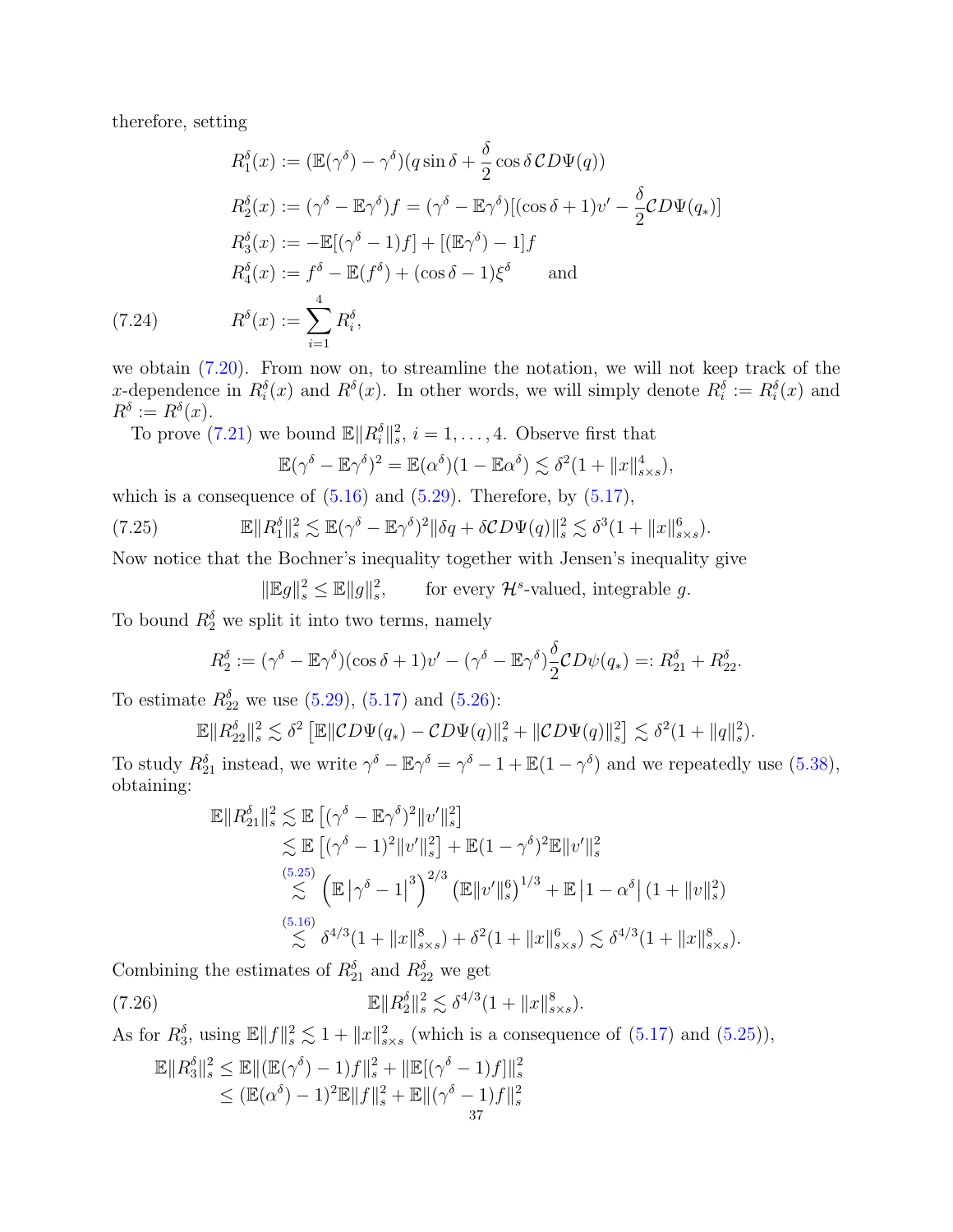$$
\begin{aligned} &\stackrel{(5.16)}{\lesssim} \delta^4 (1 + \|x\|_{s \times s}^8)(1 + \|x\|_{s \times s}^2) + \left(\mathbb{E} \left|\gamma^\delta - 1\right|^3\right)^{2/3} \left(\mathbb{E} \|f\|_{s}^6\right)^{1/3} \\ &\stackrel{(5.38)}{\lesssim} \delta^4 (1 + \|x\|_{s \times s}^{10}) + \delta^{4/3} (1 + \|x\|_{s \times s}^4)^{2/3} (1 + \|x\|_{s \times s}^2) \le \delta^{4/3} (1 + \|x\|_{s \times s}^{10}) \tag{7.27} \end{aligned}
$$

Now the last term: from [\(5.17\)](#page-19-6),  $\mathbb{E} \| f^{\delta} \|_{s}^{2} \lesssim \delta^{2} (1 + \| q \|_{s}^{2})$ ; therefore

<span id="page-37-1"></span>(7.28) 
$$
\mathbb{E} \|R_4^{\delta}\|_{s}^2 \lesssim \mathbb{E} \|f^{\delta}\|_{s}^2 + \delta^4 \mathbb{E} \|\xi^{\delta}\|_{s}^2 \lesssim \delta^2 (1 + \|q\|_{s}^2).
$$

It is now clear that [\(7.21\)](#page-34-4) follows from [\(7.25\)](#page-36-1), [\(7.26\)](#page-36-2), [\(7.27\)](#page-37-0) and [\(7.28\)](#page-37-1).

Let us now show that  $(7.15)$  and  $(7.16)$  follow from  $(7.19)$  and  $(7.20)-(7.21)$  $(7.20)-(7.21)$ . We start with [\(7.16\)](#page-34-1). By definition,

<span id="page-37-2"></span>
$$
\begin{aligned} \text{Trace}_{\mathcal{H}^s \times \mathcal{H}^s} (D^\delta(x)) &= \mathbb{E} \left[ \|M^{k,\delta}\|_s^2 |x^{k,\delta} = x \right] \\ &= \mathbb{E} \left[ \|M_1^{k,\delta}\|_s^2 |x^{k,\delta} = x \right] + \mathbb{E} \left[ \|M_2^{k,\delta}\|_s^2 |x^{k,\delta} = x \right] \end{aligned}
$$
\n(7.29)

and

<span id="page-37-0"></span>
$$
\text{Trace}_{\mathcal{H}^s \times \mathcal{H}^s}(\mathfrak{C}_s) = \text{Trace}_{\mathcal{H}^s}(\mathcal{C}_s).
$$

Also,

$$
\begin{split}\n& \left| \mathbb{E} \left[ \|M_{2}^{k,\delta} \|_{s}^{2} | x^{k,\delta} = x \right] - \text{Trace}_{\mathcal{H}^{s}}(\mathcal{C}_{s}) \right| \stackrel{(7.20)}{=} \left| \frac{1}{2\delta\gamma_{2}} \mathbb{E} \| R^{\delta} + \xi^{\delta} \|_{s}^{2} - \text{Trace}_{\mathcal{H}^{s}}(\mathcal{C}_{s}) \right| \\
& \leq \frac{1}{2\delta\gamma_{2}} \mathbb{E} \| R^{\delta} \|_{s}^{2} + \left| \frac{1}{2\delta\gamma_{2}} \mathbb{E} \| \xi^{\delta} \|_{s}^{2} - \text{Trace}_{\mathcal{H}^{s}}(\mathcal{C}_{s}) \right| + \frac{1}{\delta\gamma_{2}} \mathbb{E} \langle R^{\delta}, \xi^{\delta} \rangle_{s} \\
& \lesssim \frac{1}{2\delta\gamma_{2}} \mathbb{E} \| R^{\delta} \|_{s}^{2} + \left| \frac{1}{2\delta\gamma_{2}} \mathbb{E} \| \xi^{\delta} \|_{s}^{2} - \text{Trace}_{\mathcal{H}^{s}}(\mathcal{C}_{s}) \right| + \frac{1}{\delta} \left( \mathbb{E} \| R^{\delta} \|_{s}^{2} \right)^{1/2} \left( \| \xi^{\delta} \|_{s}^{2} \right)^{1/2} \\
& \lesssim \delta^{1/3} (1 + \| x \|_{s \times s}^{10}) + \delta^{2} + \delta^{1/6} (1 + \| x \|_{s \times s}^{5}) \lesssim \delta^{1/6} (1 + \| x \|_{s \times s}^{10}).\n\end{split}
$$

<span id="page-37-3"></span> $(7.29)$  and the above  $(7.30)$  imply  $(7.16)$ .  $(7.15)$  can be obtained similarly. Due to the symmetry of  $D^{\delta}(x)$ , all we need to show is that if at least one index between  $\ell$  and  $\bar{\ell}$  is equal to 1 then

<span id="page-37-4"></span>(7.31) 
$$
\langle \hat{\varphi}_i^{\ell}, D^{\delta}(x) \hat{\varphi}_j^{\bar{\ell}} \rangle_{s \times s} \lesssim \delta^{1/2} (1 + \|x\|_{s \times s}^5).
$$

If instead  $\ell = \overline{\ell} = 2$  we will prove that

<span id="page-37-5"></span>(7.32) 
$$
\left| \langle \varphi_i, D_{22}^{\delta}(x) \varphi_j \rangle_s - \langle \varphi_i, C_s \varphi_j \rangle_s \right| \leq \delta^{1/6} (1 + \|x\|_{s \times s}^{10}),
$$

where  $D_{22}^{\delta}(x) = \mathbb{E}[M_2^{k,\delta} \otimes M_2^{k,\delta}]$  $x_2^{k,\delta}|x^{k,\delta}=x$ . [\(7.31\)](#page-37-4) and [\(7.32\)](#page-37-5) imply [\(7.15\)](#page-34-0). To prove the bound [\(7.31\)](#page-37-4) observe first that

$$
\mathbb{E} \|M_2^{\delta}(x)\|_s^2 \lesssim 1 + \|x\|_{s \times s}^{10},
$$

which follows from  $(7.20)$ ,  $(7.21)$  and  $(5.24)$ . To show  $(7.31)$  suppose, without loss of generality, that  $\ell = 1, \bar{\ell} = 2$ . Then

$$
\left| \langle \hat{\varphi}_i^1, D^\delta(x)\hat{\varphi}_j^2 \rangle_{s \times s} \right| \le \mathbb{E} \left| \langle M^\delta(x), \hat{\varphi}_i^1 \rangle_{s \times s} \langle M^\delta(x), \hat{\varphi}_i^2 \rangle_{s \times s} \right|
$$
  

$$
\le \left( \mathbb{E} \| M_1^\delta(x) \|_s^2 \right)^{1/2} \left( \mathbb{E} \| M_2^\delta(x) \|_s^2 \right)^{1/2} \lesssim \delta^{1/2} (1 + \|x\|_{s \times s}^5).
$$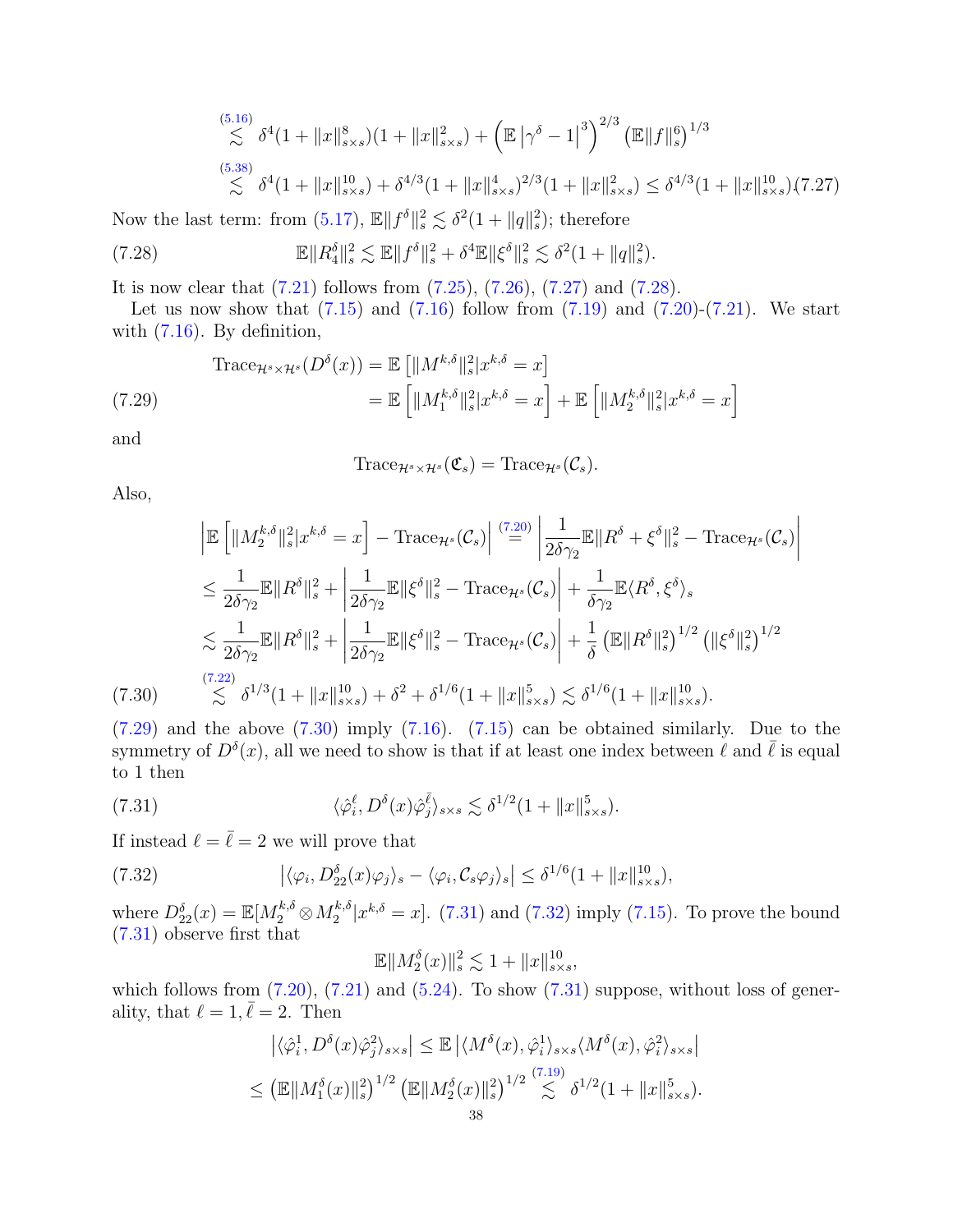As for [\(7.32\)](#page-37-5), let  $\xi := \xi^0$ , i.e. let  $\xi$  be a mean zero Gaussian random variable with covariance operator  $\mathcal{C}_s$  in  $\mathcal{H}^s$ . Then

$$
\begin{split}\n&\left|\langle \hat{\varphi}_i^2, D^\delta(x)\hat{\varphi}_j^2\rangle_{s\times s} - \langle \hat{\varphi}_i^2, \mathfrak{C}_s\hat{\varphi}_j^2\rangle_{s\times s}\right| = \left|\langle \varphi_i, D^\delta_{22}(x)\varphi_j\rangle_s - \langle \varphi_i, C_s\varphi_j\rangle_s\right| \\
&= \left|\mathbb{E}\left(\langle M^\delta_2(x), \varphi_i\rangle_s \langle M^\delta_2(x), \varphi_j\rangle_s\right) - \mathbb{E}\left(\langle \xi, \varphi_i\rangle_s \langle \xi, \varphi_j\rangle_s\right)\right| \\
&\stackrel{(7.20)}{=} \left|\mathbb{E}\langle \frac{R^\delta + \xi^\delta}{\sqrt{2\delta\Gamma_2}}, \varphi_i\rangle_s \langle \frac{R^\delta + \xi^\delta}{\sqrt{2\delta\Gamma_2}}, \varphi_j\rangle_s - \mathbb{E}\left(\langle \xi, \varphi_i\rangle_s \langle \xi, \varphi_j\rangle_s\right)\right| \\
&\lesssim \frac{1}{\delta} \mathbb{E}\|R^\delta\|_s^2 + \frac{1}{\delta} \left(\mathbb{E}\|R^\delta\|_s^2\right)^{1/2} \left(\mathbb{E}\|\xi^\delta\|_s^2\right)^{1/2} + \left|\frac{1}{2\delta\gamma_2} \mathbb{E}(\langle \xi^\delta, \varphi_i\rangle_s)^2 - \mathbb{E}(\langle \xi, \varphi_i\rangle_s)\right|; \n\end{split}
$$

so, by using again  $(7.21)$  and  $(5.24)$  and with a reasoning analogous to that contained in  $(7.22)$  and  $(7.30)$ , we obtain  $(7.32)$ .

# Appendix C

We gather here some basic facts about Hamiltonian mechanics. For a more thorough discussion the reader may consult [\[SSC94,](#page-40-3) [Nea10\]](#page-39-7).

Let us start from the Hamiltonian formalism in a finite dimensional setting. To a given real valued and smooth function  $H(q, p) : \mathbb{R}^{2N} \to \mathbb{R}$ , we can associate in a canonical way a system of differential equations, the so called *canonical Hamiltonian system associated to* H, namely

$$
\frac{dq}{dt} = D_p \mathsf{H}(q, p)
$$

$$
\frac{dp}{dt} = -D_q \mathsf{H}(q, p).
$$

Using the symplectic matrix

$$
J=\left(\begin{array}{cc} 0 & I \\ -I & 0 \end{array}\right),
$$

and denoting  $z = (q, p) \in \mathbb{R}^{2N}$ , the canonical Hamiltonian system can be rewritten as

<span id="page-38-0"></span>
$$
\frac{dz}{dt} = JD_z H(q, p). \tag{7.33}
$$

The two properties of the Hamiltonian flow [\(7.33\)](#page-38-0) that are relevant to our purposes are: i) smooth functions of the Hamiltonian H remain consant along the solutions of [\(7.33\)](#page-38-0); ii) the flow preserves the volume element  $dz$ . As a consequence, the Hamiltonian dynamics preserves any measure with density  $e^{-H(z)}$  with respect to Lebesgue measure. Clearly, an analogous discussion holds for any systems obtained by making the non-canonical choice

$$
\hat{J} = \begin{pmatrix} 0 & L \\ -L & 0 \end{pmatrix}, \quad L \text{ any symmetric matrix,}
$$

with corresponding dynamics

$$
\frac{dz}{dt} = \hat{J}D_z \mathsf{H}(q, p) \, .
$$

This reasoning can be repeated in our infinite dimensional context (however in this case one cannot talk about conservation of volume element  $dz$ ). The Hamiltonian part of the equations considered in Section [2.2](#page-5-4) is built precisely in this spirit. The change of variable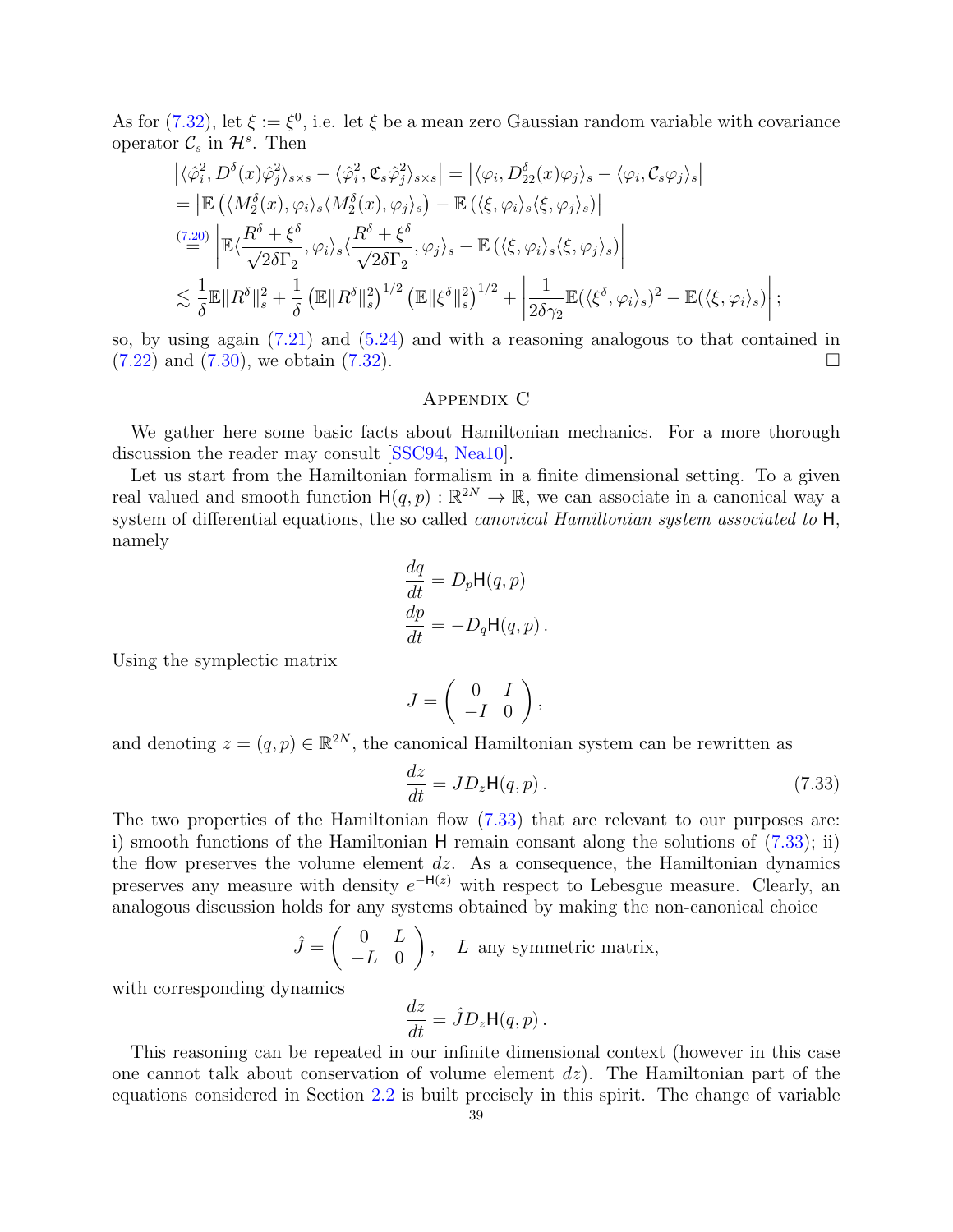which allows us to swap from momentum to velocity variable corresponds to going from the canonical to the non canonical choice. In particular, once we fix  $\mathcal{M} = \mathcal{L} = \mathcal{C}^{-1}$ , our non-canonical symplectic matrix is

$$
\hat{J} = \left( \begin{array}{cc} 0 & \mathcal{C} \\ -\mathcal{C} & 0 \end{array} \right).
$$

For more comments about the particular form of the Hamiltonian function in our infinite dimensional setting see Remark [5.6](#page-18-0) and [\[BPSSS11\]](#page-39-12).

# **REFERENCES**

- <span id="page-39-14"></span>[Ber86] E. Berger. Asymptotic behaviour of a class of stochastic approximation procedures. Probab. Theory Relat. Fields, 71(4):517–552, 1986.
- <span id="page-39-12"></span>[BPSSS11] A. Beskos, F. Pinski, J.M. Sanz-Serna, and A.M. Stuart. Hybrid Monte-Carlo on Hilbert spaces. Stochastic Processes and Applications, 121:2201–2230, 2011.
- <span id="page-39-13"></span>[BRSV08] A. Beskos, G.O. Roberts, A.M. Stuart, and J. Voss. An MCMC method for diffusion bridges. Stochastics and Dynamics, 8(3):319–350, 2008.
- <span id="page-39-11"></span>[BRVE09] N. Bou-Rabee and E. Vanden-Eijnden. Pathwise accuracy and ergodicity of Metropolized integrators for SDEs. CPAM, 63(5):655–696, 2009.
- <span id="page-39-10"></span>[BRVE12] N. Bou-Rabee and E. Vanden-Eijnden. A patch that imparts unconditional stability to explicit integrators for Langevin-like equations. Journal of Computational Physics, 231(6):2565–2580, 2012.
- <span id="page-39-3"></span>[CRSW13] S.L. Cotter, G.O. Roberts, A.M. Stuart, and D. White. MCMC methods for functions: modifying old algorithms to make them faster. *Statistical Science*, To appear, page arXiv:1202.0709, 2013.
- <span id="page-39-6"></span>[DHN00] P. Diaconis, S. Holmes, and Radford M Neal. Analysis of a nonreversible Markov chain sampler. Annals of Applied Probability, pages 726–752, 2000.
- <span id="page-39-9"></span><span id="page-39-1"></span>[DKPR87] S. Duane, A.D. Kennedy, B. J. Pendleton, and D. Roweth. Hybrid Monte Carlo. Physics Letters B, 195(2):216 – 222, 1987.
	- [Has70] W.K. Hastings. Monte Carlo sampling methods using Markov chains and their applications. Biometrika, 57:97–109, 1970.
- <span id="page-39-4"></span>[HHMS93] C.-R. Hwang, S.-Y. Hwang-Ma, and S.-J. Sheu. Accelerating Gaussian diffusions. The Annals of Applied Probability, pages 897–913, 1993.
- <span id="page-39-8"></span><span id="page-39-7"></span><span id="page-39-5"></span><span id="page-39-2"></span><span id="page-39-0"></span>[HHMS05] C.-R. Hwang, S.-Y. Hwang-Ma, and S.-J. Sheu. Accelerating diffusions. The Annals of Applied Probability, 15(2):1433–1444, 2005.
	- [Hor91] A. M. Horowitz. A generalized guided Monte Carlo algorithm. Physics Letters  $B, 268(2):247 - 252, 1991.$
	- [HSV11] M. Hairer, A. M. Stuart, and J. Voss. Signal processing problems on function space: Bayesian formulation, stochastic PDEs and effective MCMC methods. In D. Crisan and B. Rozovsky, editors, The Oxford Handbook of Nonlinear Filtering. Oxford University Press, 2011.
	- [MPS12] J. C. Mattingly, N. S. Pillai, and A. M. Stuart. Diffusion limits of the random walk metropolis algorithm in high dimensions. The Annals of Applied Probability, 22(3):881–930, 2012.
	- [Nea10] Radford M Neal. MCMC using Hamiltonian dynamics. Handbook of Markov Chain Monte Carlo, 54:113–162, 2010.